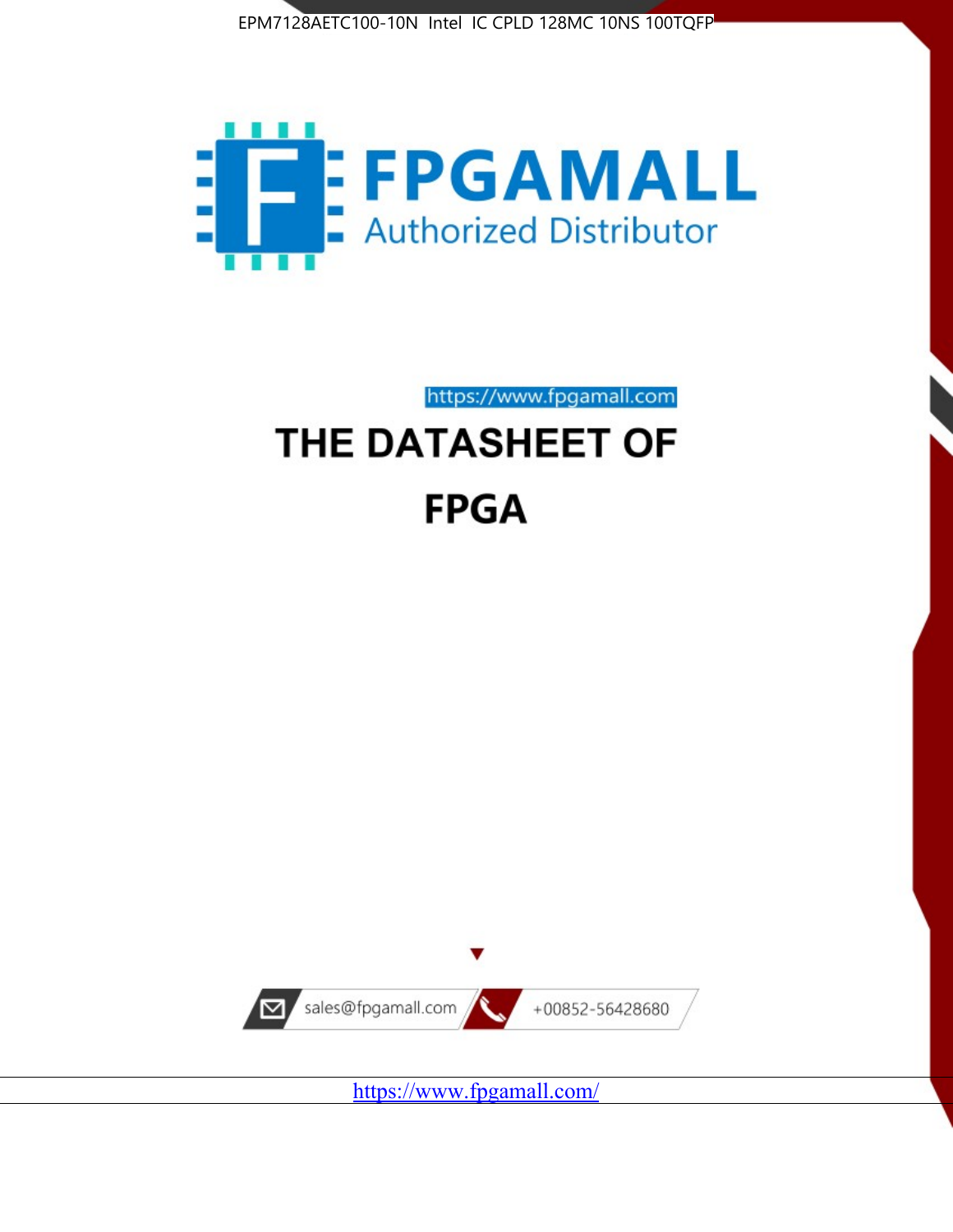



# **MAX 7000A**

**Programmable Logic Device**

# **September 2003, ver. 4.5** Data Sheet

- **Features...** High-performance 3.3-V EEPROM-based programmable logic devices (PLDs) built on second-generation Multiple Array MatriX (MAX®) architecture (see Table 1)
	- 3.3-V in-system programmability (ISP) through the built-in IEEE Std. 1149.1 Joint Test Action Group (JTAG) interface with advanced pin-locking capability
		- MAX 7000AE device in-system programmability (ISP) circuitry compliant with IEEE Std. 1532
		- EPM7128A and EPM7256A device ISP circuitry compatible with IEEE Std. 1532
	- Built-in boundary-scan test (BST) circuitry compliant with IEEE Std. 1149.1
	- Supports JEDEC Jam Standard Test and Programming Language (STAPL) JESD-71
	- Enhanced ISP features
		- Enhanced ISP algorithm for faster programming (excluding EPM7128A and EPM7256A devices)
		- ISP\_Done bit to ensure complete programming (excluding EPM7128A and EPM7256A devices)
		- Pull-up resistor on I/O pins during in-system programming
	- Pin-compatible with the popular 5.0-V MAX 7000S devices
	- High-density PLDs ranging from 600 to 10,000 usable gates
	- Extended temperature range

For information on in-system programmable 5.0-V MAX 7000 or 2.5-V MAX 7000B devices, see the *MAX 7000 Programmable Logic Device Family Data Sheet* or the *MAX 7000B Programmable Logic Device Family Data Sheet*.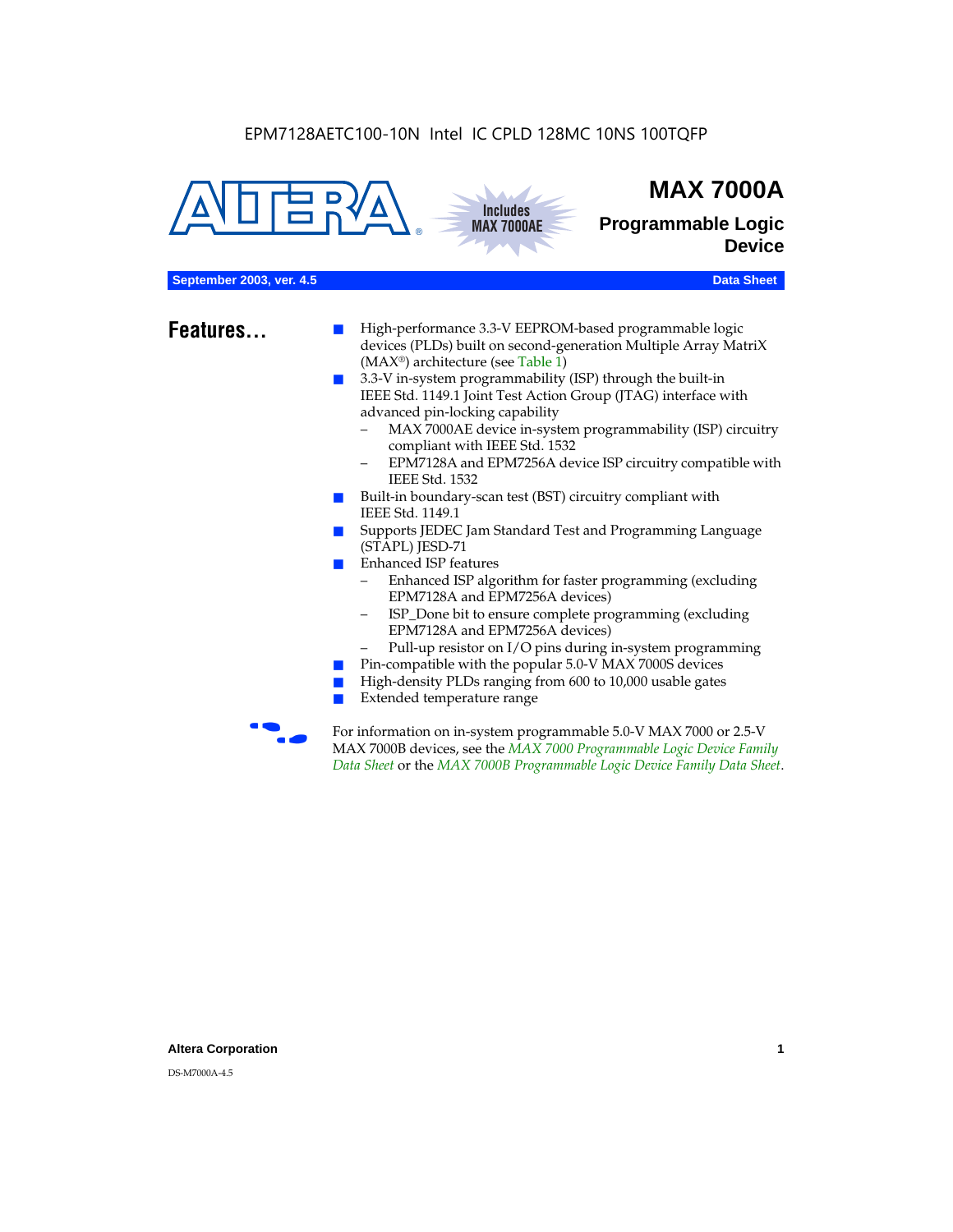| Table 1. MAX 7000A Device Features |                  |                  |                  |                  |                  |  |  |  |
|------------------------------------|------------------|------------------|------------------|------------------|------------------|--|--|--|
| <b>Feature</b>                     | <b>EPM7032AE</b> | <b>EPM7064AE</b> | <b>EPM7128AE</b> | <b>EPM7256AE</b> | <b>EPM7512AE</b> |  |  |  |
| Usable gates                       | 600              | 1,250            | 2,500            | 5,000            | 10,000           |  |  |  |
| Macrocells                         | 32               | 64               | 128              | 256              | 512              |  |  |  |
| Logic array blocks                 | 2                | 4                | 8                | 16               | 32               |  |  |  |
| Maximum user I/O<br>pins           | 36               | 68               | 100              | 164              | 212              |  |  |  |
| $t_{PD}$ (ns)                      | 4.5              | 4.5              | 5.0              | 5.5              | 7.5              |  |  |  |
| $t_{\text{SU}}$ (ns)               | 2.9              | 2.8              | 3.3              | 3.9              | 5.6              |  |  |  |
| $t_{\text{FSU}}$ (ns)              | 2.5              | 2.5              | 2.5              | 2.5              | 3.0              |  |  |  |
| $t_{CO1}$ (ns)                     | 3.0              | 3.1              | 3.4              | 3.5              | 4.7              |  |  |  |
| $f_{CNT}$ (MHz)                    | 227.3            | 222.2            | 192.3            | 172.4            | 116.3            |  |  |  |

# **...and More Features**

- 4.5-ns pin-to-pin logic delays with counter frequencies of up to 227.3 MHz
- $Multivolt<sup>TM</sup> I/O interface enables device core to run at 3.3 V, while$ I/O pins are compatible with 5.0-V, 3.3-V, and 2.5-V logic levels
- Pin counts ranging from 44 to 256 in a variety of thin quad flat pack (TQFP), plastic quad flat pack (PQFP), ball-grid array (BGA), spacesaving FineLine BGATM, and plastic J-lead chip carrier (PLCC) packages
- Supports hot-socketing in MAX 7000AE devices
- Programmable interconnect array (PIA) continuous routing structure for fast, predictable performance
- PCI-compatible
- Bus-friendly architecture, including programmable slew-rate control
- Open-drain output option
- Programmable macrocell registers with individual clear, preset, clock, and clock enable controls
- Programmable power-up states for macrocell registers in MAX 7000AE devices
- Programmable power-saving mode for 50% or greater power reduction in each macrocell
- Configurable expander product-term distribution, allowing up to 32 product terms per macrocell
- Programmable security bit for protection of proprietary designs
- 6 to 10 pin- or logic-driven output enable signals
- Two global clock signals with optional inversion
- Enhanced interconnect resources for improved routability
- Fast input setup times provided by a dedicated path from  $I/O$  pin to macrocell registers
- Programmable output slew-rate control
- Programmable ground pins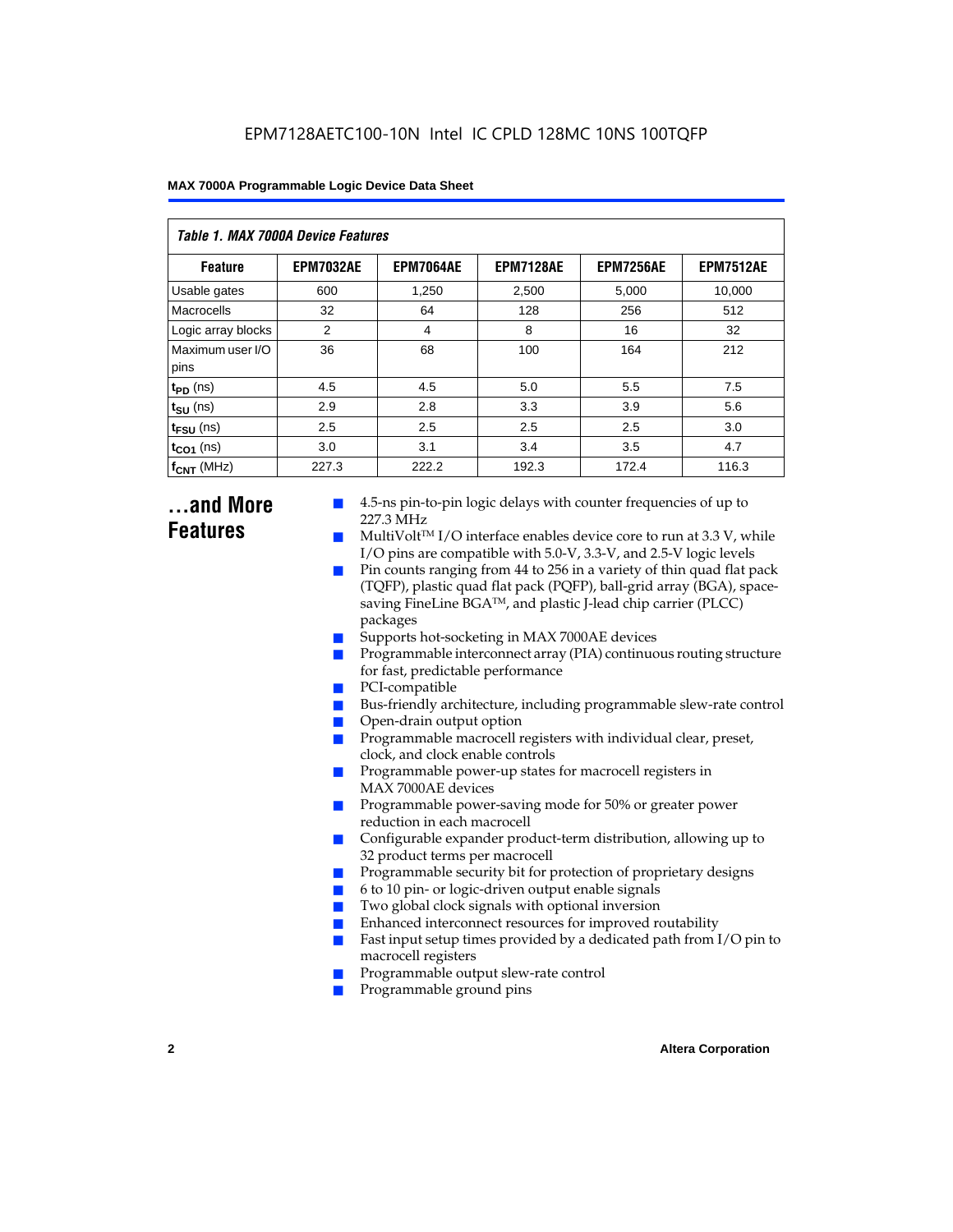- Software design support and automatic place-and-route provided by Altera's development systems for Windows-based PCs and Sun SPARCstation, and HP 9000 Series 700/800 workstations
- Additional design entry and simulation support provided by EDIF 2 0 0 and 3 0 0 netlist files, library of parameterized modules (LPM), Verilog HDL, VHDL, and other interfaces to popular EDA tools from manufacturers such as Cadence, Exemplar Logic, Mentor Graphics, OrCAD, Synopsys, Synplicity, and VeriBest
- Programming support with Altera's Master Programming Unit (MPU), MasterBlaster™ serial/universal serial bus (USB) communications cable, ByteBlasterMVTM parallel port download cable, and BitBlaster™ serial download cable, as well as programming hardware from third-party manufacturers and any JamTM STAPL File (**.jam**), Jam Byte-Code File (**.jbc**), or Serial Vector Format File- (**.svf**) capable in-circuit tester

# **General Description**

MAX 7000A (including MAX 7000AE) devices are high-density, highperformance devices based on Altera's second-generation MAX architecture. Fabricated with advanced CMOS technology, the EEPROMbased MAX 7000A devices operate with a 3.3-V supply voltage and provide 600 to 10,000 usable gates, ISP, pin-to-pin delays as fast as 4.5 ns, and counter speeds of up to 227.3 MHz. MAX 7000A devices in the -4, -5, -6, -7, and some -10 speed grades are compatible with the timing requirements for 33 MHz operation of the PCI Special Interest Group (PCI SIG) *PCI Local Bus Specification, Revision 2.2*. See Table 2.

| Table 2. MAX 7000A Speed Grades |    |    |    |                    |       |       |
|---------------------------------|----|----|----|--------------------|-------|-------|
| <b>Device</b>                   |    |    |    | <b>Speed Grade</b> |       |       |
|                                 | -4 | -5 | -6 | -7                 | $-10$ | $-12$ |
| EPM7032AE                       |    |    |    |                    |       |       |
| EPM7064AE                       |    |    |    |                    |       |       |
| <b>EPM7128A</b>                 |    |    |    |                    |       |       |
| EPM7128AE                       |    |    |    |                    |       |       |
| <b>EPM7256A</b>                 |    |    |    |                    |       |       |
| EPM7256AE                       |    |    |    |                    |       |       |
| EPM7512AE                       |    |    |    |                    |       |       |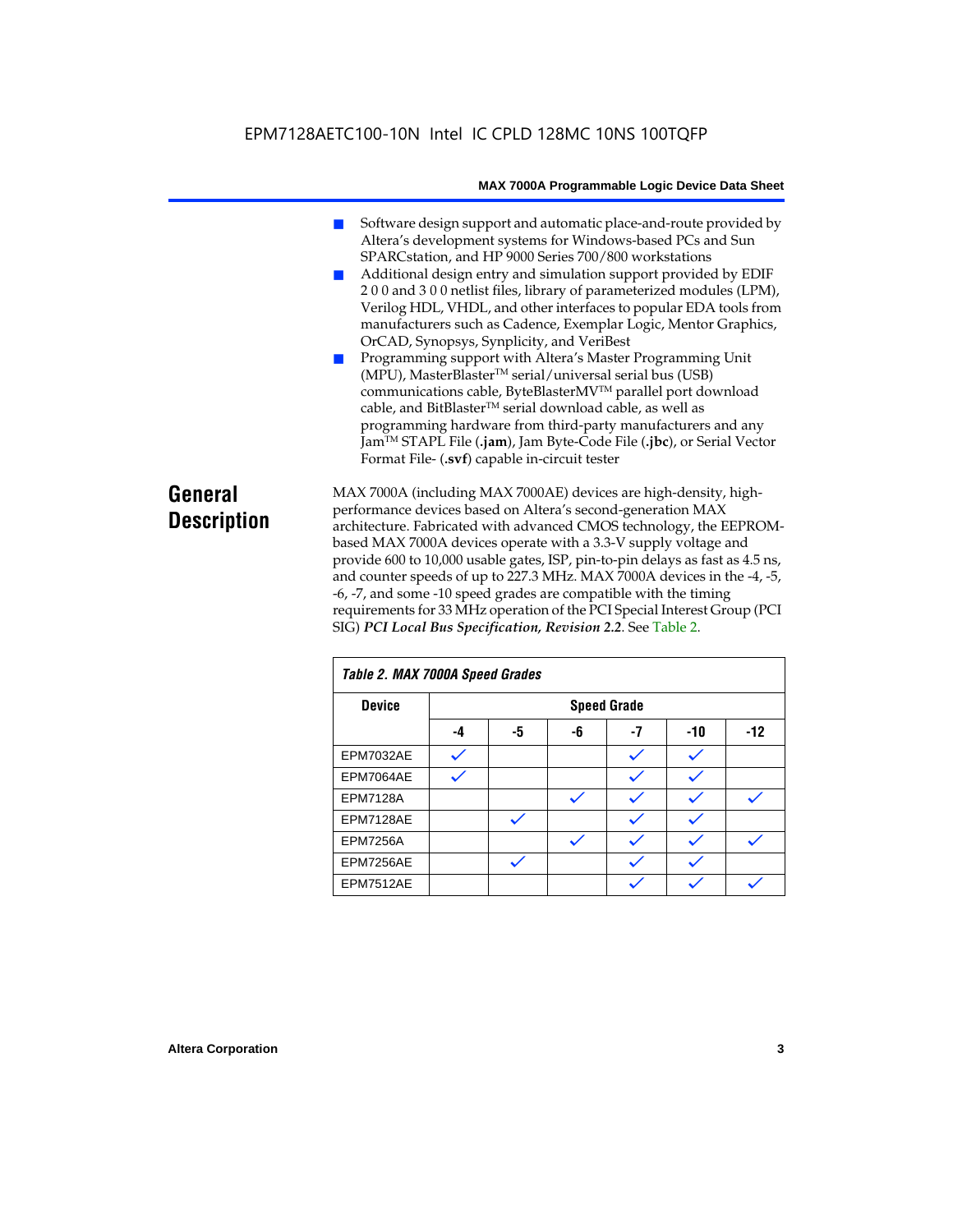The MAX 7000A architecture supports 100% transistor-to-transistor logic (TTL) emulation and high-density integration of SSI, MSI, and LSI logic functions. It easily integrates multiple devices including PALs, GALs, and 22V10s devices. MAX 7000A devices are available in a wide range of packages, including PLCC, BGA, FineLine BGA, Ultra FineLine BGA, PQFP, and TQFP packages. See Table 3 and Table 4.

| Table 3. MAX 7000A Maximum User I/O Pins |             |             | Note $(1)$                                |             |                               |                                           |
|------------------------------------------|-------------|-------------|-------------------------------------------|-------------|-------------------------------|-------------------------------------------|
| <b>Device</b>                            | 44-Pin PLCC | 44-Pin TQFP | 49-Pin Ultra<br><b>FineLine</b><br>BGA(2) | 84-Pin PLCC | <b>100-Pin</b><br><b>TQFP</b> | $100-Pin$<br><b>FineLine</b><br>BGA $(3)$ |
| EPM7032AE                                | 36          | 36          |                                           |             |                               |                                           |
| EPM7064AE                                | 36          | 36          | 41                                        |             | 68                            | 68                                        |
| <b>EPM7128A</b>                          |             |             |                                           | 68          | 84                            | 84                                        |
| EPM7128AE                                |             |             |                                           | 68          | 84                            | 84                                        |
| <b>EPM7256A</b>                          |             |             |                                           |             | 84                            |                                           |
| EPM7256AE                                |             |             |                                           |             | 84                            | 84                                        |
| <b>EPM7512AE</b>                         |             |             |                                           |             |                               |                                           |

| Table 4. MAX 7000A Maximum User I/O Pins<br>Note (1) |              |                                     |              |             |                            |  |  |
|------------------------------------------------------|--------------|-------------------------------------|--------------|-------------|----------------------------|--|--|
| <b>Device</b>                                        | 144-Pin TQFP | 169-Pin Ultra<br>FineLine BGA $(2)$ | 208-Pin PQFP | 256-Pin BGA | 256-Pin FineLine<br>BGA(3) |  |  |
| EPM7032AE                                            |              |                                     |              |             |                            |  |  |
| EPM7064AE                                            |              |                                     |              |             |                            |  |  |
| <b>EPM7128A</b>                                      | 100          |                                     |              |             | 100                        |  |  |
| EPM7128AE                                            | 100          | 100                                 |              |             | 100                        |  |  |
| <b>EPM7256A</b>                                      | 120          |                                     | 164          |             | 164                        |  |  |
| EPM7256AE                                            | 120          |                                     | 164          |             | 164                        |  |  |
| EPM7512AE                                            | 120          |                                     | 176          | 212         | 212                        |  |  |

#### *Notes to tables:*

- (1) When the IEEE Std. 1149.1 (JTAG) interface is used for in-system programming or boundary-scan testing, four I/O pins become JTAG pins.
- (2) All Ultra FineLine BGA packages are footprint-compatible via the SameFrame<sup>TM</sup> feature. Therefore, designers can design a board to support a variety of devices, providing a flexible migration path across densities and pin counts. Device migration is fully supported by Altera development tools. See "SameFrame Pin-Outs" on page 15 for more details.
- (3) All FineLine BGA packages are footprint-compatible via the SameFrame feature. Therefore, designers can design a board to support a variety of devices, providing a flexible migration path across densities and pin counts. Device migration is fully supported by Altera development tools. See "SameFrame Pin-Outs" on page 15 for more details.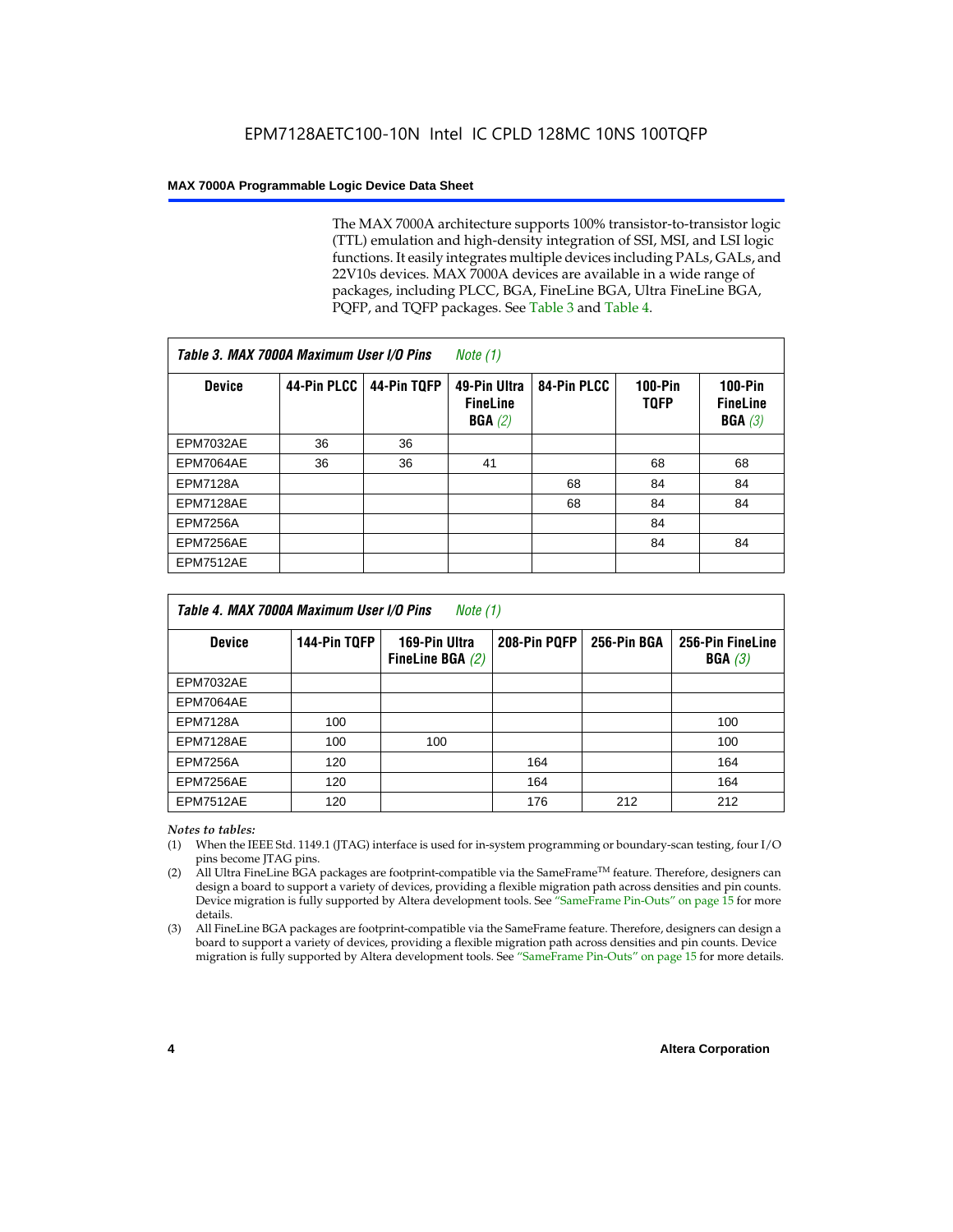MAX 7000A devices use CMOS EEPROM cells to implement logic functions. The user-configurable MAX 7000A architecture accommodates a variety of independent combinatorial and sequential logic functions. The devices can be reprogrammed for quick and efficient iterations during design development and debug cycles, and can be programmed and erased up to 100 times.

MAX 7000A devices contain from 32 to 512 macrocells that are combined into groups of 16 macrocells, called logic array blocks (LABs). Each macrocell has a programmable-AND/fixed-OR array and a configurable register with independently programmable clock, clock enable, clear, and preset functions. To build complex logic functions, each macrocell can be supplemented with both shareable expander product terms and highspeed parallel expander product terms, providing up to 32 product terms per macrocell.

MAX 7000A devices provide programmable speed/power optimization. Speed-critical portions of a design can run at high speed/full power, while the remaining portions run at reduced speed/low power. This speed/power optimization feature enables the designer to configure one or more macrocells to operate at 50% or lower power while adding only a nominal timing delay. MAX 7000A devices also provide an option that reduces the slew rate of the output buffers, minimizing noise transients when non-speed-critical signals are switching. The output drivers of all MAX 7000A devices can be set for 2.5 V or 3.3 V, and all input pins are 2.5-V, 3.3-V, and 5.0-V tolerant, allowing MAX 7000A devices to be used in mixed-voltage systems.

MAX 7000A devices are supported by Altera development systems, which are integrated packages that offer schematic, text—including VHDL, Verilog HDL, and the Altera Hardware Description Language (AHDL)—and waveform design entry, compilation and logic synthesis, simulation and timing analysis, and device programming. The software provides EDIF 2 0 0 and 3 0 0, LPM, VHDL, Verilog HDL, and other interfaces for additional design entry and simulation support from other industry-standard PC- and UNIX-workstation-based EDA tools. The software runs on Windows-based PCs, as well as Sun SPARCstation, and HP 9000 Series 700/800 workstations.

**For more information on development tools, see the** *MAX+PLUS II Programmable Logic Development System & Software Data Sheet* and the *Quartus Programmable Logic Development System & Software Data Sheet*.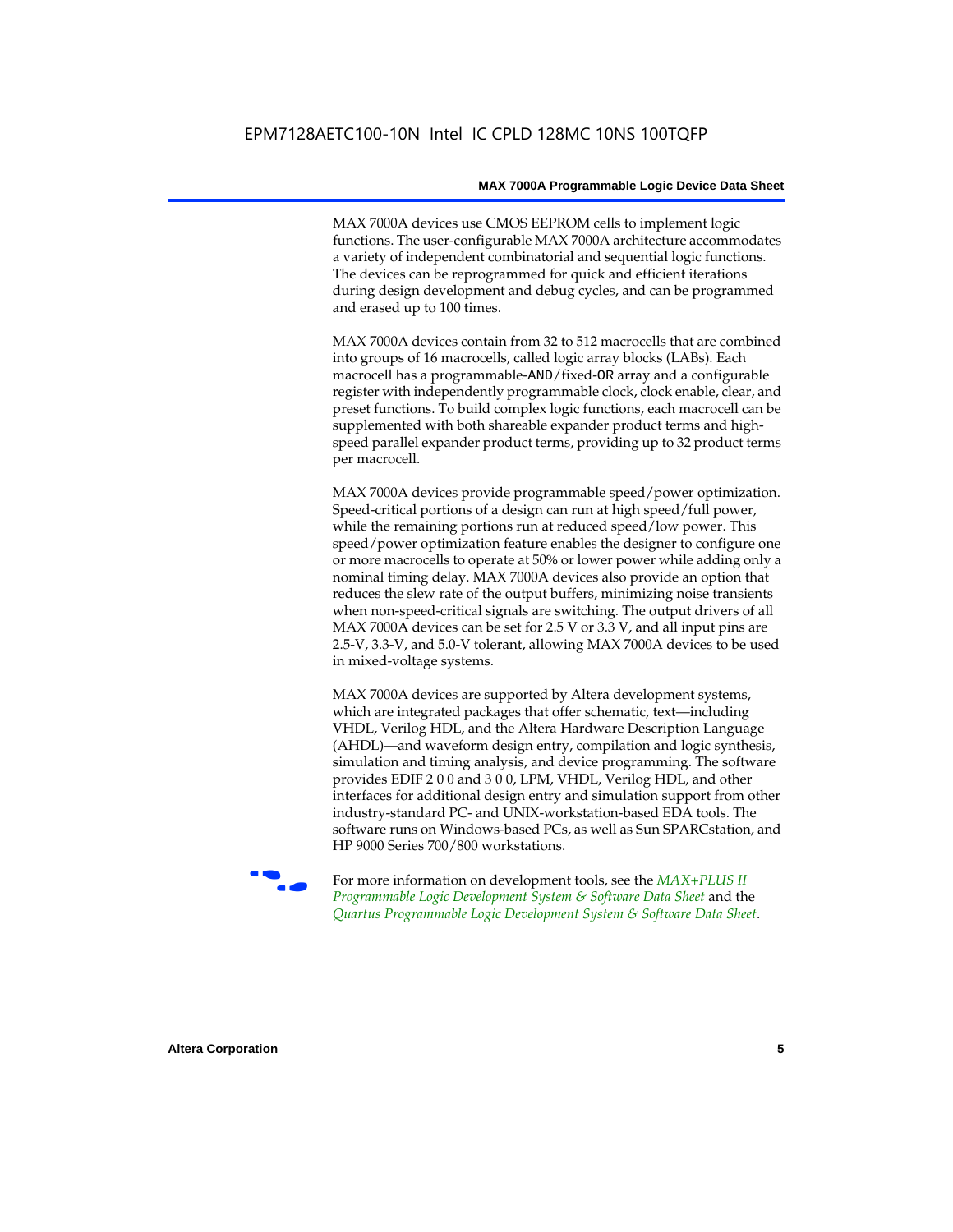# **Functional Description**

The MAX 7000A architecture includes the following elements:

- Logic array blocks (LABs)
- Macrocells
- Expander product terms (shareable and parallel)
- Programmable interconnect array
- I/O control blocks

The MAX 7000A architecture includes four dedicated inputs that can be used as general-purpose inputs or as high-speed, global control signals (clock, clear, and two output enable signals) for each macrocell and I/O pin. Figure 1 shows the architecture of MAX 7000A devices.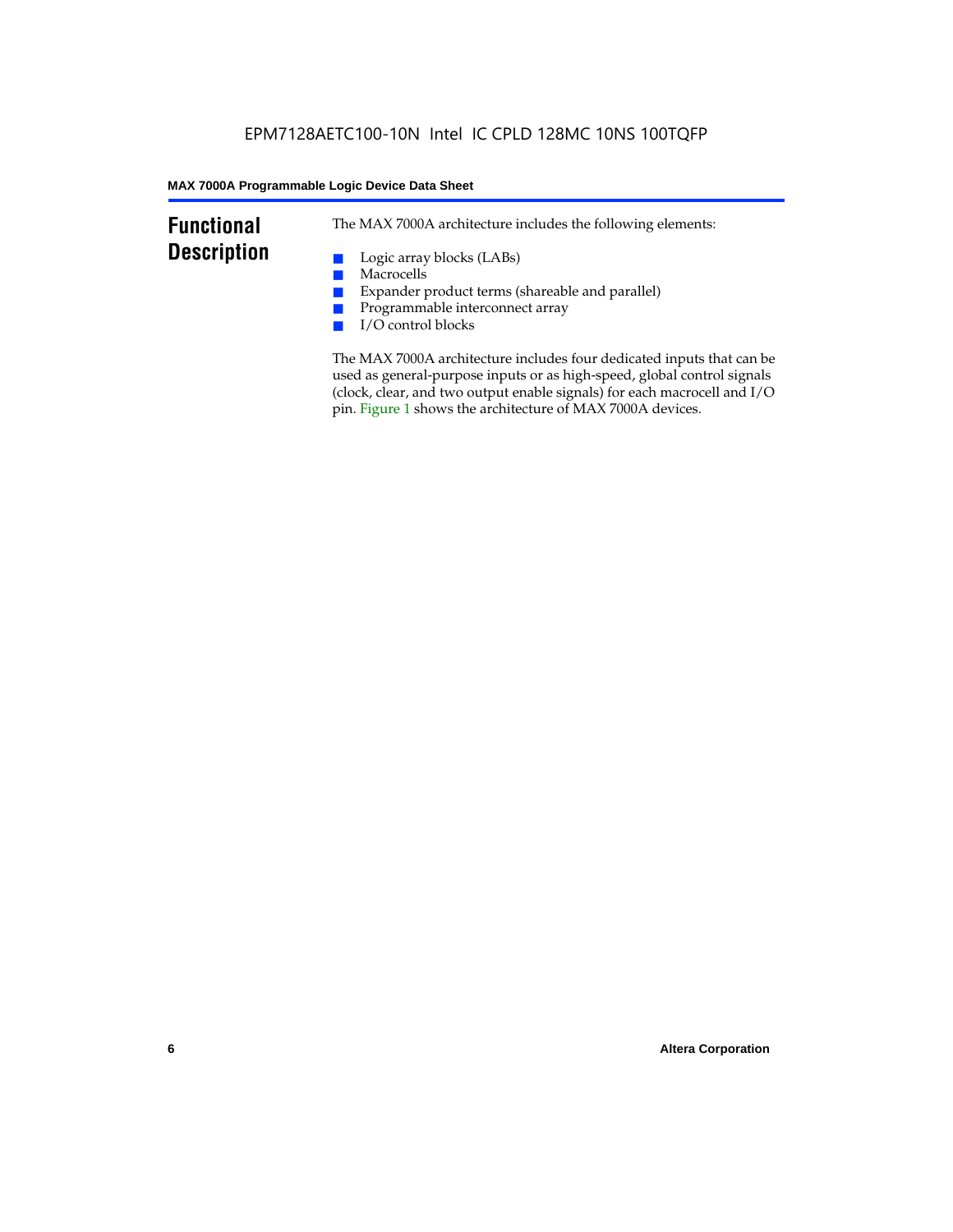

#### *Figure 1. MAX 7000A Device Block Diagram*

#### *Note:*

(1) EPM7032AE, EPM7064AE, EPM7128A, EPM7128AE, EPM7256A, and EPM7256AE devices have six output enables. EPM7512AE devices have 10 output enables.

# **Logic Array Blocks**

The MAX 7000A device architecture is based on the linking of high-performance LABs. LABs consist of 16-macrocell arrays, as shown in Figure 1. Multiple LABs are linked together via the PIA, a global bus that is fed by all dedicated input pins, I/O pins, and macrocells.

Each LAB is fed by the following signals:

- 36 signals from the PIA that are used for general logic inputs
- Global controls that are used for secondary register functions
- Direct input paths from  $I/O$  pins to the registers that are used for fast setup times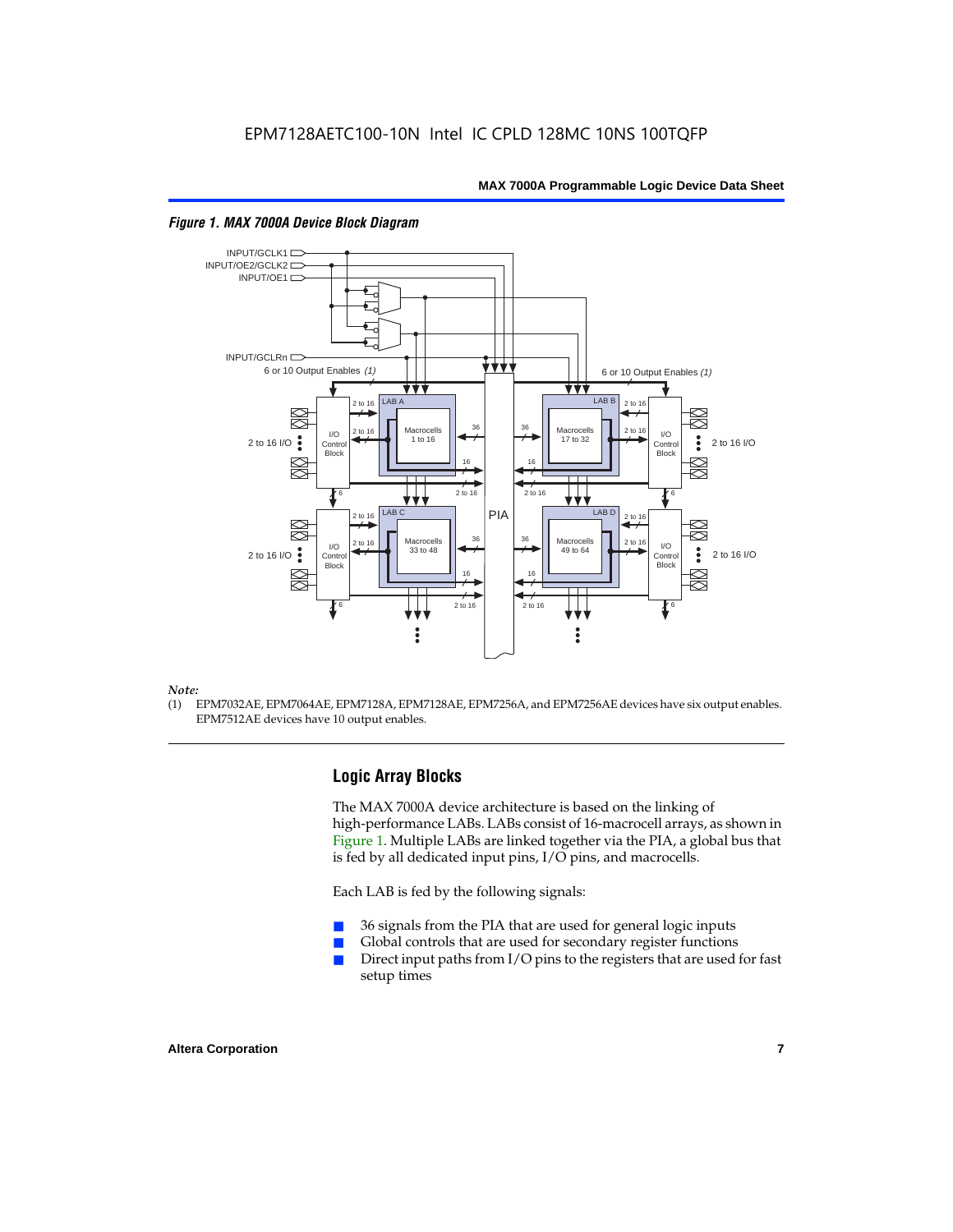# **Macrocells**

MAX 7000A macrocells can be individually configured for either sequential or combinatorial logic operation. The macrocells consist of three functional blocks: the logic array, the product-term select matrix, and the programmable register. Figure 2 shows a MAX 7000A macrocell.



Combinatorial logic is implemented in the logic array, which provides five product terms per macrocell. The product-term select matrix allocates these product terms for use as either primary logic inputs (to the OR and XOR gates) to implement combinatorial functions, or as secondary inputs to the macrocell's register preset, clock, and clock enable control functions.

Two kinds of expander product terms ("expanders") are available to supplement macrocell logic resources:

- Shareable expanders, which are inverted product terms that are fed back into the logic array
- Parallel expanders, which are product terms borrowed from adjacent macrocells

The Altera development system automatically optimizes product-term allocation according to the logic requirements of the design.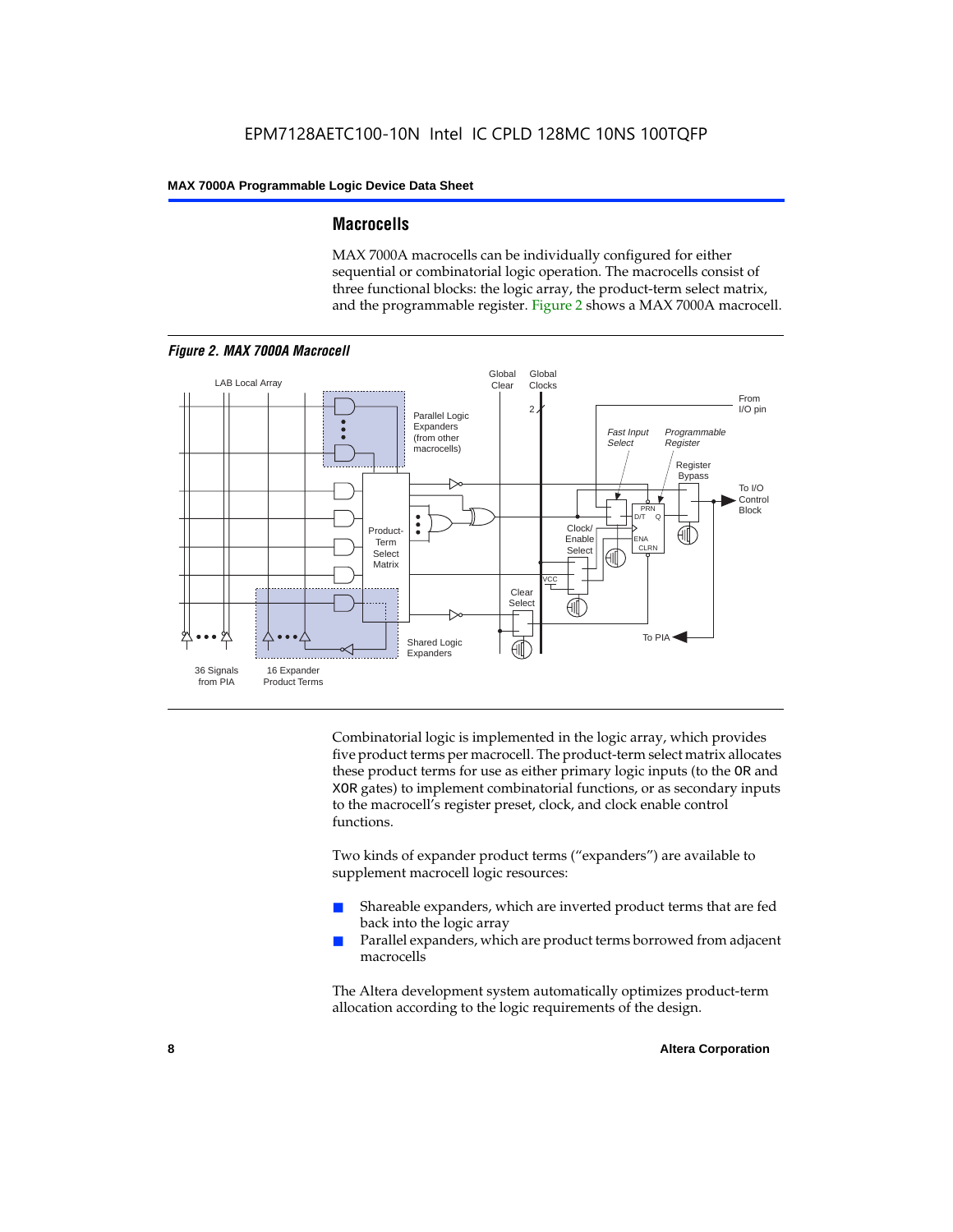For registered functions, each macrocell flipflop can be individually programmed to implement D, T, JK, or SR operation with programmable clock control. The flipflop can be bypassed for combinatorial operation. During design entry, the designer specifies the desired flipflop type; the Altera software then selects the most efficient flipflop operation for each registered function to optimize resource utilization.

Each programmable register can be clocked in three different modes:

- Global clock signal. This mode achieves the fastest clock-to-output performance.
- Global clock signal enabled by an active-high clock enable. A clock enable is generated by a product term. This mode provides an enable on each flipflop while still achieving the fast clock-to-output performance of the global clock.
- Array clock implemented with a product term. In this mode, the flipflop can be clocked by signals from buried macrocells or I/O pins.

Two global clock signals are available in MAX 7000A devices. As shown in Figure 1, these global clock signals can be the true or the complement of either of the global clock pins, GCLK1 or GCLK2.

Each register also supports asynchronous preset and clear functions. As shown in Figure 2, the product-term select matrix allocates product terms to control these operations. Although the product-term-driven preset and clear from the register are active high, active-low control can be obtained by inverting the signal within the logic array. In addition, each register clear function can be individually driven by the active-low dedicated global clear pin (GCLRn). Upon power-up, each register in a MAX 7000AE device may be set to either a high or low state. This power-up state is specified at design entry. Upon power-up, each register in EPM7128A and EPM7256A devices are set to a low state.

All MAX 7000A I/O pins have a fast input path to a macrocell register. This dedicated path allows a signal to bypass the PIA and combinatorial logic and be clocked to an input D flipflop with an extremely fast (as low as 2.5 ns) input setup time.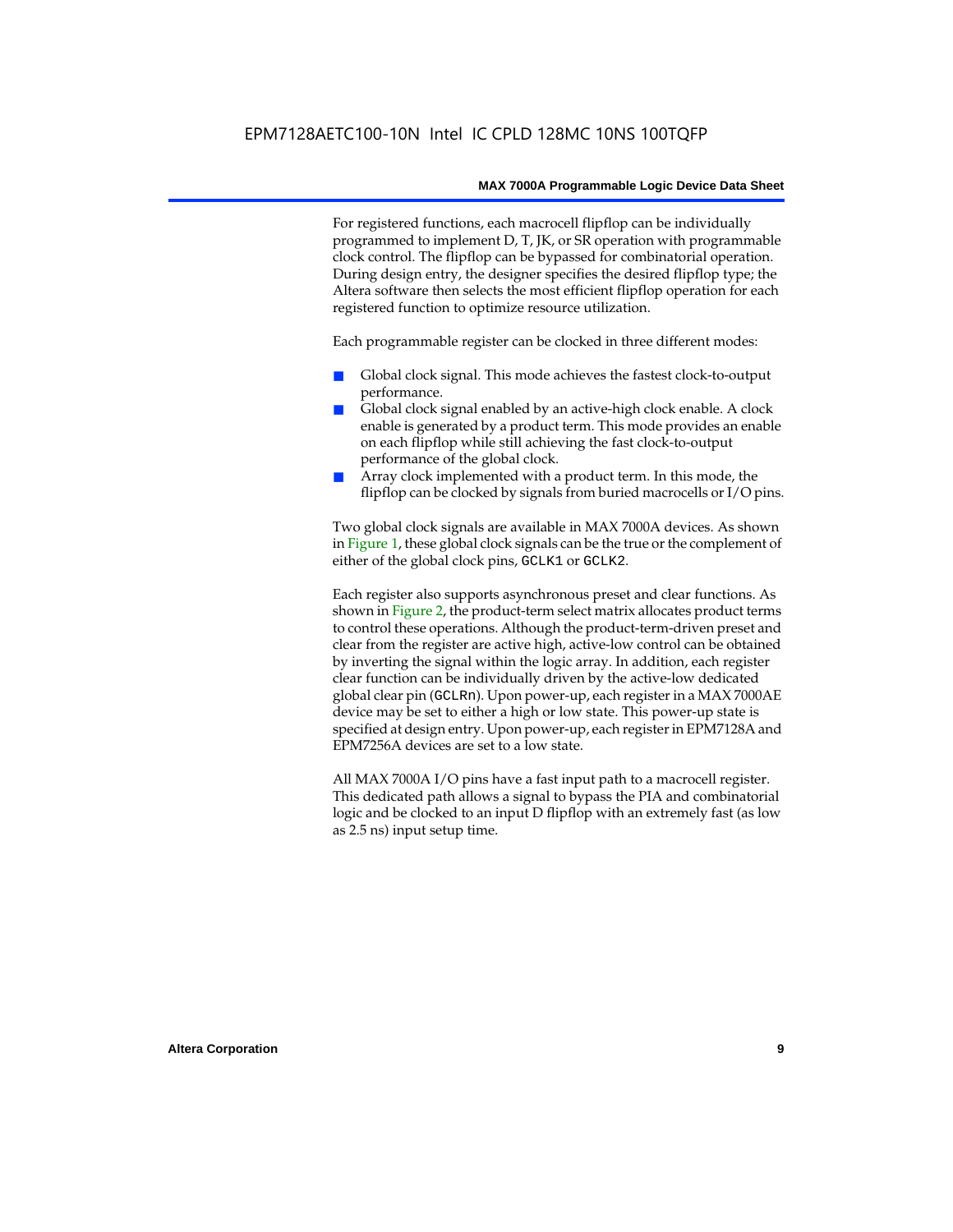# **Expander Product Terms**

Although most logic functions can be implemented with the five product terms available in each macrocell, more complex logic functions require additional product terms. Another macrocell can be used to supply the required logic resources. However, the MAX 7000A architecture also offers both shareable and parallel expander product terms that provide additional product terms directly to any macrocell in the same LAB. These expanders help ensure that logic is synthesized with the fewest possible logic resources to obtain the fastest possible speed.

# *Shareable Expanders*

Each LAB has 16 shareable expanders that can be viewed as a pool of uncommitted single product terms (one from each macrocell) with inverted outputs that feed back into the logic array. Each shareable expander can be used and shared by any or all macrocells in the LAB to build complex logic functions. A small delay  $(t_{SFXP})$  is incurred when shareable expanders are used. Figure 3 shows how shareable expanders can feed multiple macrocells.



**Macrocell** Product-Term Logic Product-Term Select Matrix **Macrocell** Product-Term Logic 36 Signals from PIA 16 Shared Expanders

*Shareable expanders can be shared by any or all macrocells in an LAB.*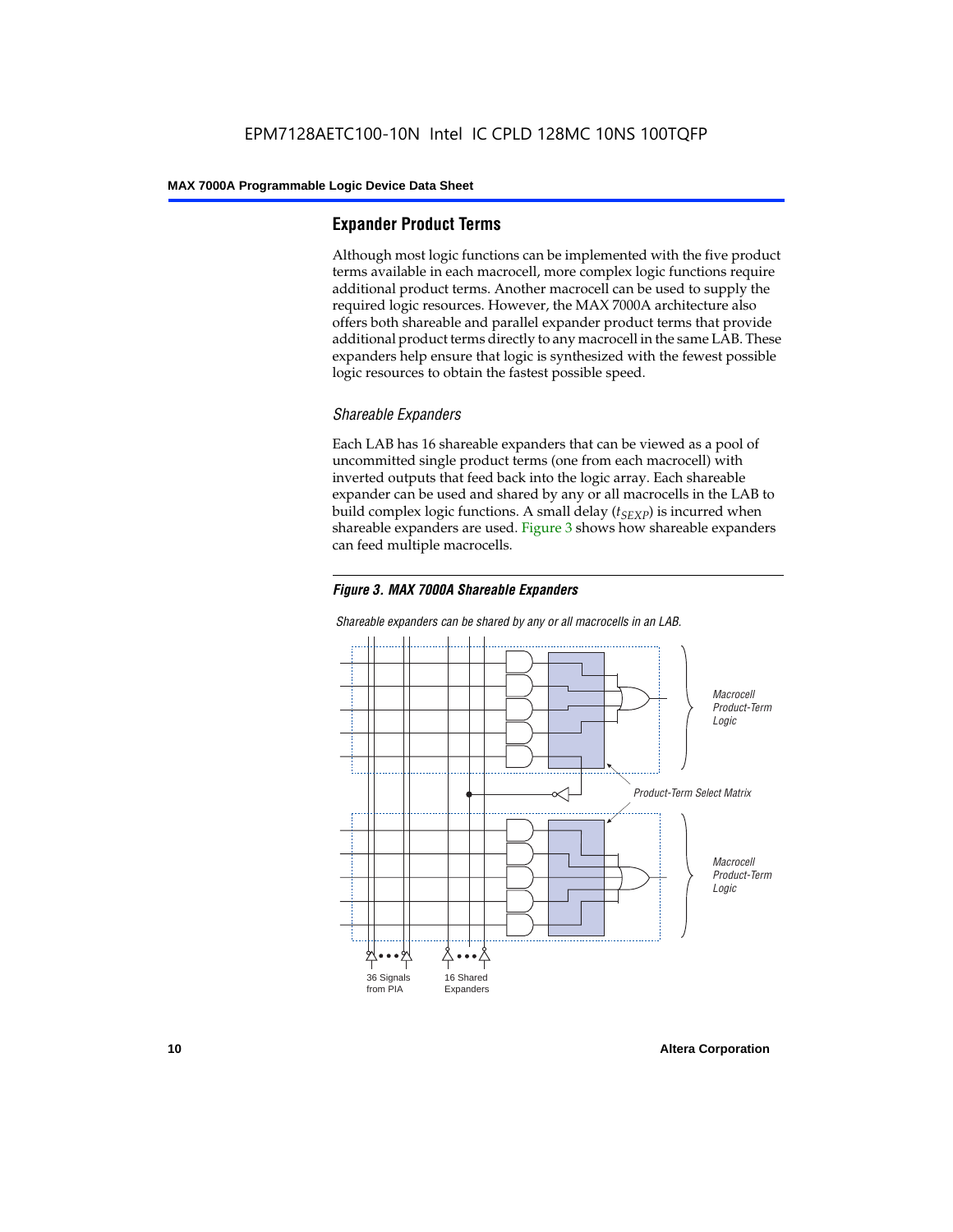### *Parallel Expanders*

Parallel expanders are unused product terms that can be allocated to a neighboring macrocell to implement fast, complex logic functions. Parallel expanders allow up to 20 product terms to directly feed the macrocell OR logic, with five product terms provided by the macrocell and 15 parallel expanders provided by neighboring macrocells in the LAB.

The compiler can allocate up to three sets of up to five parallel expanders to the macrocells that require additional product terms. Each set of five parallel expanders incurs a small, incremental timing delay (*t<sub>PEXP</sub>*). For example, if a macrocell requires 14 product terms, the compiler uses the five dedicated product terms within the macrocell and allocates two sets of parallel expanders; the first set includes five product terms, and the second set includes four product terms, increasing the total delay by  $2 \times t_{PEXP}$ .

Two groups of eight macrocells within each LAB (e.g., macrocells 1 through 8 and 9 through 16) form two chains to lend or borrow parallel expanders. A macrocell borrows parallel expanders from lowernumbered macrocells. For example, macrocell 8 can borrow parallel expanders from macrocell 7, from macrocells 7 and 6, or from macrocells 7, 6, and 5. Within each group of eight, the lowest-numbered macrocell can only lend parallel expanders, and the highest-numbered macrocell can only borrow them. Figure 4 shows how parallel expanders can be borrowed from a neighboring macrocell.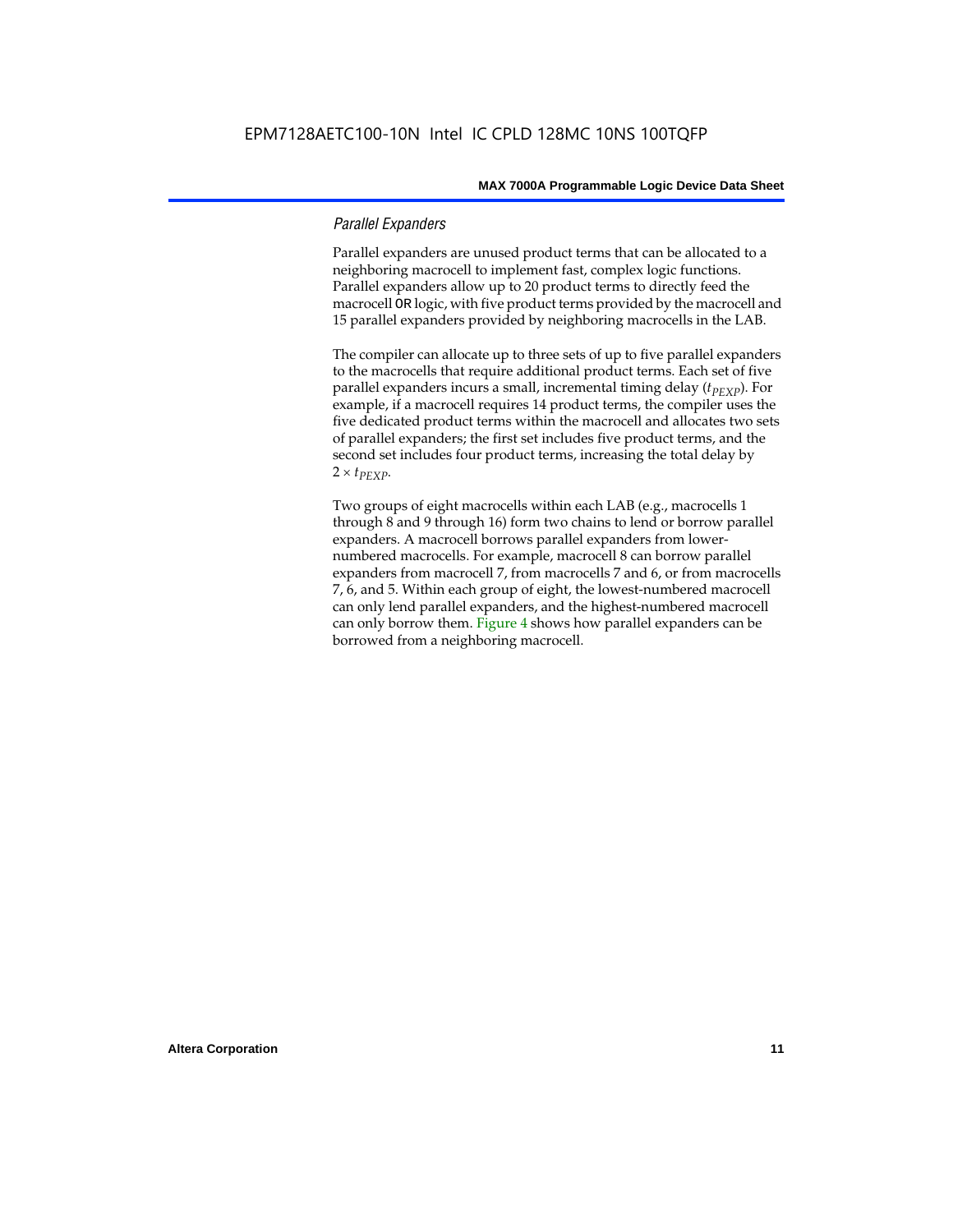# *Figure 4. MAX 7000A Parallel Expanders*



*Unused product terms in a macrocell can be allocated to a neighboring macrocell.*

# **Programmable Interconnect Array**

Logic is routed between LABs on the PIA. This global bus is a programmable path that connects any signal source to any destination on the device. All MAX 7000A dedicated inputs, I/O pins, and macrocell outputs feed the PIA, which makes the signals available throughout the entire device. Only the signals required by each LAB are actually routed from the PIA into the LAB. Figure 5 shows how the PIA signals are routed into the LAB. An EEPROM cell controls one input to a 2-input AND gate, which selects a PIA signal to drive into the LAB.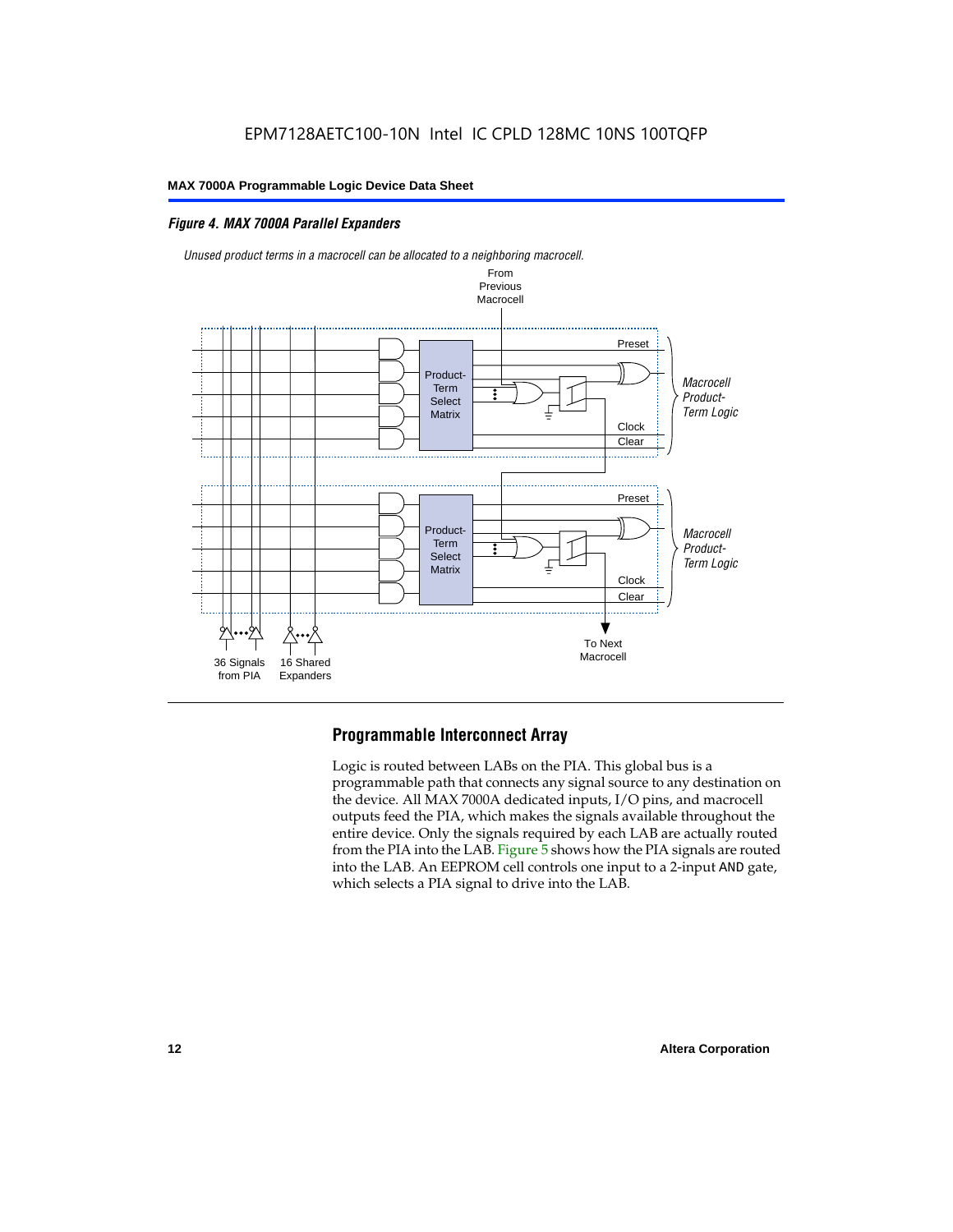

While the routing delays of channel-based routing schemes in masked or FPGAs are cumulative, variable, and path-dependent, the MAX 7000A PIA has a predictable delay. The PIA makes a design's timing performance easy to predict.

# **I/O Control Blocks**

The I/O control block allows each I/O pin to be individually configured for input, output, or bidirectional operation. All I/O pins have a tri-state buffer that is individually controlled by one of the global output enable signals or directly connected to ground or  $V_{CC}$ . Figure 6 shows the I/O control block for MAX 7000A devices. The I/O control block has 6 or 10 global output enable signals that are driven by the true or complement of two output enable signals, a subset of the I/O pins, or a subset of the I/O macrocells.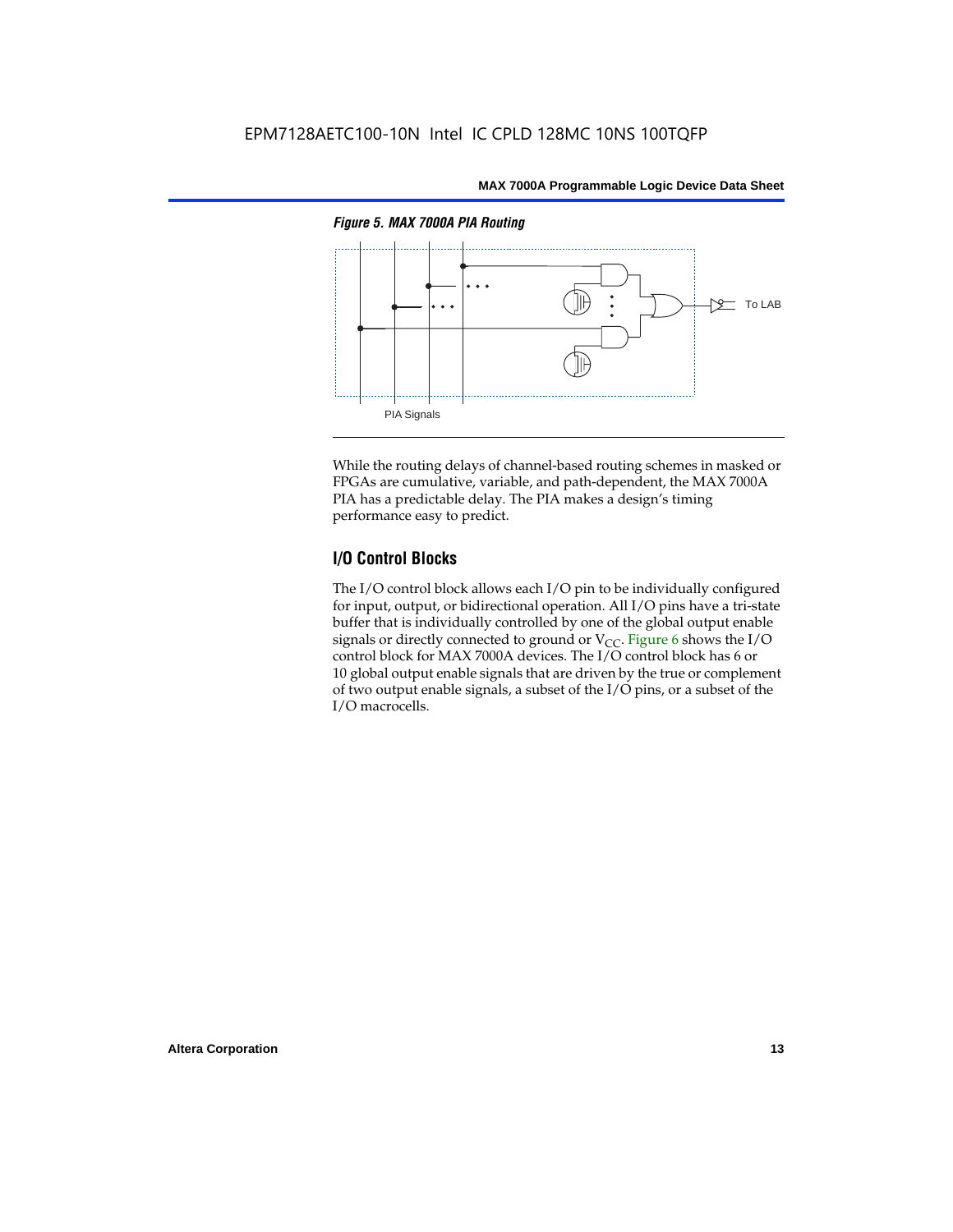



#### *Note:*

(1) EPM7032AE, EPM7064AE, EPM7128A, EPM7128AE, EPM7256A, and EPM7256AE devices have six output enable signals. EPM7512AE devices have 10 output enable signals.

> When the tri-state buffer control is connected to ground, the output is tri-stated (high impedance) and the I/O pin can be used as a dedicated input. When the tri-state buffer control is connected to  $V_{CC}$ , the output is enabled.

The MAX 7000A architecture provides dual I/O feedback, in which macrocell and pin feedbacks are independent. When an I/O pin is configured as an input, the associated macrocell can be used for buried logic.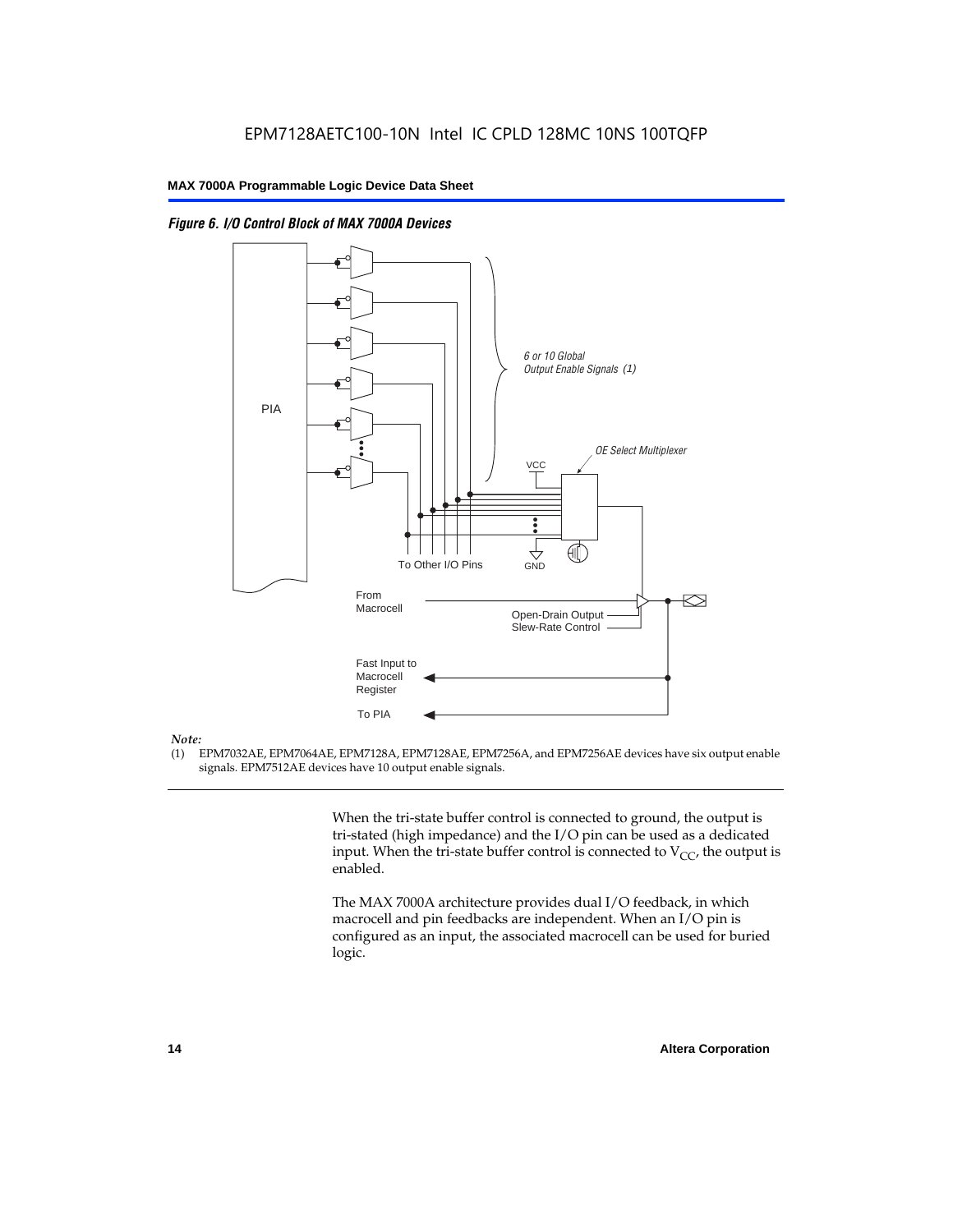# **SameFrame Pin-Outs**

MAX 7000A devices support the SameFrame pin-out feature for FineLine BGA packages. The SameFrame pin-out feature is the arrangement of balls on FineLine BGA packages such that the lower-ballcount packages form a subset of the higher-ball-count packages. SameFrame pin-outs provide the flexibility to migrate not only from device to device within the same package, but also from one package to another. A given printed circuit board (PCB) layout can support multiple device density/package combinations. For example, a single board layout can support a range of devices from an EPM7128AE device in a 100-pin FineLine BGA package to an EPM7512AE device in a 256-pin FineLine BGA package.

The Altera design software provides support to design PCBs with SameFrame pin-out devices. Devices can be defined for present and future use. The software generates pin-outs describing how to lay out a board to take advantage of this migration (see Figure 7).

#### *Figure 7. SameFrame Pin-Out Example*



Designed for 256-Pin FineLine BGA Package Printed Circuit Board



100-Pin FineLine BGA Package (Reduced I/O Count or Logic Requirements) 256-Pin FineLine BGA Package (Increased I/O Count or Logic Requirements)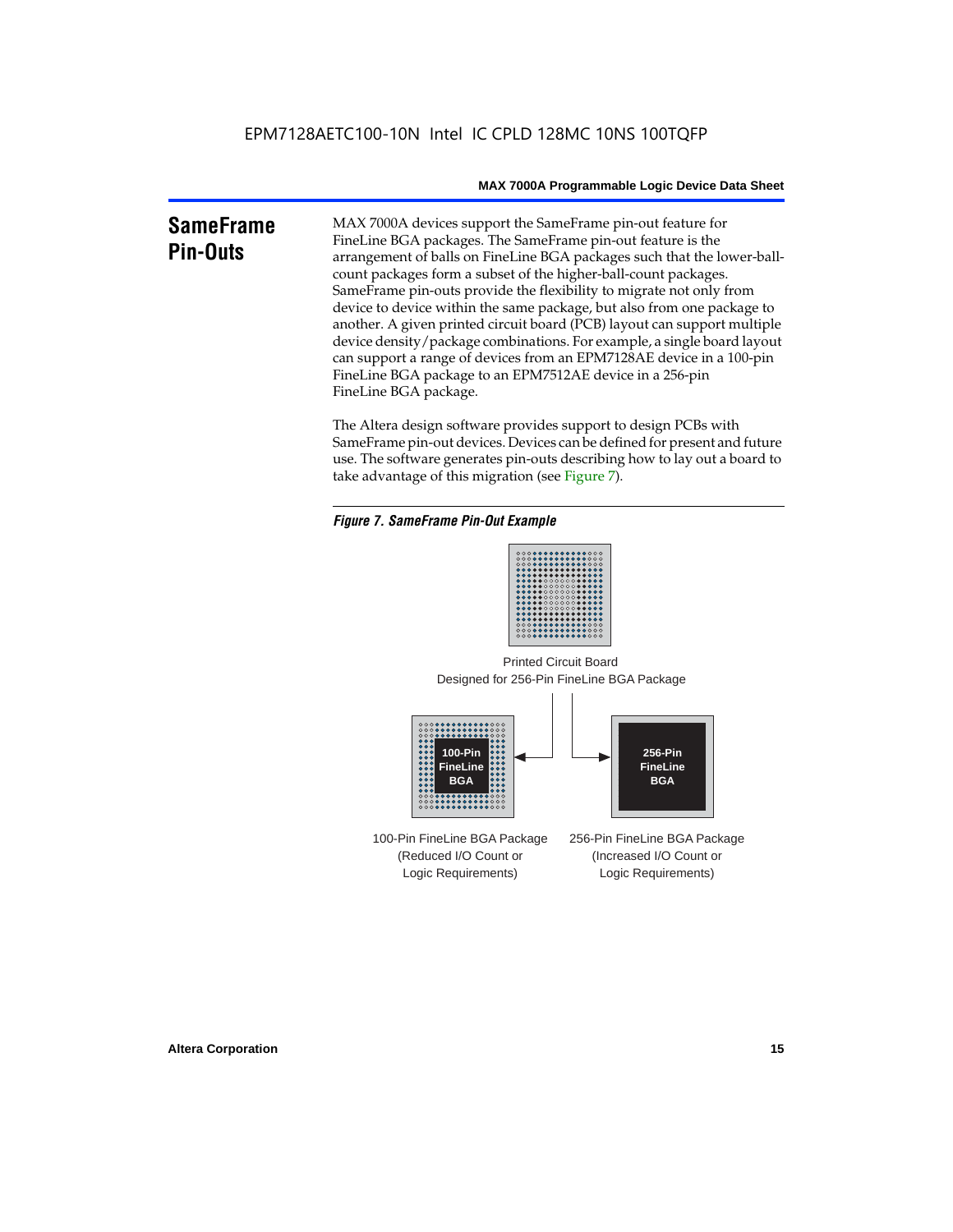# **In-System Programmability**

MAX 7000A devices can be programmed in-system via an industrystandard 4-pin IEEE Std. 1149.1 (JTAG) interface. ISP offers quick, efficient iterations during design development and debugging cycles. The MAX 7000A architecture internally generates the high programming voltages required to program EEPROM cells, allowing in-system programming with only a single 3.3-V power supply. During in-system programming, the I/O pins are tri-stated and weakly pulled-up to eliminate board conflicts. The pull-up value is nominally 50 k $\Omega$ .

MAX 7000AE devices have an enhanced ISP algorithm for faster programming. These devices also offer an ISP\_Done bit that provides safe operation when in-system programming is interrupted. This ISP\_Done bit, which is the last bit programmed, prevents all I/O pins from driving until the bit is programmed. This feature is only available in EPM7032AE, EPM7064AE, EPM7128AE, EPM7256AE, and EPM7512AE devices.

ISP simplifies the manufacturing flow by allowing devices to be mounted on a PCB with standard pick-and-place equipment before they are programmed. MAX 7000A devices can be programmed by downloading the information via in-circuit testers, embedded processors, the Altera MasterBlaster serial/USB communications cable, ByteBlasterMV parallel port download cable, and BitBlaster serial download cable. Programming the devices after they are placed on the board eliminates lead damage on high-pin-count packages (e.g., QFP packages) due to device handling. MAX 7000A devices can be reprogrammed after a system has already shipped to the field. For example, product upgrades can be performed in the field via software or modem.

In-system programming can be accomplished with either an adaptive or constant algorithm. An adaptive algorithm reads information from the unit and adapts subsequent programming steps to achieve the fastest possible programming time for that unit. A constant algorithm uses a predefined (non-adaptive) programming sequence that does not take advantage of adaptive algorithm programming time improvements. Some in-circuit testers cannot program using an adaptive algorithm. Therefore, a constant algorithm must be used. MAX 7000AE devices can be programmed with either an adaptive or constant (non-adaptive) algorithm. EPM7128A and EPM7256A device can only be programmed with an adaptive algorithm; users programming these two devices on platforms that cannot use an adaptive algorithm should use EPM7128AE and EPM7256AE devices.

The Jam Standard Test and Programming Language (STAPL), JEDEC standard JESD 71, can be used to program MAX 7000A devices with incircuit testers, PCs, or embedded processors.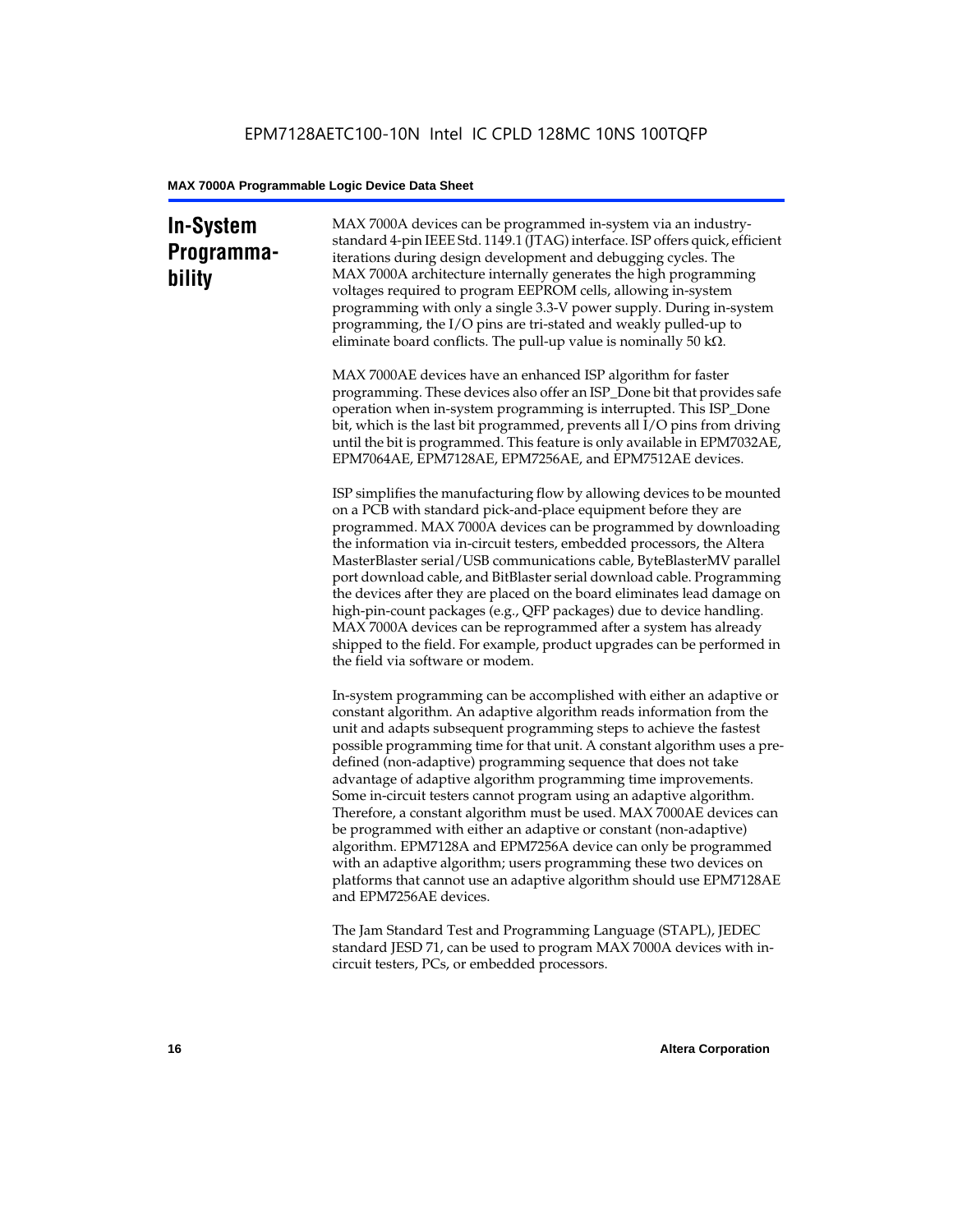f For more information on using the Jam STAPL language, see *Application Note 88 (Using the Jam Language for ISP & ICR via an Embedded Processor)*  and *Application Note 122 (Using Jam STAPL for ISP & ICR via an Embedded Processor)*.

ISP circuitry in MAX 7000AE devices is compliant with the IEEE Std. 1532 specification. The IEEE Std. 1532 is a standard developed to allow concurrent ISP between multiple PLD vendors.

# **Programming Sequence**

During in-system programming, instructions, addresses, and data are shifted into the MAX 7000A device through the TDI input pin. Data is shifted out through the TDO output pin and compared against the expected data.

Programming a pattern into the device requires the following six ISP stages. A stand-alone verification of a programmed pattern involves only stages 1, 2, 5, and 6.

- 1. *Enter ISP*. The enter ISP stage ensures that the I/O pins transition smoothly from user mode to ISP mode. The enter ISP stage requires 1 ms.
- 2. *Check ID*. Before any program or verify process, the silicon ID is checked. The time required to read this silicon ID is relatively small compared to the overall programming time.
- 3. *Bulk Erase*. Erasing the device in-system involves shifting in the instructions to erase the device and applying one erase pulse of 100 ms.
- 4. *Program*. Programming the device in-system involves shifting in the address and data and then applying the programming pulse to program the EEPROM cells. This process is repeated for each EEPROM address.
- 5. *Verify*. Verifying an Altera device in-system involves shifting in addresses, applying the read pulse to verify the EEPROM cells, and shifting out the data for comparison. This process is repeated for each EEPROM address.
- 6. *Exit ISP*. An exit ISP stage ensures that the I/O pins transition smoothly from ISP mode to user mode. The exit ISP stage requires 1 ms.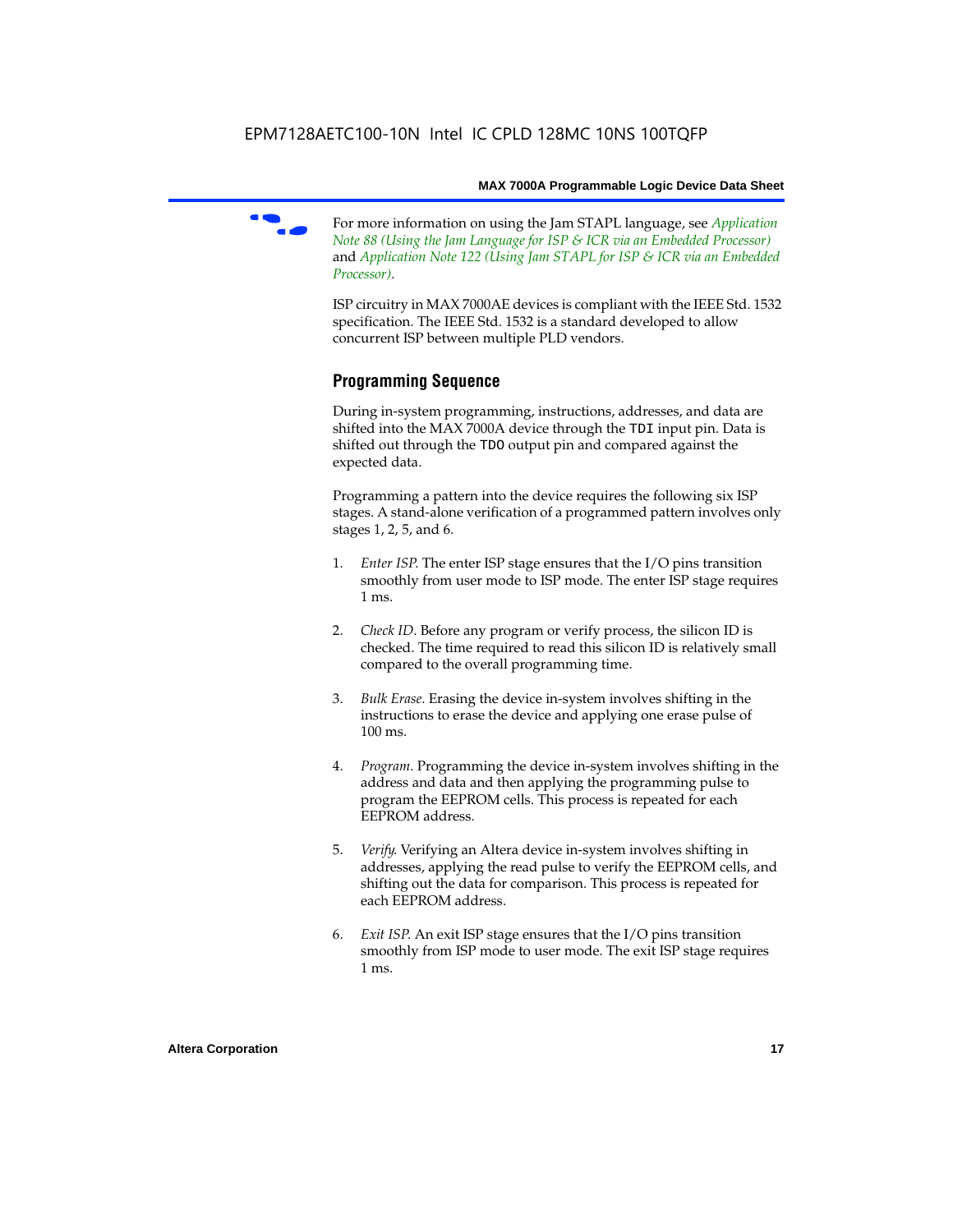# **Programming Times**

The time required to implement each of the six programming stages can be broken into the following two elements:

- A pulse time to erase, program, or read the EEPROM cells.
- A shifting time based on the test clock (TCK) frequency and the number of TCK cycles to shift instructions, address, and data into the device.

By combining the pulse and shift times for each of the programming stages, the program or verify time can be derived as a function of the TCK frequency, the number of devices, and specific target device(s). Because different ISP-capable devices have a different number of EEPROM cells, both the total fixed and total variable times are unique for a single device.

# *Programming a Single MAX 7000A Device*

The time required to program a single MAX 7000A device in-system can be calculated from the following formula:

$$
t_{PROG} = t_{PPULSE} + \frac{c_{ycle_{PTCK}}}{f_{TCK}}
$$
  
where:  $t_{PROG}$  = Programming time  
 $t_{PPULSE}$  = Sum of the fixed times to erase, program, and  
verify the EEPROM cells  
 $C_{ycle_{PTCK}}$  = Number of TCK cycles to program a device  
 $f_{TCK}$  = TCK frequency

The ISP times for a stand-alone verification of a single MAX 7000A device can be calculated from the following formula:

| $t_{VER} = t_{VPULSE} + \frac{Cycle_{VTCK}}{f_{TCK}}$ |                                                                                                                                 |
|-------------------------------------------------------|---------------------------------------------------------------------------------------------------------------------------------|
| where: $t_{VER}$<br>$t_{VPULSE}$                      | $=$ Verify time<br>= Sum of the fixed times to verify the EEPROM cells<br>$CycleVTCK$ = Number of TCK cycles to verify a device |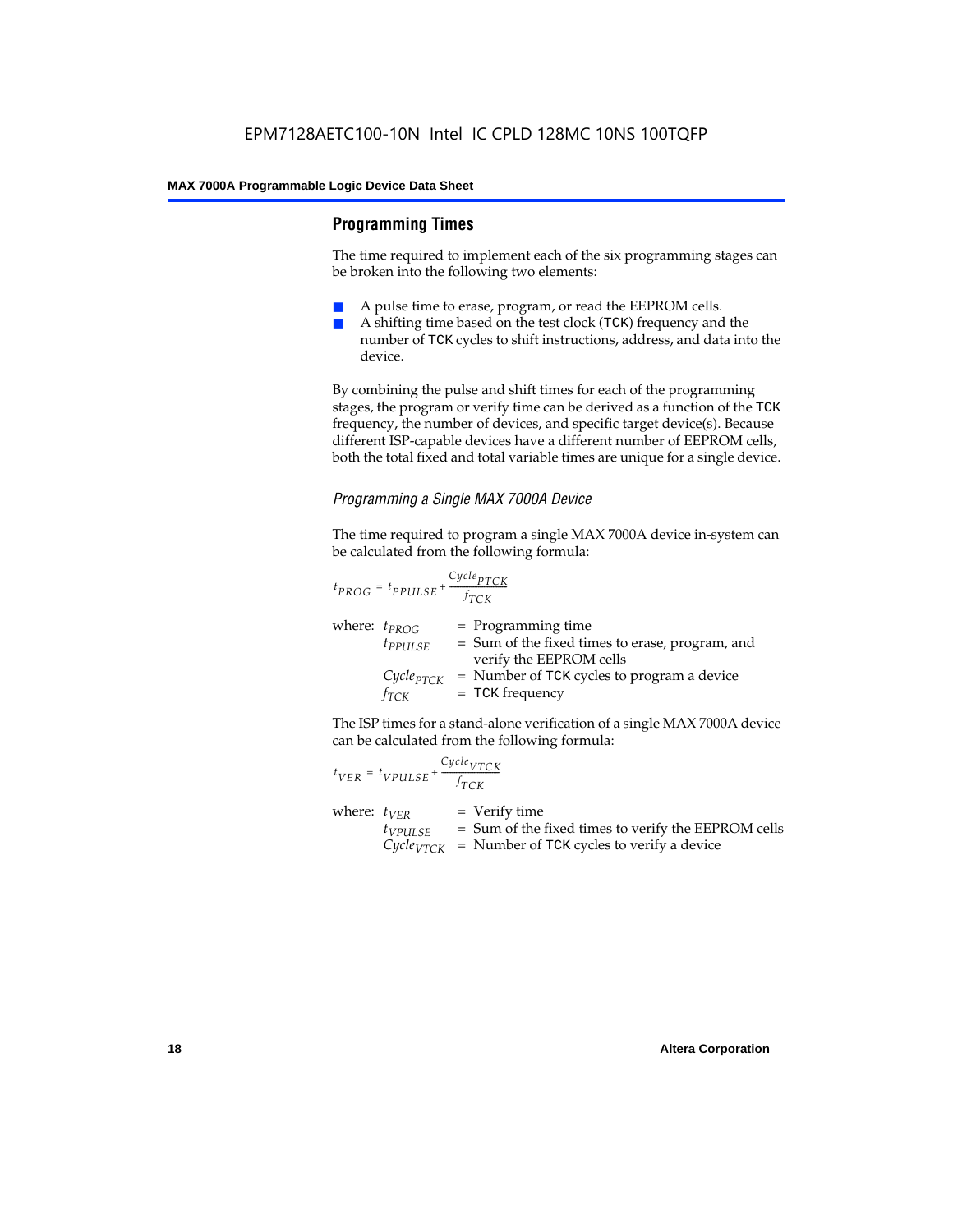The programming times described in Tables 5 through 7 are associated with the worst-case method using the enhanced ISP algorithm.

| Table 5. MAX 7000A t <sub>PULSE</sub> & Cycle <sub>TCK</sub> Values |                 |                       |                 |                                 |  |  |  |
|---------------------------------------------------------------------|-----------------|-----------------------|-----------------|---------------------------------|--|--|--|
| <b>Device</b>                                                       |                 | Programming           |                 | <b>Stand-Alone Verification</b> |  |  |  |
|                                                                     | $t_{PPULSE}(s)$ | Cycle <sub>PTCK</sub> | $t_{VPULSE}(s)$ | Cycle <sub>vTCK</sub>           |  |  |  |
| <b>EPM7032AE</b>                                                    | 2.00            | 55,000                | 0.002           | 18,000                          |  |  |  |
| EPM7064AE                                                           | 2.00            | 105,000               | 0.002           | 35,000                          |  |  |  |
| EPM7128AE                                                           | 2.00            | 205,000               | 0.002           | 68,000                          |  |  |  |
| EPM7256AE                                                           | 2.00            | 447,000               | 0.002           | 149.000                         |  |  |  |
| <b>EPM7512AE</b>                                                    | 2.00            | 890,000               | 0.002           | 297,000                         |  |  |  |
| EPM7128A (1)                                                        | 5.11            | 832,000               | 0.03            | 528,000                         |  |  |  |
| EPM7256A (1)                                                        | 6.43            | 1.603.000             | 0.03            | 1,024,000                       |  |  |  |

Tables 6 and 7 show the in-system programming and stand alone verification times for several common test clock frequencies.

| Table 6. MAX 7000A In-System Programming Times for Different Test Clock Frequencies |        |                  |       |       |                |                |                |               |              |
|-------------------------------------------------------------------------------------|--------|------------------|-------|-------|----------------|----------------|----------------|---------------|--------------|
| <b>Device</b>                                                                       |        | f <sub>тск</sub> |       |       |                |                |                |               | <b>Units</b> |
|                                                                                     | 10 MHz | 5 MHz            | 2 MHz | 1 MHz | <b>500 kHz</b> | <b>200 kHz</b> | <b>100 kHz</b> | <b>50 kHz</b> |              |
| <b>EPM7032AE</b>                                                                    | 2.01   | 2.01             | 2.03  | 2.06  | 2.11           | 2.28           | 2.55           | 3.10          | s            |
| EPM7064AE                                                                           | 2.01   | 2.02             | 2.05  | 2.11  | 2.21           | 2.53           | 3.05           | 4.10          | s            |
| EPM7128AE                                                                           | 2.02   | 2.04             | 2.10  | 2.21  | 2.41           | 3.03           | 4.05           | 6.10          | s            |
| EPM7256AE                                                                           | 2.05   | 2.09             | 2.23  | 2.45  | 2.90           | 4.24           | 6.47           | 10.94         | s            |
| <b>EPM7512AE</b>                                                                    | 2.09   | 2.18             | 2.45  | 2.89  | 3.78           | 6.45           | 10.90          | 19.80         | s            |
| EPM7128A (1)                                                                        | 5.19   | 5.27             | 5.52  | 5.94  | 6.77           | 9.27           | 13.43          | 21.75         | s            |
| EPM7256A (1)                                                                        | 6.59   | 6.75             | 7.23  | 8.03  | 9.64           | 14.45          | 22.46          | 38.49         | s            |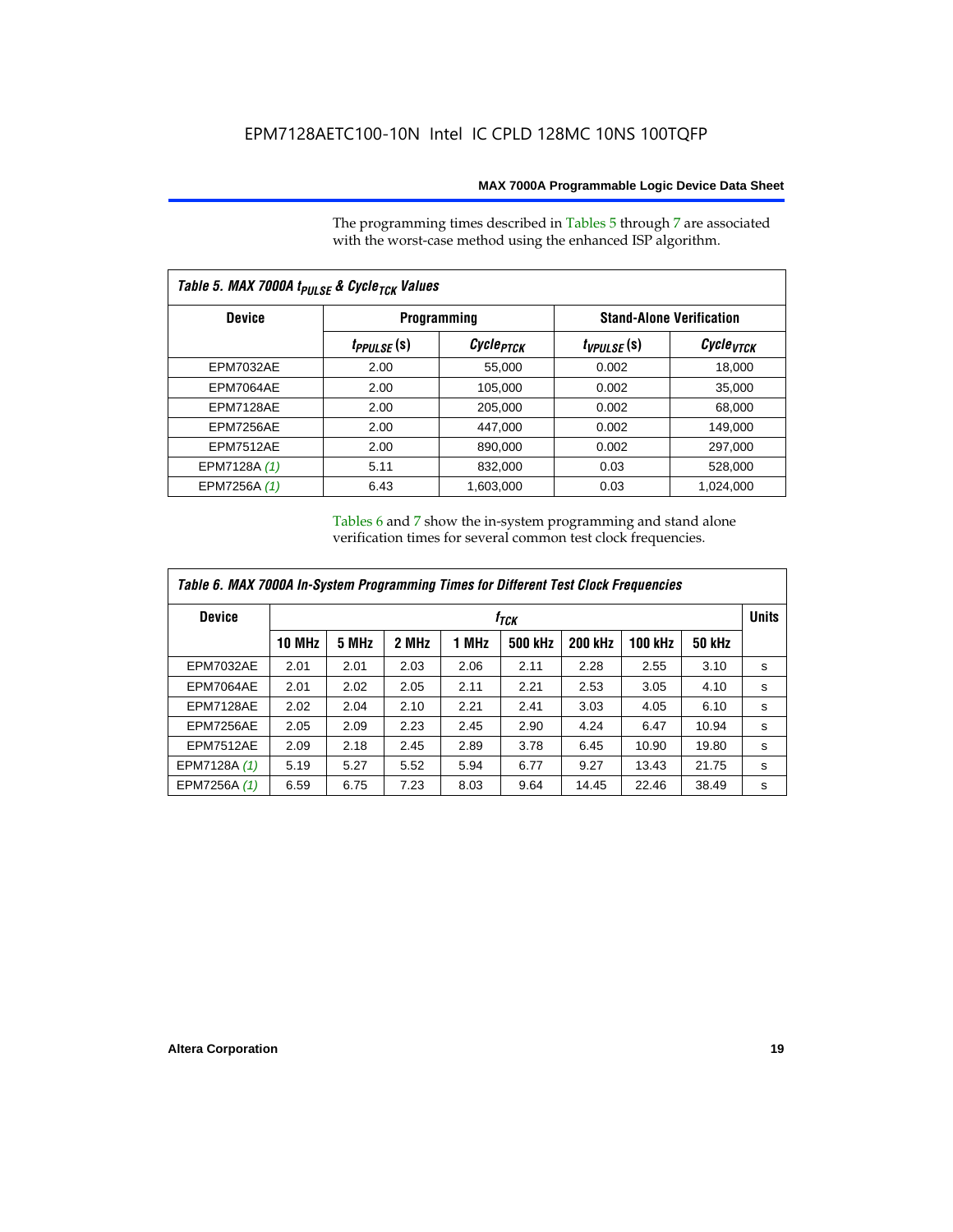| MAX 7000A Programmable Logic Device Data Sheet |  |
|------------------------------------------------|--|
|------------------------------------------------|--|

| Table 7. MAX 7000A Stand-Alone Verification Times for Different Test Clock Frequencies |               |       |       |       |                |                |                |               |   |
|----------------------------------------------------------------------------------------|---------------|-------|-------|-------|----------------|----------------|----------------|---------------|---|
| <b>Device</b>                                                                          | $f_{TCK}$     |       |       |       |                |                | <b>Units</b>   |               |   |
|                                                                                        | <b>10 MHz</b> | 5 MHz | 2 MHz | 1 MHz | <b>500 kHz</b> | <b>200 kHz</b> | <b>100 kHz</b> | <b>50 kHz</b> |   |
| <b>EPM7032AE</b>                                                                       | 0.00          | 0.01  | 0.01  | 0.02  | 0.04           | 0.09           | 0.18           | 0.36          | s |
| <b>EPM7064AE</b>                                                                       | 0.01          | 0.01  | 0.02  | 0.04  | 0.07           | 0.18           | 0.35           | 0.70          | s |
| EPM7128AE                                                                              | 0.01          | 0.02  | 0.04  | 0.07  | 0.14           | 0.34           | 0.68           | 1.36          | s |
| EPM7256AE                                                                              | 0.02          | 0.03  | 0.08  | 0.15  | 0.30           | 0.75           | 1.49           | 2.98          | s |
| <b>EPM7512AE</b>                                                                       | 0.03          | 0.06  | 0.15  | 0.30  | 0.60           | 1.49           | 2.97           | 5.94          | s |
| EPM7128A (1)                                                                           | 0.08          | 0.14  | 0.29  | 0.56  | 1.09           | 2.67           | 5.31           | 10.59         | s |
| EPM7256A (1)                                                                           | 0.13          | 0.24  | 0.54  | 1.06  | 2.08           | 5.15           | 10.27          | 20.51         | s |

#### *Note to tables:*

(1) EPM7128A and EPM7256A devices can only be programmed with an adaptive algorithm; users programming these two devices on platforms that cannot use an adaptive algorithm should use EPM7128AE and EPM7256AE devices.

# **Programming with External Hardware**

MAX 7000A devices can be programmed on Windows-based PCs with an Altera Logic Programmer card, the MPU, and the appropriate device adapter. The MPU performs continuity checks to ensure adequate electrical contact between the adapter and the device.



For more information, see the *Altera Programming Hardware Data Sheet*.

The Altera software can use text- or waveform-format test vectors created with the Altera Text Editor or Waveform Editor to test the programmed device. For added design verification, designers can perform functional testing to compare the functional device behavior with the results of simulation.

Data I/O, BP Microsystems, and other programming hardware manufacturers provide programming support for Altera devices.



For more information, see *Programming Hardware Manufacturers*.

# **IEEE Std. 1149.1 (JTAG) Boundary-Scan Support**

MAX 7000A devices include the JTAG BST circuitry defined by IEEE Std. 1149.1. Table 8 describes the JTAG instructions supported by MAX 7000A devices. The pin-out tables, available from the Altera web site (**http://www.altera.com**), show the location of the JTAG control pins for each device. If the JTAG interface is not required, the JTAG pins are available as user I/O pins.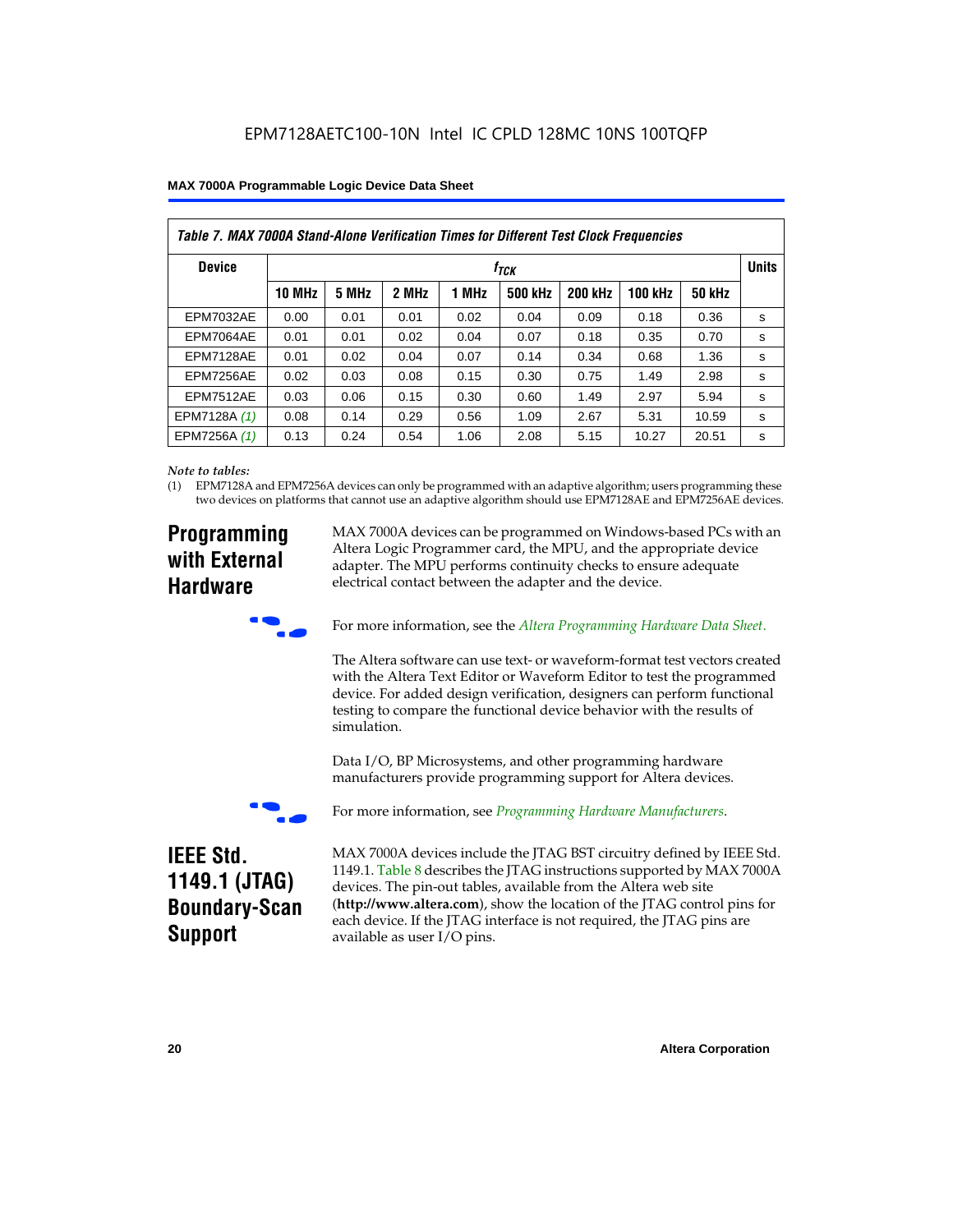| Table 8. MAX 7000A JTAG Instructions |                                                                                                                                                                                                                                                            |  |  |  |  |
|--------------------------------------|------------------------------------------------------------------------------------------------------------------------------------------------------------------------------------------------------------------------------------------------------------|--|--|--|--|
| <b>JTAG Instruction</b>              | <b>Description</b>                                                                                                                                                                                                                                         |  |  |  |  |
| SAMPLE/PRELOAD                       | Allows a snapshot of signals at the device pins to be captured and examined during<br>normal device operation, and permits an initial data pattern output at the device pins                                                                               |  |  |  |  |
| <b>EXTEST</b>                        | Allows the external circuitry and board-level interconnections to be tested by forcing a<br>test pattern at the output pins and capturing test results at the input pins                                                                                   |  |  |  |  |
| <b>BYPASS</b>                        | Places the 1-bit bypass register between the TDI and TDO pins, which allows the BST<br>data to pass synchronously through a selected device to adjacent devices during normal<br>device operation                                                          |  |  |  |  |
| <b>IDCODE</b>                        | Selects the IDCODE register and places it between the TDI and TDO pins, allowing the<br><b>IDCODE</b> to be serially shifted out of TDO                                                                                                                    |  |  |  |  |
| <b>USERCODE</b>                      | Selects the 32-bit USERCODE register and places it between the TDI and TDO pins,<br>allowing the USERCODE value to be shifted out of TDO. The USERCODE instruction is<br>available for MAX 7000AE devices only                                             |  |  |  |  |
| <b>UESCODE</b>                       | These instructions select the user electronic signature (UESCODE) and allow the<br>UESCODE to be shifted out of TDO, UESCODE instructions are available for EPM7128A<br>and EPM7256A devices only.                                                         |  |  |  |  |
| <b>ISP Instructions</b>              | These instructions are used when programming MAX 7000A devices via the JTAG ports<br>with the MasterBlaster, ByteBlasterMV, or BitBlaster download cable, or using a Jam<br>STAPL File, JBC File, or SVF File via an embedded processor or test equipment. |  |  |  |  |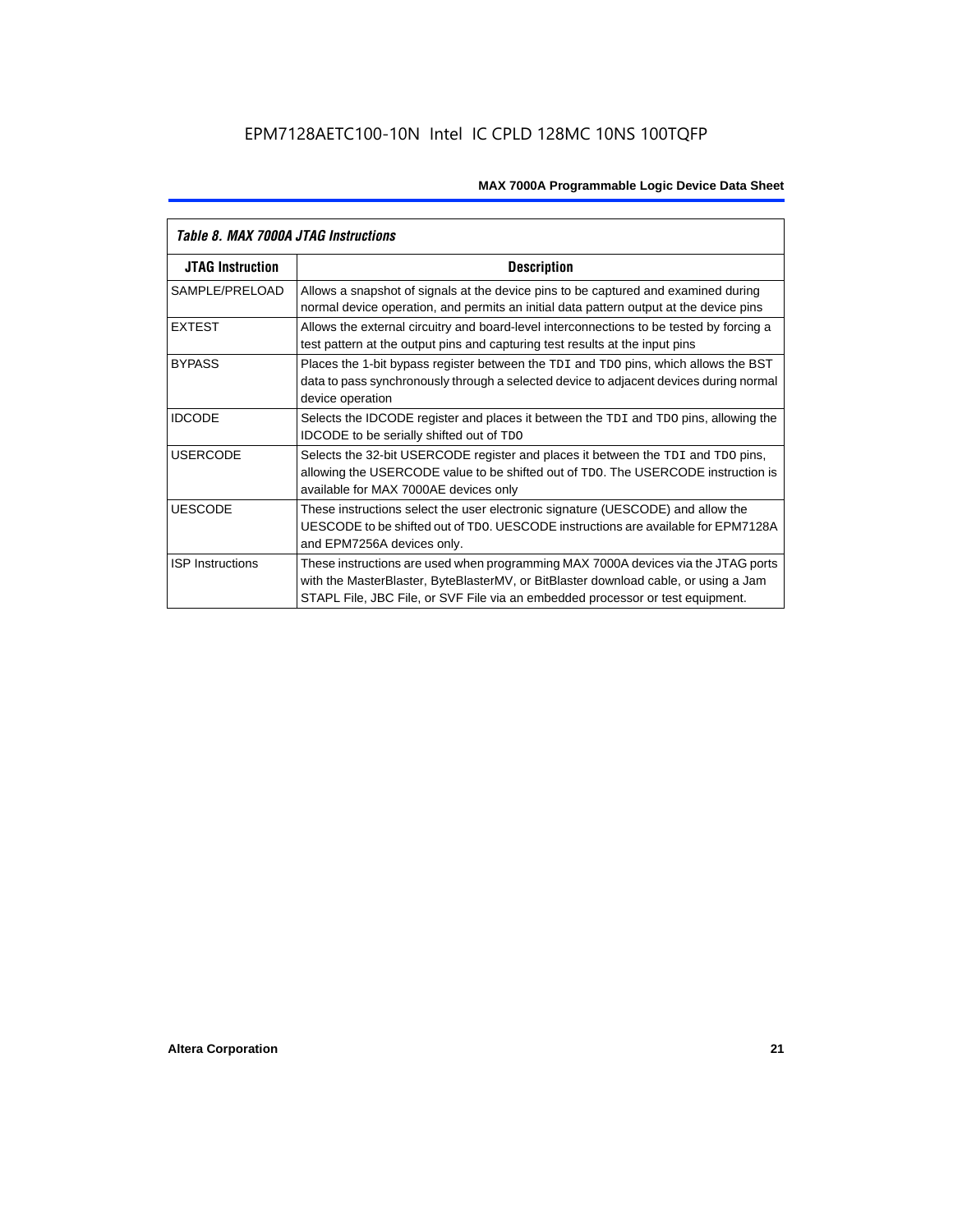The instruction register length of MAX 7000A devices is 10 bits. The user electronic signature (UES) register length in MAX 7000A devices is 16 bits. The MAX 7000AE USERCODE register length is 32 bits. Tables 9 and 10 show the boundary-scan register length and device IDCODE information for MAX 7000A devices.

| Table 9. MAX 7000A Boundary-Scan Register Length |                                      |  |  |  |  |
|--------------------------------------------------|--------------------------------------|--|--|--|--|
| <b>Device</b>                                    | <b>Boundary-Scan Register Length</b> |  |  |  |  |
| <b>EPM7032AE</b>                                 | 96                                   |  |  |  |  |
| EPM7064AE                                        | 192                                  |  |  |  |  |
| <b>EPM7128A</b>                                  | 288                                  |  |  |  |  |
| EPM7128AE                                        | 288                                  |  |  |  |  |
| <b>EPM7256A</b>                                  | 480                                  |  |  |  |  |
| EPM7256AE                                        | 480                                  |  |  |  |  |
| EPM7512AE                                        | 624                                  |  |  |  |  |

| Table 10. 32-Bit MAX 7000A Device IDCODE<br>Note (1) |                            |                              |                                                    |                               |  |  |  |  |  |
|------------------------------------------------------|----------------------------|------------------------------|----------------------------------------------------|-------------------------------|--|--|--|--|--|
| <b>Device</b>                                        |                            | <b>IDCODE (32 Bits)</b>      |                                                    |                               |  |  |  |  |  |
|                                                      | <b>Version</b><br>(4 Bits) | Part Number (16 Bits)        | <b>Manufacturer's</b><br><b>Identity (11 Bits)</b> | $(1 \text{ Bit})$<br>1<br>(2) |  |  |  |  |  |
| <b>EPM7032AE</b>                                     | 0001                       | 0000<br>0011<br>0010<br>0111 | 00001101110                                        | $\mathbf{1}$                  |  |  |  |  |  |
| EPM7064AE                                            | 0001                       | 0000<br>0110<br>0100<br>0111 | 00001101110                                        | $\mathbf{1}$                  |  |  |  |  |  |
| <b>EPM7128A</b>                                      | 0000                       | 0111 0001 0010 1000          | 00001101110                                        | $\mathbf{1}$                  |  |  |  |  |  |
| EPM7128AE                                            | 0001                       | 0111 0001 0010 1000          | 00001101110                                        | $\mathbf{1}$                  |  |  |  |  |  |
| <b>EPM7256A</b>                                      | 0000                       | 0111 0010 0101 0110          | 00001101110                                        | 1                             |  |  |  |  |  |
| EPM7256AE                                            | 0001                       | 0010 0101<br>0110<br>0111    | 00001101110                                        | $\mathbf{1}$                  |  |  |  |  |  |
| <b>EPM7512AE</b>                                     | 0001                       | 0101 0001<br>0010<br>0111    | 00001101110                                        | $\mathbf{1}$                  |  |  |  |  |  |

#### *Notes:*

(1) The most significant bit (MSB) is on the left.

(2) The least significant bit (LSB) for all JTAG IDCODEs is 1.



**Figure 39 (IEEE 1149.1 (JTAG) Boundary-Scan Testing in Altera** *Devices)* for more information on JTAG BST.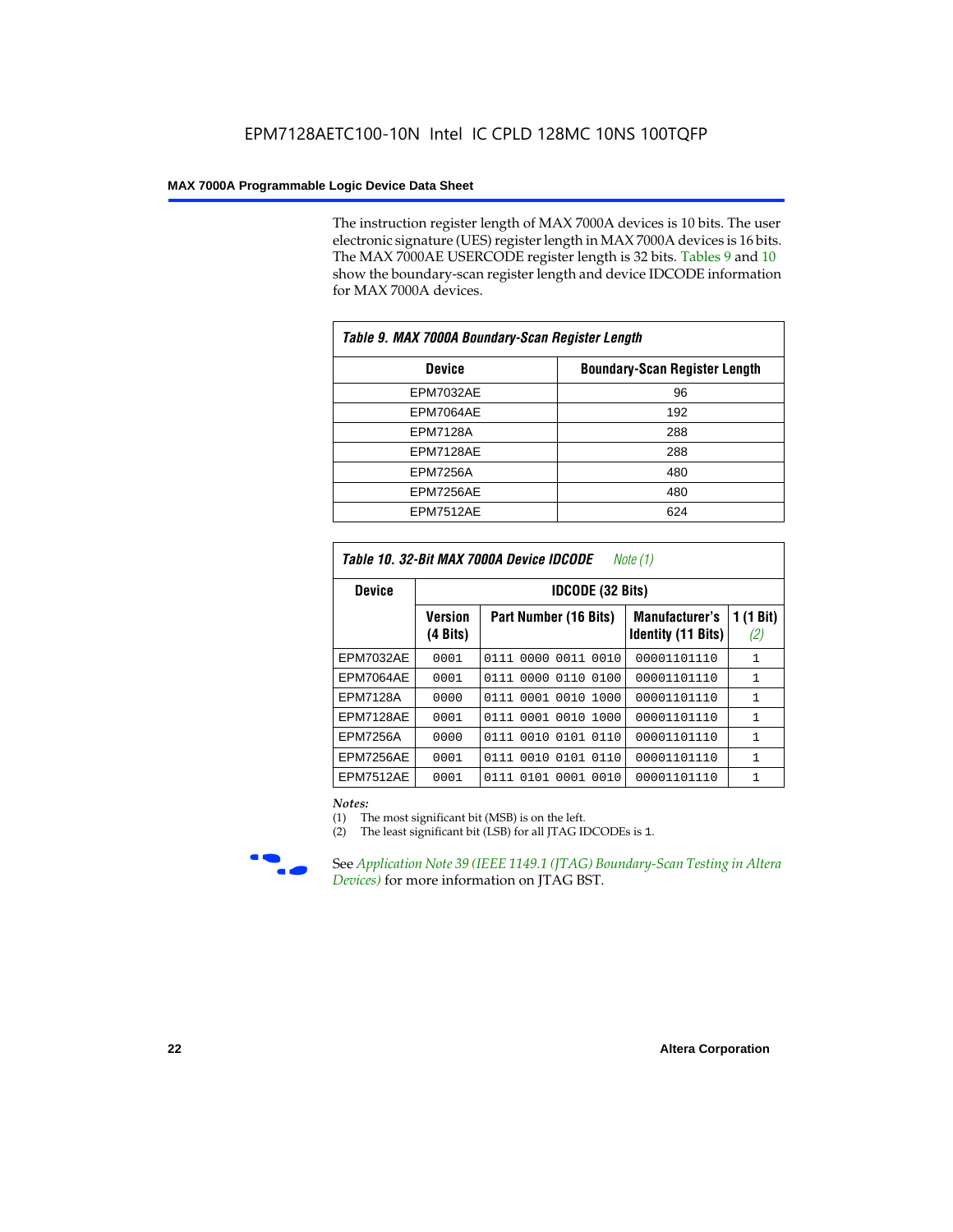



*Figure 8. MAX 7000A JTAG Waveforms*

Table 11 shows the JTAG timing parameters and values for MAX 7000A devices.

| Table 11. JTAG Timing Parameters & Values for MAX 7000A Devices Note (1) |                                                |     |     |             |  |  |  |  |  |
|--------------------------------------------------------------------------|------------------------------------------------|-----|-----|-------------|--|--|--|--|--|
| <b>Symbol</b>                                                            | Parameter                                      | Min | Max | <b>Unit</b> |  |  |  |  |  |
| t <sub>JCP</sub>                                                         | TCK clock period                               | 100 |     | ns          |  |  |  |  |  |
| t <sub>JCH</sub>                                                         | TCK clock high time                            | 50  |     | ns          |  |  |  |  |  |
| $t_{JCL}$                                                                | TCK clock low time                             | 50  |     | ns          |  |  |  |  |  |
| tjpsu                                                                    | JTAG port setup time                           | 20  |     | ns          |  |  |  |  |  |
| t <sub>JPH</sub>                                                         | JTAG port hold time                            | 45  |     | ns          |  |  |  |  |  |
| tjpco                                                                    | JTAG port clock to output                      |     | 25  | ns          |  |  |  |  |  |
| t <sub>JPZX</sub>                                                        | JTAG port high impedance to valid output       |     | 25  | ns          |  |  |  |  |  |
| t <sub>JPXZ</sub>                                                        | JTAG port valid output to high impedance       |     | 25  | ns          |  |  |  |  |  |
| tjssu                                                                    | Capture register setup time                    | 20  |     | ns          |  |  |  |  |  |
| $t_{JSH}$                                                                | Capture register hold time                     | 45  |     | ns          |  |  |  |  |  |
| t <sub>JSCO</sub>                                                        | Update register clock to output                |     | 25  | ns          |  |  |  |  |  |
| t <sub>JSZX</sub>                                                        | Update register high impedance to valid output |     | 25  | ns          |  |  |  |  |  |
| t <sub>JSXZ</sub>                                                        | Update register valid output to high impedance |     | 25  | ns          |  |  |  |  |  |

*Note:*

(1) Timing parameters shown in this table apply for all specified VCCIO levels.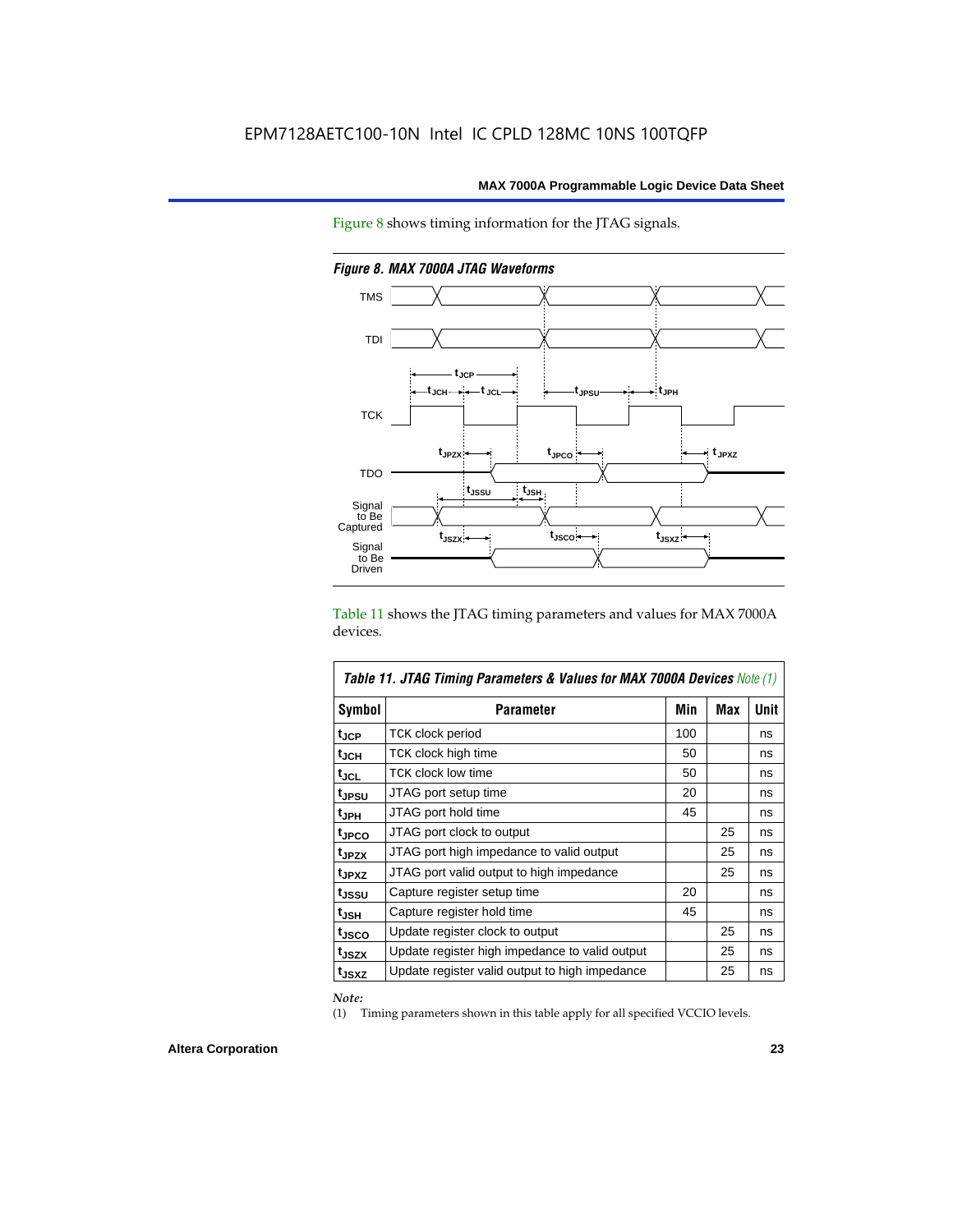# **Programmable Speed/Power Control**

MAX 7000A devices offer a power-saving mode that supports low-power operation across user-defined signal paths or the entire device. This feature allows total power dissipation to be reduced by 50% or more because most logic applications require only a small fraction of all gates to operate at maximum frequency.

The designer can program each individual macrocell in a MAX 7000A device for either high-speed (i.e., with the Turbo  $Bit^{TM}$  option turned on) or low-power operation (i.e., with the Turbo Bit option turned off). As a result, speed-critical paths in the design can run at high speed, while the remaining paths can operate at reduced power. Macrocells that run at low power incur a nominal timing delay adder (*tLPA*) for the *tLAD*, *tLAC*, *tIC*,  $t_{EN}$ ,  $t_{SEXP}$ ,  $t_{ACL}$ , and  $t_{CPPW}$  parameters.

# **Output Configuration**

MAX 7000A device outputs can be programmed to meet a variety of system-level requirements.

# **MultiVolt I/O Interface**

The MAX 7000A device architecture supports the MultiVolt I/O interface feature, which allows MAX 7000A devices to connect to systems with differing supply voltages. MAX 7000A devices in all packages can be set for 2.5-V, 3.3-V, or 5.0-V I/O pin operation. These devices have one set of VCC pins for internal operation and input buffers (VCCINT), and another set for I/O output drivers (VCCIO).

The VCCIO pins can be connected to either a 3.3-V or 2.5-V power supply, depending on the output requirements. When the VCCIO pins are connected to a 2.5-V power supply, the output levels are compatible with 2.5-V systems. When the VCCIO pins are connected to a 3.3-V power supply, the output high is at 3.3 V and is therefore compatible with 3.3-V or 5.0-V systems. Devices operating with  $V_{\text{CCIO}}$  levels lower than 3.0 V incur a slightly greater timing delay of  $t_{OD2}$  instead of  $t_{OD1}$ . Inputs can always be driven by 2.5-V, 3.3-V, or 5.0-V signals.

| Table 12. MAX 7000A MultiVolt I/O Support |     |                  |     |     |                          |     |  |  |
|-------------------------------------------|-----|------------------|-----|-----|--------------------------|-----|--|--|
| V <sub>CCIO</sub> Voltage                 |     | Input Signal (V) |     |     | <b>Output Signal (V)</b> |     |  |  |
|                                           | 2.5 | 3.3              | 5.0 | 2.5 | 3.3                      | 5.0 |  |  |
| 2.5                                       |     |                  |     |     |                          |     |  |  |
| 3.3                                       |     |                  |     |     |                          |     |  |  |

Table 12 describes the MAX 7000A MultiVolt I/O support.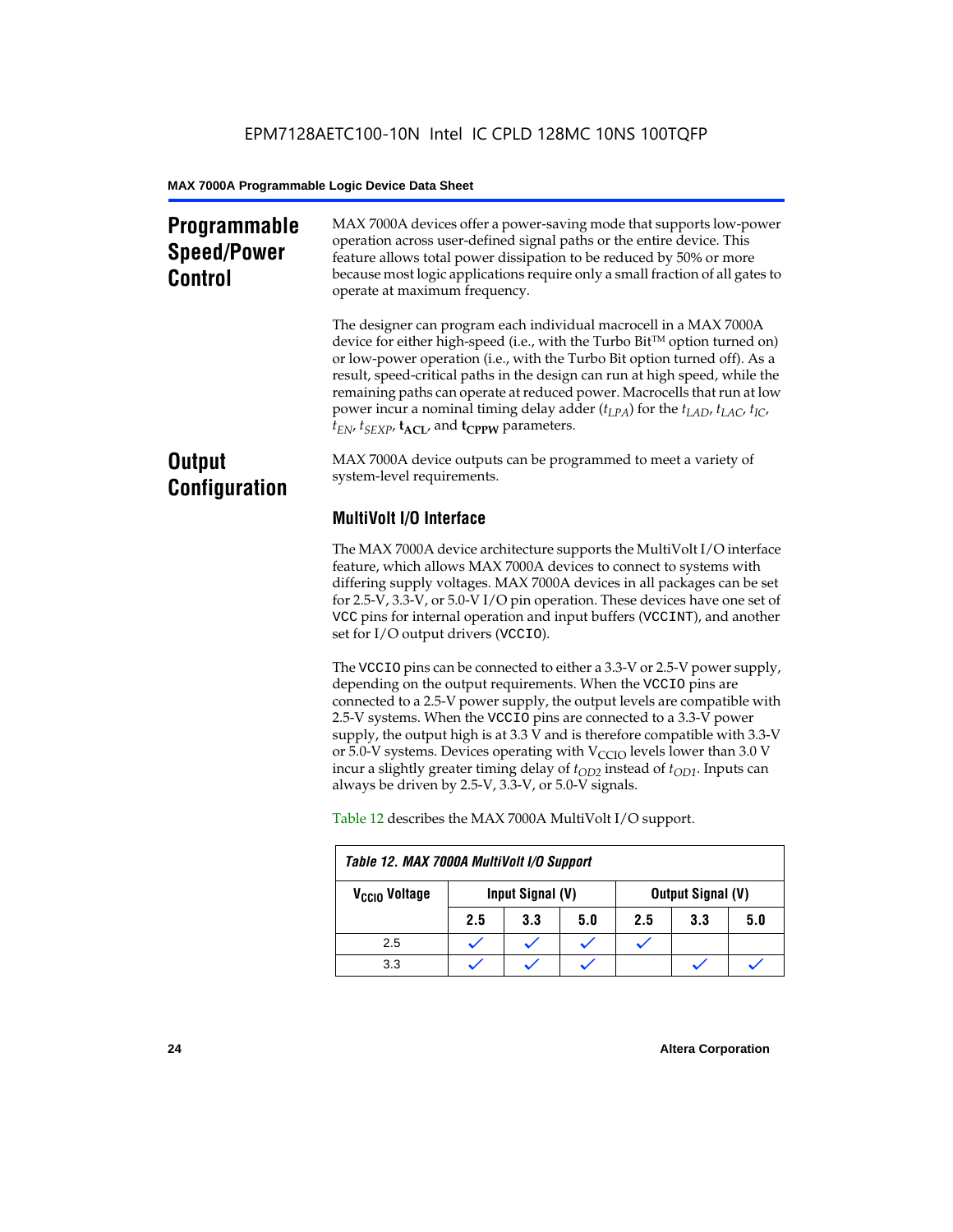# **Open-Drain Output Option**

MAX 7000A devices provide an optional open-drain (equivalent to open-collector) output for each I/O pin. This open-drain output enables the device to provide system-level control signals (e.g., interrupt and write enable signals) that can be asserted by any of several devices. This output can also provide an additional wired-OR plane.

Open-drain output pins on MAX 7000A devices (with a pull-up resistor to the 5.0-V supply) can drive 5.0-V CMOS input pins that require a high  $V<sub>IH</sub>$ . When the open-drain pin is active, it will drive low. When the pin is inactive, the resistor will pull up the trace to  $5.0$  V to meet CMOS V<sub>OH</sub> requirements. The open-drain pin will only drive low or tri-state; it will never drive high. The rise time is dependent on the value of the pull-up resistor and load impedance. The  $I_{OL}$  current specification should be considered when selecting a pull-up resistor.

# **Programmable Ground Pins**

Each unused I/O pin on MAX 7000A devices may be used as an additional ground pin. In EPM7128A and EPM7256A devices, utilizing unused I/O pins as additional ground pins requires using the associated macrocell. In MAX 7000AE devices, this programmable ground feature does not require the use of the associated macrocell; therefore, the buried macrocell is still available for user logic.

# **Slew-Rate Control**

The output buffer for each MAX 7000A I/O pin has an adjustable output slew rate that can be configured for low-noise or high-speed performance. A faster slew rate provides high-speed transitions for high-performance systems. However, these fast transitions may introduce noise transients into the system. A slow slew rate reduces system noise, but adds a nominal delay of 4 to 5 ns. When the configuration cell is turned off, the slew rate is set for low-noise performance. Each I/O pin has an individual EEPROM bit that controls the slew rate, allowing designers to specify the slew rate on a pin-by-pin basis. The slew rate control affects both the rising and falling edges of the output signal.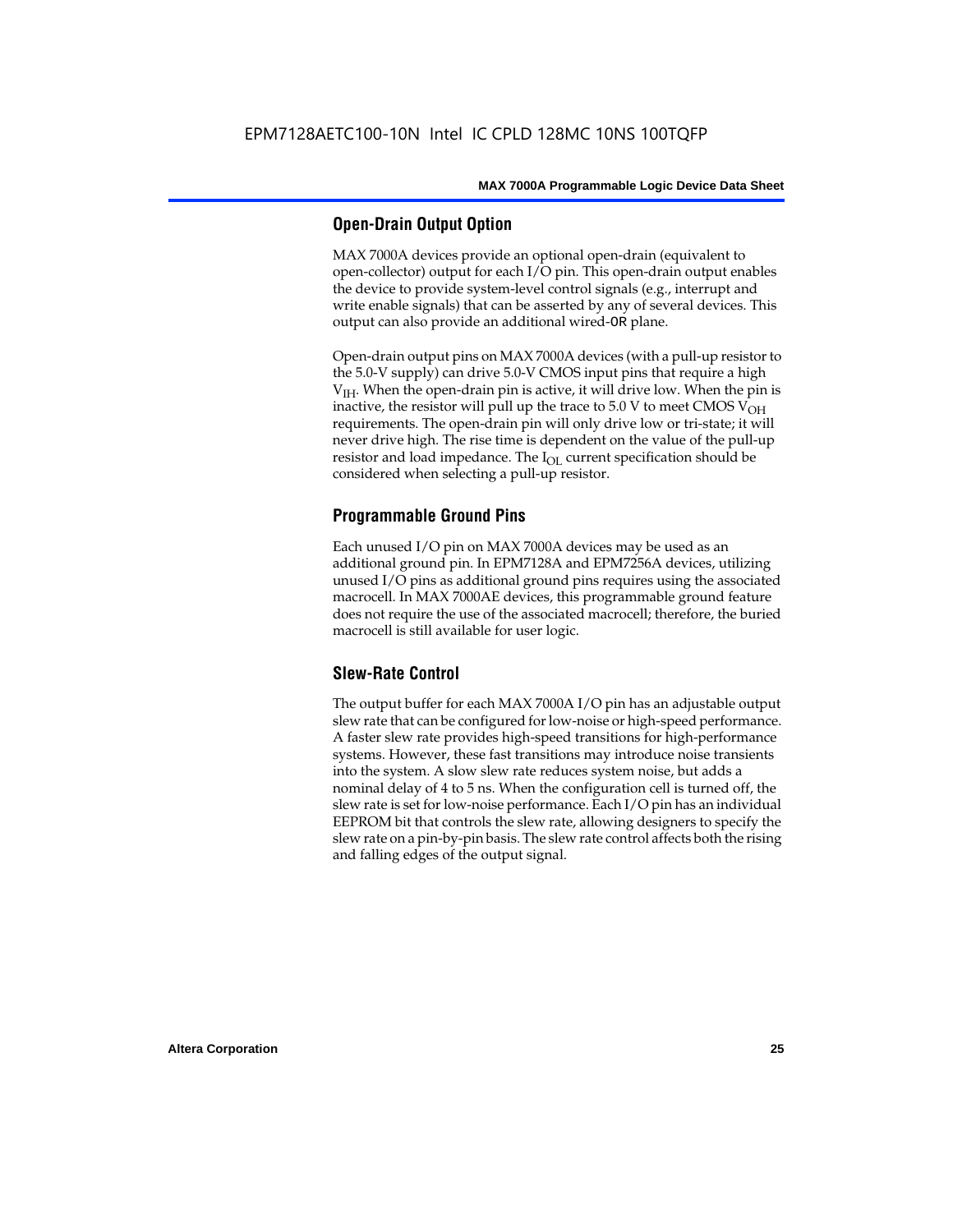| <b>Power</b><br>Sequencing &<br><b>Hot-Socketing</b> | Because MAX 7000A devices can be used in a mixed-voltage environment,<br>they have been designed specifically to tolerate any possible power-up<br>sequence. The $V_{\text{CCIO}}$ and $V_{\text{CCINT}}$ power planes can be powered in any<br>order.                                                                                                                                                                                                                                     |
|------------------------------------------------------|--------------------------------------------------------------------------------------------------------------------------------------------------------------------------------------------------------------------------------------------------------------------------------------------------------------------------------------------------------------------------------------------------------------------------------------------------------------------------------------------|
|                                                      | Signals can be driven into MAX 7000AE devices before and during power-<br>up (and power-down) without damaging the device. Additionally,<br>MAX 7000AE devices do not drive out during power-up. Once operating<br>conditions are reached, MAX 7000AE devices operate as specified by the<br>user.                                                                                                                                                                                         |
|                                                      | MAX 7000AE device I/O pins will not source or sink more than 300 $\mu$ A of<br>DC current during power-up. All pins can be driven up to 5.75 V during<br>hot-socketing, except the OE1 and GLCRn pins. The OE1 and GLCRn pins<br>can be driven up to 3.6 V during hot-socketing. After $V_{\text{CCINT}}$ and $V_{\text{CCIO}}$<br>reach the recommended operating conditions, these two pins are 5.0-V<br>tolerant.                                                                       |
|                                                      | EPM7128A and EPM7256A devices do not support hot-socketing and may<br>drive out during power-up.                                                                                                                                                                                                                                                                                                                                                                                           |
| <b>Design Security</b>                               | All MAX 7000A devices contain a programmable security bit that controls<br>access to the data programmed into the device. When this bit is<br>programmed, a design implemented in the device cannot be copied or<br>retrieved. This feature provides a high level of design security because<br>programmed data within EEPROM cells is invisible. The security bit that<br>controls this function, as well as all other programmed data, is reset only<br>when the device is reprogrammed. |
| <b>Generic Testing</b>                               | MAX 7000A devices are fully tested. Complete testing of each<br>programmable EEPROM bit and all internal logic elements ensures 100%<br>programming yield. AC test measurements are taken under conditions<br>equivalent to those shown in Figure 9. Test patterns can be used and then<br>erased during early stages of the production flow.                                                                                                                                              |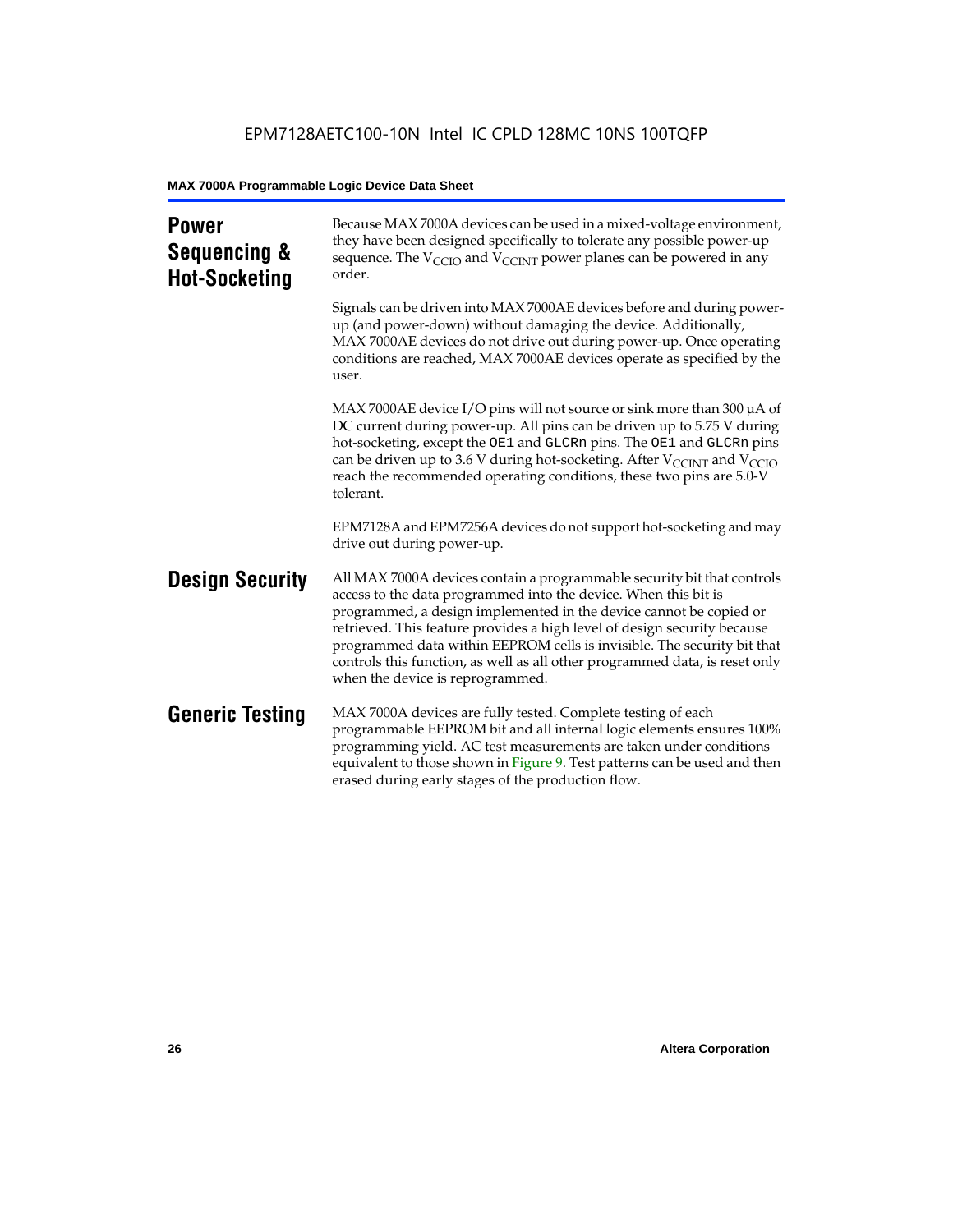#### *Figure 9. MAX 7000A AC Test Conditions*

*3.3-V outputs.*



# **Operating Conditions**

Tables 13 through 16 provide information on absolute maximum ratings, recommended operating conditions, operating conditions, and capacitance for MAX 7000A devices.

| Table 13. MAX 7000A Device Absolute Maximum Ratings<br>Note $(1)$ |                            |                                                           |        |      |              |  |  |  |  |
|-------------------------------------------------------------------|----------------------------|-----------------------------------------------------------|--------|------|--------------|--|--|--|--|
| Symbol                                                            | <b>Parameter</b>           | <b>Conditions</b>                                         | Min    | Max  | <b>Unit</b>  |  |  |  |  |
| $V_{CC}$                                                          | Supply voltage             | With respect to ground $(2)$                              | $-0.5$ | 4.6  | V            |  |  |  |  |
| $V_{I}$                                                           | DC input voltage           |                                                           | $-2.0$ | 5.75 | $\vee$       |  |  |  |  |
| $I_{OUT}$                                                         | DC output current, per pin |                                                           | $-25$  | 25   | mA           |  |  |  |  |
| <b>T<sub>STG</sub></b>                                            | Storage temperature        | No bias                                                   | $-65$  | 150  | $^{\circ}$ C |  |  |  |  |
| $T_A$                                                             | Ambient temperature        | Under bias                                                | $-65$  | 135  | $^{\circ}$ C |  |  |  |  |
| $T_{\rm J}$                                                       | Junction temperature       | BGA, FineLine BGA, PQFP, and<br>TQFP packages, under bias |        | 135  | $^{\circ}$ C |  |  |  |  |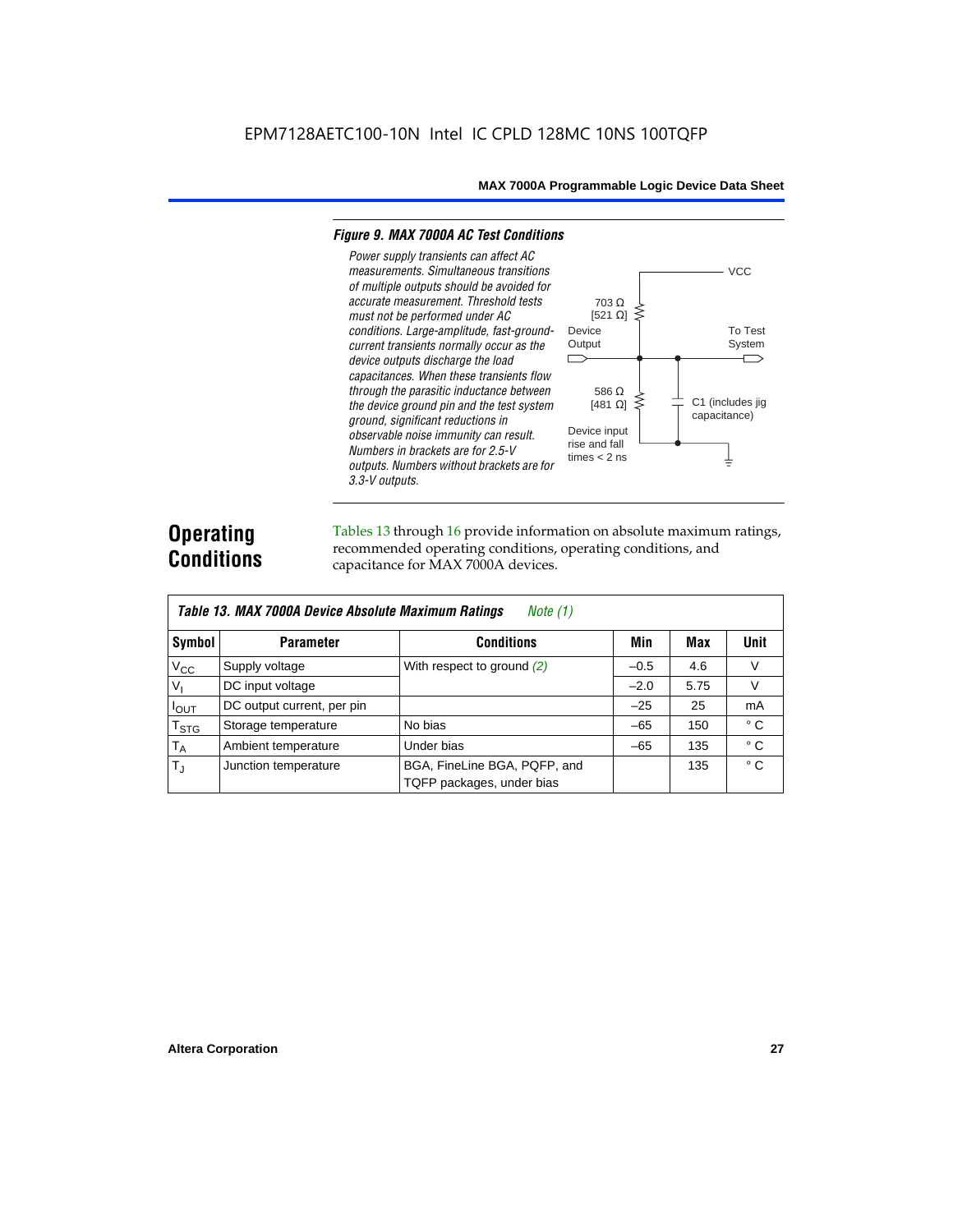|                          | <b>Table 14. MAX 7000A Device Recommended Operating Conditions</b> |                      |          |                   |              |  |  |  |  |  |
|--------------------------|--------------------------------------------------------------------|----------------------|----------|-------------------|--------------|--|--|--|--|--|
| Symbol                   | <b>Parameter</b>                                                   | <b>Conditions</b>    | Min      | Max               | Unit         |  |  |  |  |  |
| <b>V<sub>CCINT</sub></b> | Supply voltage for internal logic<br>and input buffers             | (3), (13)            | 3.0      | 3.6               | $\vee$       |  |  |  |  |  |
| V <sub>CCIO</sub>        | Supply voltage for output<br>drivers, 3.3-V operation              | (3)                  | 3.0      | 3.6               | $\vee$       |  |  |  |  |  |
|                          | Supply voltage for output<br>drivers, 2.5-V operation              | (3)                  | 2.3      | 2.7               | $\vee$       |  |  |  |  |  |
| $V_{\text{CCISP}}$       | Supply voltage during in-<br>system programming                    |                      | 3.0      | 3.6               | $\vee$       |  |  |  |  |  |
| $V_{I}$                  | Input voltage                                                      | (4)                  | $-0.5$   | 5.75              | $\vee$       |  |  |  |  |  |
| $V_{\rm O}$              | Output voltage                                                     |                      | $\Omega$ | V <sub>ccio</sub> | $\vee$       |  |  |  |  |  |
| $T_A$                    | Ambient temperature                                                | Commercial range     | $\Omega$ | 70                | $^{\circ}$ C |  |  |  |  |  |
|                          |                                                                    | Industrial range (5) | $-40$    | 85                | $^{\circ}$ C |  |  |  |  |  |
| $T_{\rm J}$              | Junction temperature                                               | Commercial range     | $\Omega$ | 90                | $^{\circ}$ C |  |  |  |  |  |
|                          |                                                                    | Industrial range (5) | $-40$    | 105               | $^{\circ}$ C |  |  |  |  |  |
|                          |                                                                    | Extended range (5)   | $-40$    | 130               | $^{\circ}$ C |  |  |  |  |  |
| $t_{\mathsf{R}}$         | Input rise time                                                    |                      |          | 40                | ns           |  |  |  |  |  |
| $t_F$                    | Input fall time                                                    |                      |          | 40                | ns           |  |  |  |  |  |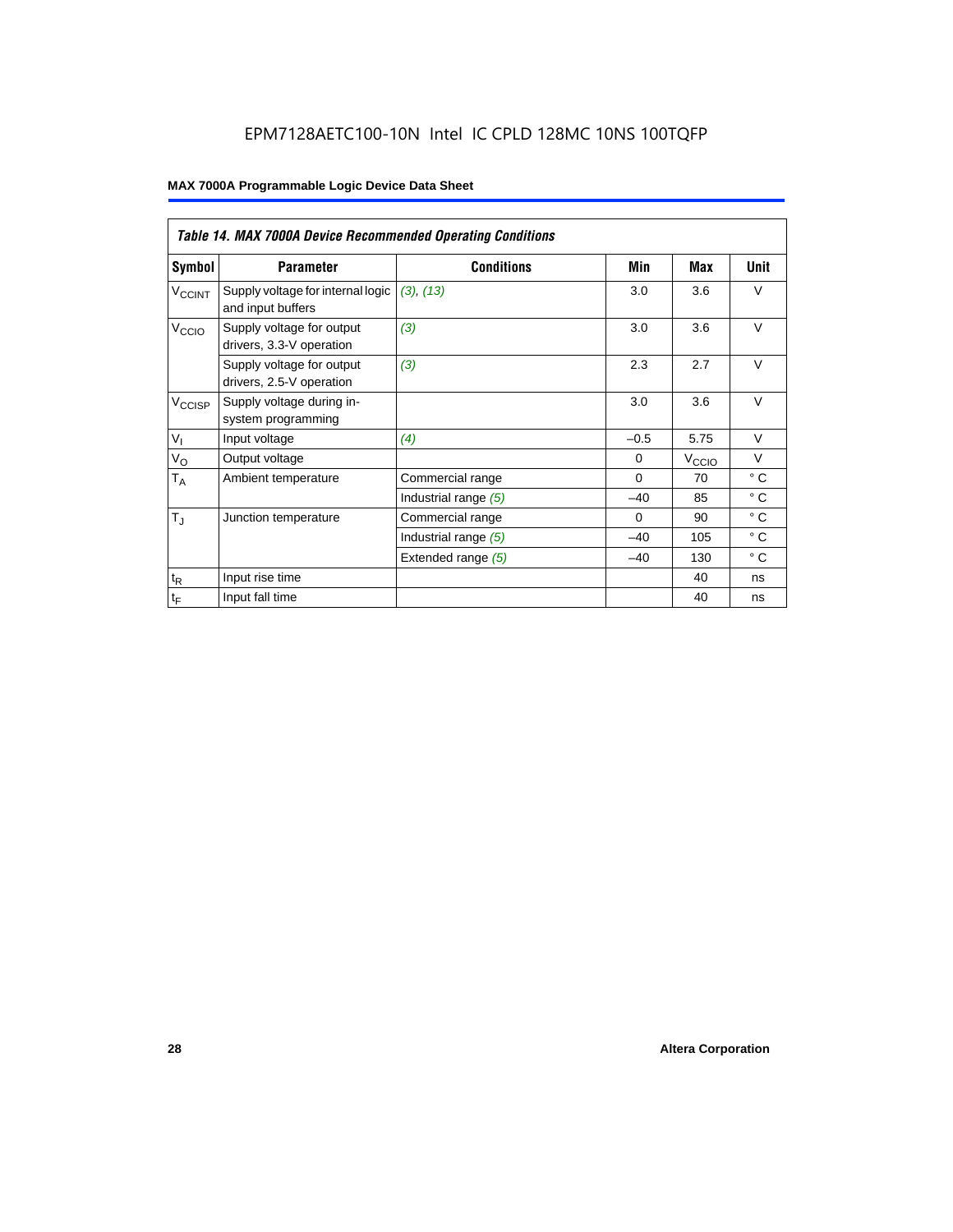| <b>Table 15. MAX 7000A Device DC Operating Conditions</b><br>Note (6) |                                                                                 |                                                                              |                         |      |             |  |  |  |  |
|-----------------------------------------------------------------------|---------------------------------------------------------------------------------|------------------------------------------------------------------------------|-------------------------|------|-------------|--|--|--|--|
| Symbol                                                                | <b>Parameter</b>                                                                | <b>Conditions</b>                                                            | Min                     | Max  | <b>Unit</b> |  |  |  |  |
| $V_{\text{IH}}$                                                       | High-level input voltage                                                        |                                                                              | 1.7                     | 5.75 | $\vee$      |  |  |  |  |
| $V_{IL}$                                                              | Low-level input voltage                                                         |                                                                              | $-0.5$                  | 0.8  | V           |  |  |  |  |
| $V_{OH}$                                                              | 3.3-V high-level TTL output<br>voltage                                          | $I_{OH} = -8$ mA DC, $V_{CClO} = 3.00$ V (7)                                 | 2.4                     |      | $\vee$      |  |  |  |  |
|                                                                       | 3.3-V high-level CMOS output<br>voltage                                         | $I_{OH} = -0.1$ mA DC, $V_{CCD} = 3.00$ V<br>(7)                             | $V_{\text{CCIO}} - 0.2$ |      | V           |  |  |  |  |
|                                                                       | 2.5-V high-level output voltage $ I_{OH} = -100 \mu A DC$ , $V_{CClO} = 2.30 V$ | 2.1                                                                          |                         | V    |             |  |  |  |  |
|                                                                       |                                                                                 | $I_{OH} = -1$ mA DC, $V_{CCIO} = 2.30$ V (7)                                 | 2.0                     |      | $\vee$      |  |  |  |  |
|                                                                       |                                                                                 | $I_{OH} = -2$ mA DC, $V_{CCIO} = 2.30$ V (7)                                 | 1.7                     |      | $\vee$      |  |  |  |  |
| $V_{OL}$                                                              | 3.3-V low-level TTL output<br>voltage                                           | $I_{OL}$ = 8 mA DC, $V_{CCIO}$ = 3.00 V (8)                                  |                         | 0.45 | $\vee$      |  |  |  |  |
|                                                                       | 3.3-V low-level CMOS output<br>voltage                                          | $I_{\text{OI}} = 0.1 \text{ mA DC}$ , $V_{\text{CCIO}} = 3.00 \text{ V}$ (8) |                         | 0.2  | V           |  |  |  |  |
|                                                                       | 2.5-V low-level output voltage                                                  | $I_{OL}$ = 100 µA DC, $V_{CCIO}$ = 2.30 V (8)                                |                         | 0.2  | $\vee$      |  |  |  |  |
|                                                                       |                                                                                 | $I_{OL}$ = 1 mA DC, $V_{CCIO}$ = 2.30 V (8)                                  |                         | 0.4  | $\vee$      |  |  |  |  |
|                                                                       |                                                                                 | $I_{OL}$ = 2 mA DC, $V_{CCIO}$ = 2.30 V (8)                                  |                         | 0.7  | V           |  |  |  |  |
| $\mathsf{I}_\mathrm{I}$                                               | Input leakage current                                                           | $V_1 = -0.5$ to 5.5 V (9)                                                    | $-10$                   | 10   | μA          |  |  |  |  |
| $I_{OZ}$                                                              | Tri-state output off-state<br>current                                           | $V_1 = -0.5$ to 5.5 V (9)                                                    | $-10$                   | 10   | μA          |  |  |  |  |
| $R_{ISP}$                                                             | Value of I/O pin pull-up resistor                                               | $V_{\text{CCIO}} = 3.0$ to 3.6 V (10)                                        | 20                      | 50   | $k\Omega$   |  |  |  |  |
|                                                                       | during in-system programming                                                    | $V_{\text{CCIO}}$ = 2.3 to 2.7 V (10)                                        | 30                      | 80   | $k\Omega$   |  |  |  |  |
|                                                                       | or during power-up                                                              | $V_{\text{CCIO}} = 2.3$ to 3.6 V (11)                                        | 20                      | 74   | $k\Omega$   |  |  |  |  |

| Table 16. MAX 7000A Device Capacitance<br>Note (12) |  |
|-----------------------------------------------------|--|
|-----------------------------------------------------|--|

| Symbol    | <b>Parameter</b>      | <b>Conditions</b>                   | Min | Max | Unit |
|-----------|-----------------------|-------------------------------------|-----|-----|------|
| $C_{IN}$  | Input pin capacitance | $V_{IN} = 0$ V, f = 1.0 MHz         |     |     | рF   |
| $v_{1/0}$ | I/O pin capacitance   | $V_{\text{OUT}} = 0 V, f = 1.0 MHz$ |     |     | рF   |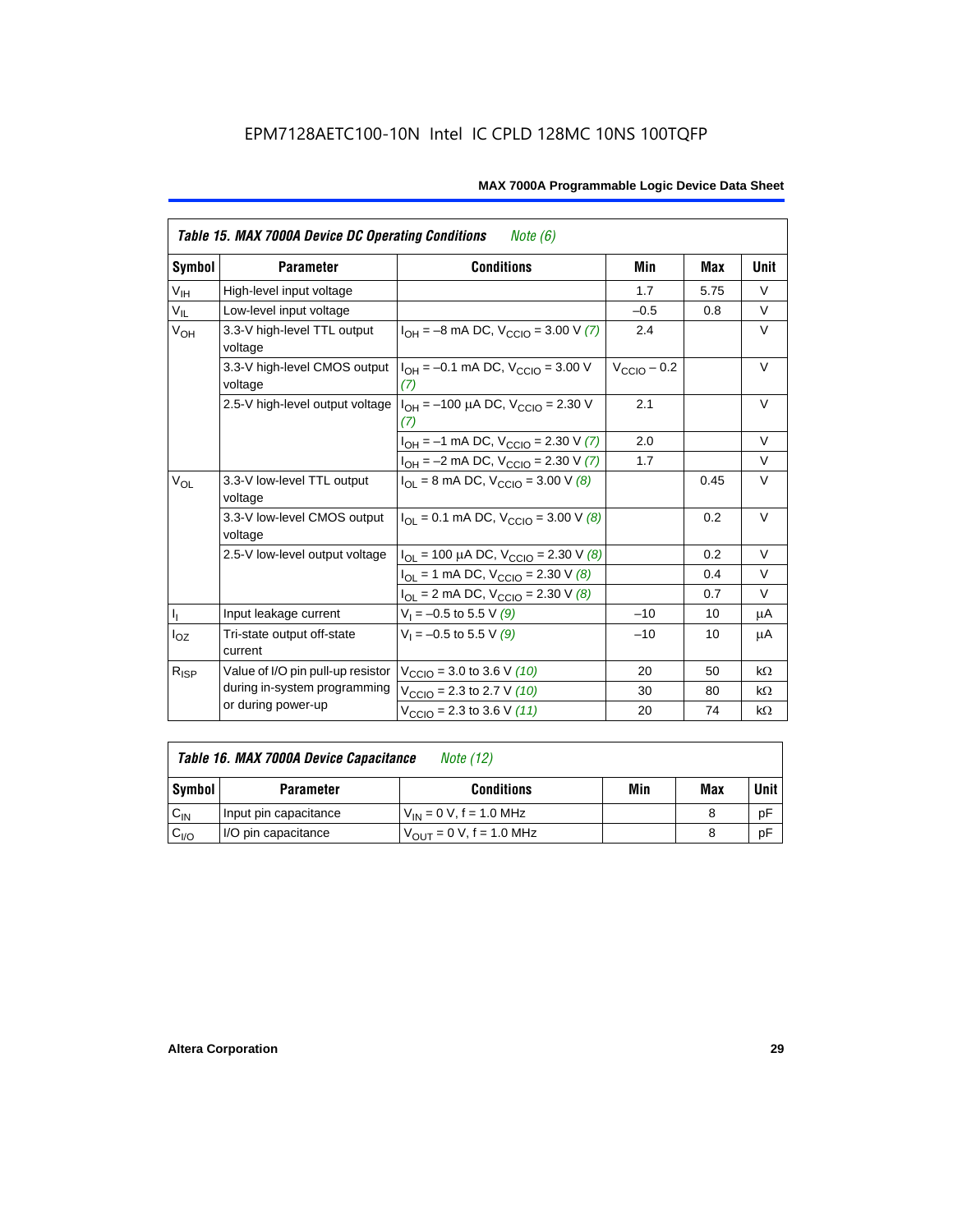#### *Notes to tables:*

- (1) See the *Operating Requirements for Altera Devices Data Sheet.*
- Minimum DC input voltage is –0.5 V. During transitions, the inputs may undershoot to –2.0 V for input currents less than 100 mA and periods shorter than 20 ns.
- (3) For EPM7128A and EPM7256A devices only,  $V_{CC}$  must rise monotonically.
- (4) In MAX 7000AE devices, all pins, including dedicated inputs, I/O pins, and JTAG pins, may be driven before V<sub>CCINT</sub> and V<sub>CCIO</sub> are powered.
- (5) These devices support in-system programming for –40° to 100° C. For in-system programming support between –40° and 0° C, contact Altera Applications.
- (6) These values are specified under the recommended operating conditions shown in Table 14 on page 28.
- (7) The parameter is measured with 50% of the outputs each sourcing the specified current. The  $I_{OH}$  parameter refers to high-level TTL or CMOS output current.
- (8) The parameter is measured with 50% of the outputs each sinking the specified current. The  $I_{OL}$  parameter refers to low-level TTL or CMOS output current.
- (9) This value is specified for normal device operation. For MAX 7000AE devices, the maximum leakage current during power-up is ±300 µA. For EPM7128A and EPM7256A devices, leakage current during power-up is not specified.
- (10) For EPM7128A and EPM7256A devices, this pull-up exists while a device is programmed in-system.
- (11) For MAX 7000AE devices, this pull-up exists while devices are programmed in-system and in unprogrammed devices during power-up.
- (12) Capacitance is measured at 25 °C and is sample-tested only. The OE1 pin (high-voltage pin during programming) has a maximum capacitance of 20 pF.
- (13) The POR time for MAX 7000AE devices (except MAX 7128A and MAX 7256A devices) does not exceed 100 µs. The sufficient V<sub>CCINT</sub> voltage level for POR is 3.0 V. The device is fully initialized within the POR time after V<sub>CCINT</sub> reaches the sufficient POR voltage level.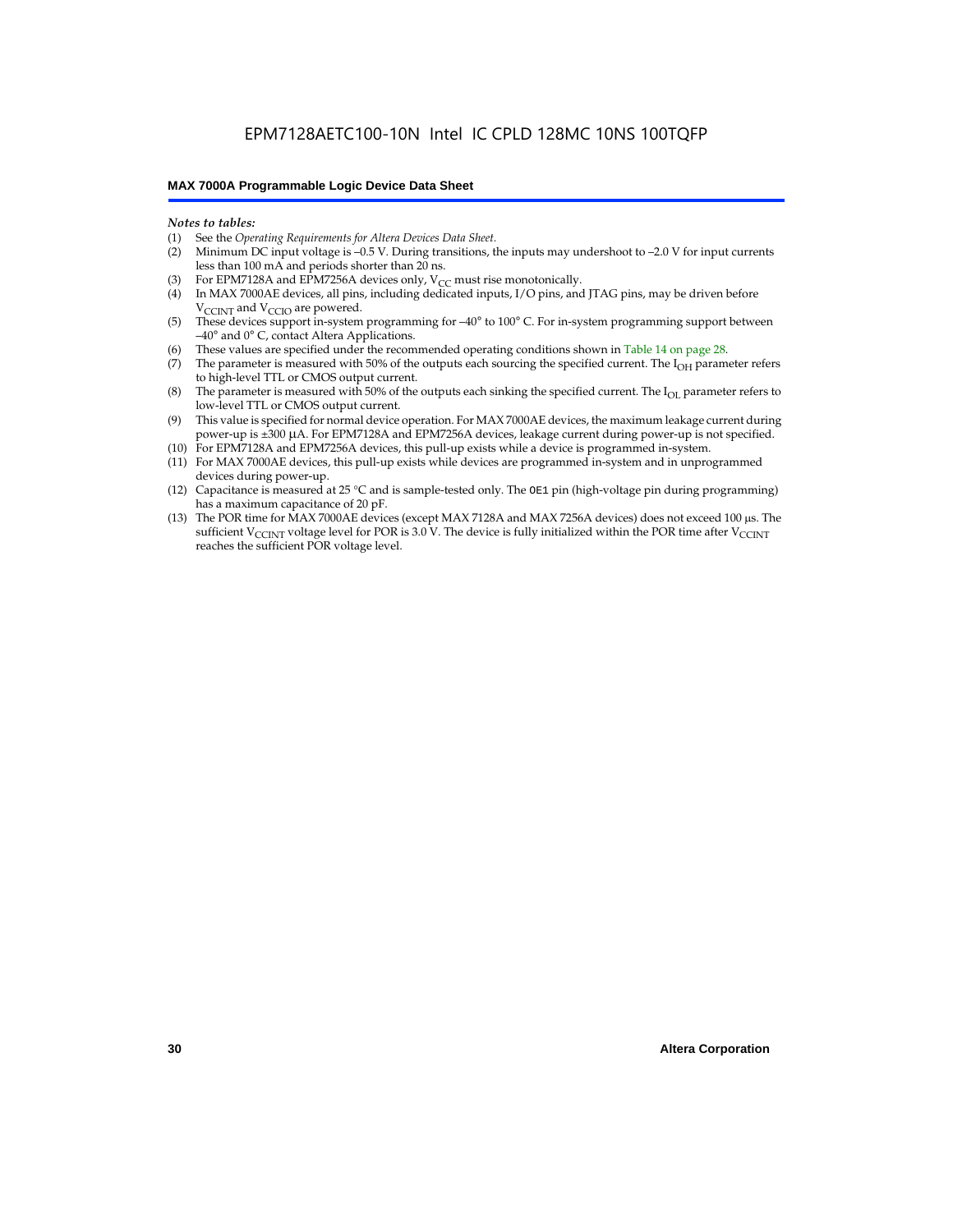Figure 10 shows the typical output drive characteristics of MAX 7000A devices.





**Timing Model** MAX 7000A device timing can be analyzed with the Altera software, a variety of popular industry-standard EDA simulators and timing analyzers, or with the timing model shown in Figure 11. MAX 7000A devices have predictable internal delays that enable the designer to determine the worst-case timing of any design. The software provides timing simulation, point-to-point delay prediction, and detailed timing analysis for device-wide performance evaluation.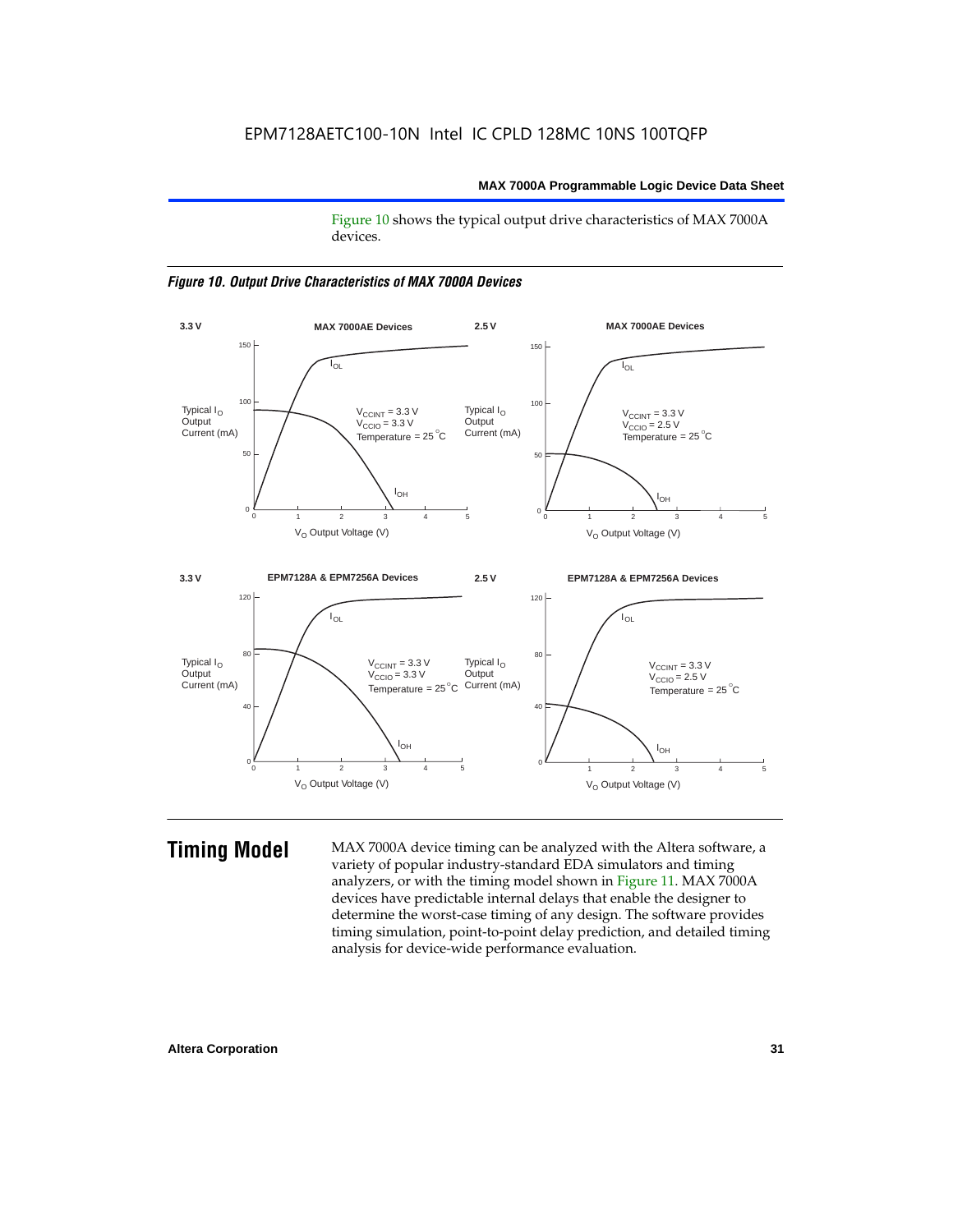



The timing characteristics of any signal path can be derived from the timing model and parameters of a particular device. External timing parameters, which represent pin-to-pin timing delays, can be calculated as the sum of internal parameters. Figure 12 shows the timing relationship between internal and external delay parameters.



f See *Application Note 94 (Understanding MAX 7000 Timing)* for more information.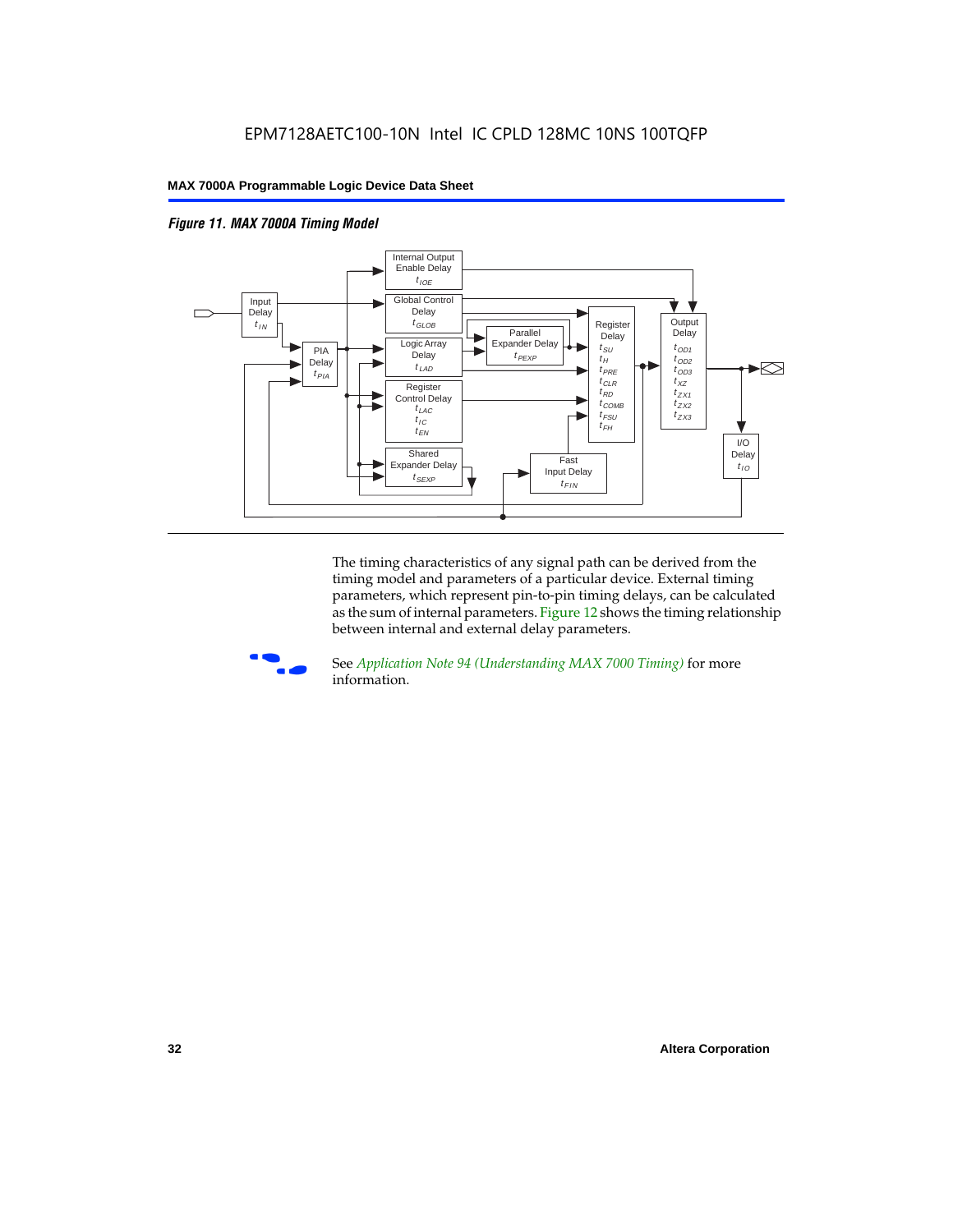### *Figure 12. MAX 7000A Switching Waveforms*

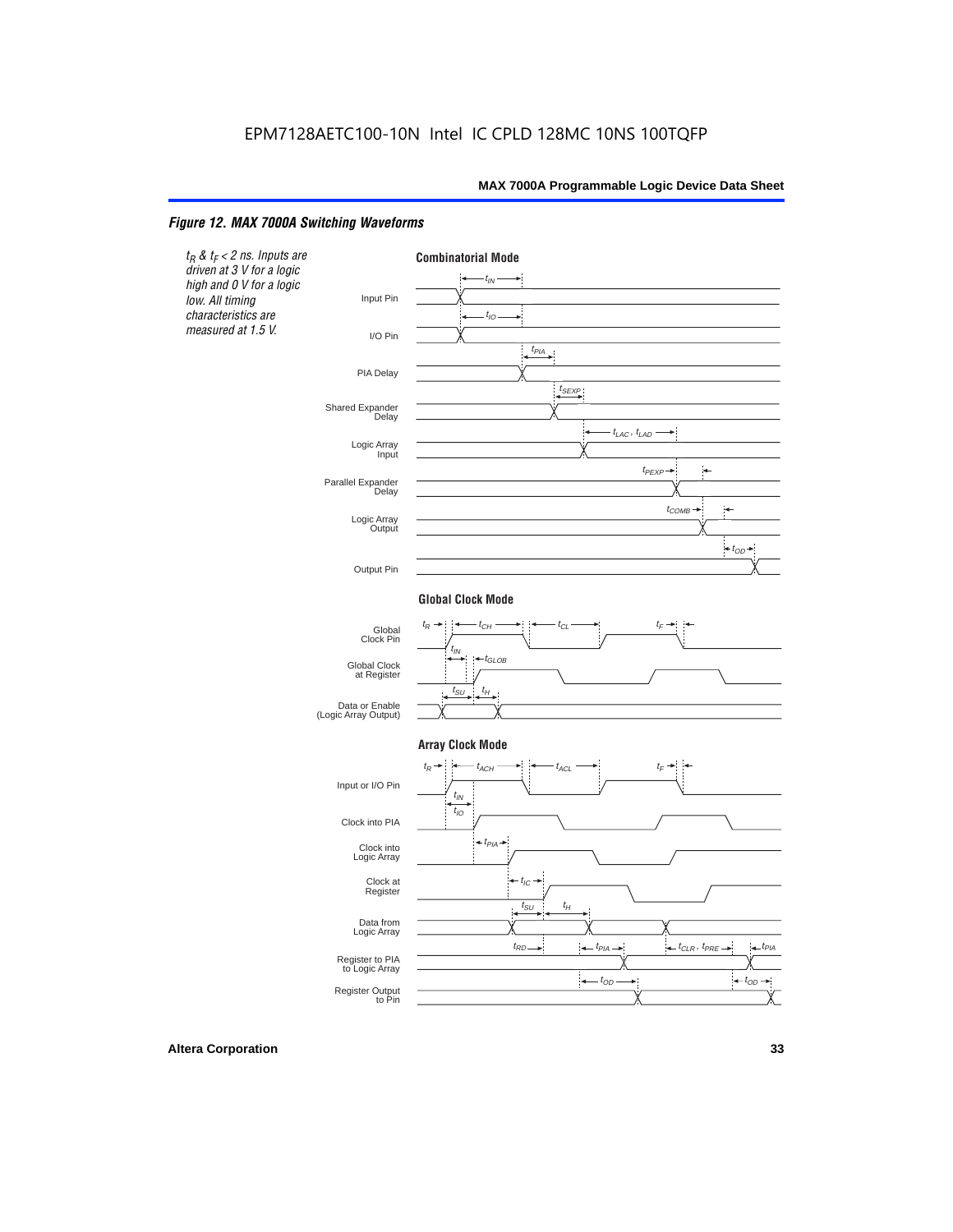Tables 17 through 30 show EPM7032AE, EPM7064AE, EPM7128AE, EPM7256AE, EPM7512AE, EPM7128A, and EPM7256A timing information.

|                         | <b>Table 17. EPM7032AE External Timing Parameters</b><br>Note $(1)$ |                    |       |            |                    |            |       |       |             |
|-------------------------|---------------------------------------------------------------------|--------------------|-------|------------|--------------------|------------|-------|-------|-------------|
| Symbol                  | <b>Parameter</b>                                                    | <b>Conditions</b>  |       |            | <b>Speed Grade</b> |            |       |       | <b>Unit</b> |
|                         |                                                                     |                    | $-4$  |            |                    | $-7$       |       | $-10$ |             |
|                         |                                                                     |                    | Min   | <b>Max</b> | Min                | <b>Max</b> | Min   | Max   |             |
| t <sub>PD1</sub>        | Input to non-registered<br>output                                   | $C1 = 35$ pF $(2)$ |       | 4.5        |                    | 7.5        |       | 10    | ns          |
| $t_{PD2}$               | I/O input to non-registered<br>output                               | $C1 = 35 pF(2)$    |       | 4.5        |                    | 7.5        |       | 10    | ns          |
| $t_{\text{SU}}$         | Global clock setup time                                             | (2)                | 2.9   |            | 4.7                |            | 6.3   |       | ns          |
| $t_H$                   | Global clock hold time                                              | (2)                | 0.0   |            | 0.0                |            | 0.0   |       | ns          |
| t <sub>FSU</sub>        | Global clock setup time of<br>fast input                            |                    | 2.5   |            | 3.0                |            | 3.0   |       | ns          |
| $t_{FH}$                | Global clock hold time of<br>fast input                             |                    | 0.0   |            | 0.0                |            | 0.0   |       | ns          |
| $t_{CO1}$               | Global clock to output delay                                        | $C1 = 35 pF$       | 1.0   | 3.0        | 1.0                | 5.0        | 1.0   | 6.7   | ns          |
| $t_{CH}$                | Global clock high time                                              |                    | 2.0   |            | 3.0                |            | 4.0   |       | ns          |
| $t_{CL}$                | Global clock low time                                               |                    | 2.0   |            | 3.0                |            | 4.0   |       | ns          |
| t <sub>ASU</sub>        | Array clock setup time                                              | (2)                | 1.6   |            | 2.5                |            | 3.6   |       | ns          |
| t <sub>АН</sub>         | Array clock hold time                                               | (2)                | 0.3   |            | 0.5                |            | 0.5   |       | ns          |
| t <sub>ACO1</sub>       | Array clock to output delay                                         | $C1 = 35 pF(2)$    | 1.0   | 4.3        | 1.0                | 7.2        | 1.0   | 9.4   | ns          |
| $t_{ACH}$               | Array clock high time                                               |                    | 2.0   |            | 3.0                |            | 4.0   |       | ns          |
| $t_{ACL}$               | Array clock low time                                                |                    | 2.0   |            | 3.0                |            | 4.0   |       | ns          |
| tcPPW                   | Minimum pulse width for<br>clear and preset                         | (3)                | 2.0   |            | 3.0                |            | 4.0   |       | ns          |
| $t_{CNT}$               | Minimum global clock<br>period                                      | (2)                |       | 4.4        |                    | 7.2        |       | 9.7   | ns          |
| $f_{\mathsf{CNT}}$      | Maximum internal global<br>clock frequency                          | (2), (4)           | 227.3 |            | 138.9              |            | 103.1 |       | <b>MHz</b>  |
| <b>t<sub>ACNT</sub></b> | Minimum array clock period                                          | (2)                |       | 4.4        |                    | 7.2        |       | 9.7   | ns          |
| $f_{ACNT}$              | Maximum internal array<br>clock frequency                           | (2), (4)           | 227.3 |            | 138.9              |            | 103.1 |       | <b>MHz</b>  |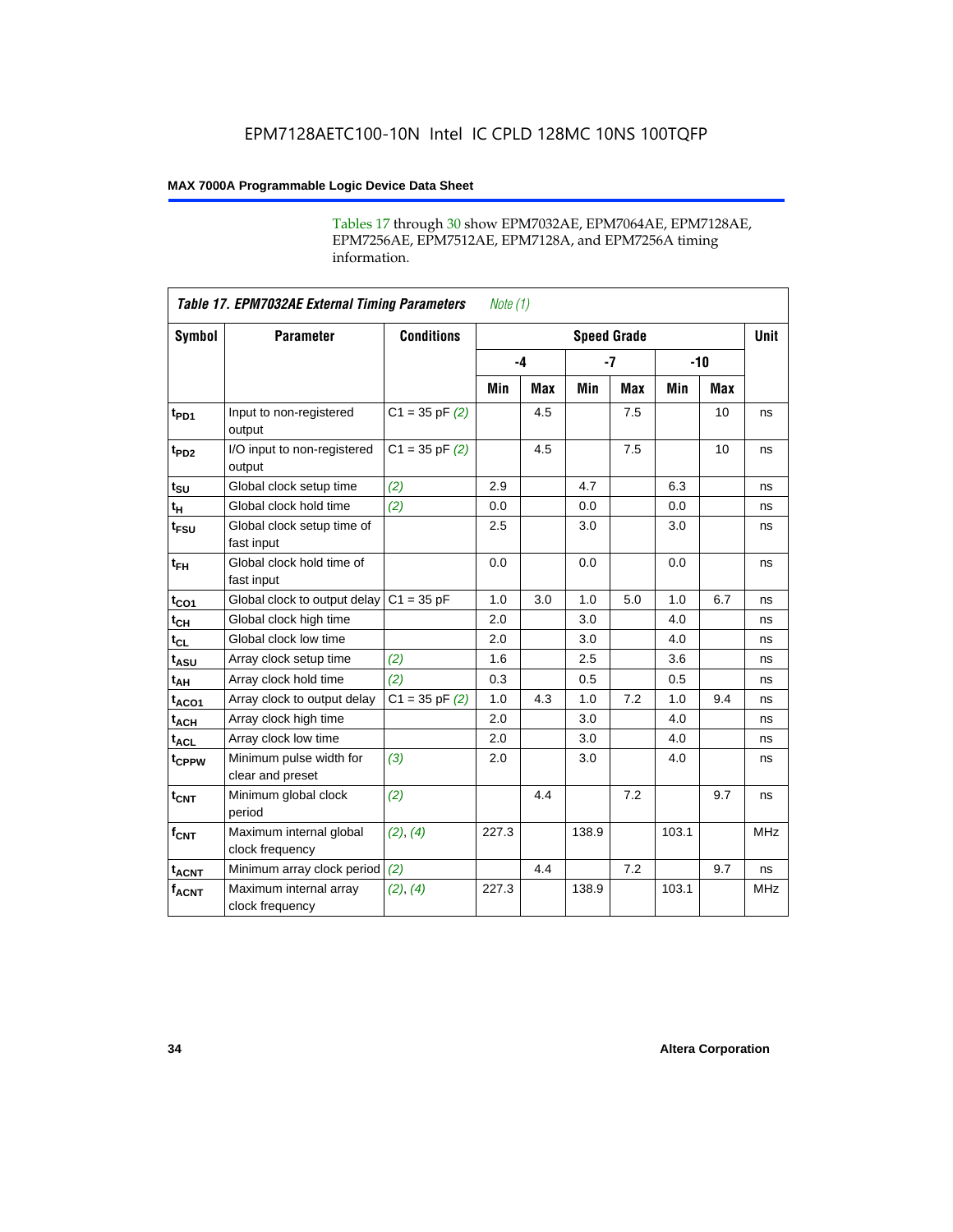|                  | Table 18. EPM7032AE Internal Timing Parameters (Part 1 of 2)<br>Note $(1)$                                   |                     |     |     |     |                    |     |      |             |
|------------------|--------------------------------------------------------------------------------------------------------------|---------------------|-----|-----|-----|--------------------|-----|------|-------------|
| Symbol           | <b>Parameter</b>                                                                                             | <b>Conditions</b>   |     |     |     | <b>Speed Grade</b> |     |      | <b>Unit</b> |
|                  |                                                                                                              |                     |     | -4  |     | -7                 |     | -10  |             |
|                  |                                                                                                              |                     | Min | Max | Min | Max                | Min | Max  |             |
| $t_{IN}$         | Input pad and buffer delay                                                                                   |                     |     | 0.7 |     | 1.2                |     | 1.5  | ns          |
| $t_{IO}$         | I/O input pad and buffer<br>delay                                                                            |                     |     | 0.7 |     | 1.2                |     | 1.5  | ns          |
| $t_{\sf FIN}$    | Fast input delay                                                                                             |                     |     | 2.3 |     | 2.8                |     | 3.4  | ns          |
| $t_{SEXP}$       | Shared expander delay                                                                                        |                     |     | 1.9 |     | 3.1                |     | 4.0  | ns          |
| $t_{PEXP}$       | Parallel expander delay                                                                                      |                     |     | 0.5 |     | 0.8                |     | 1.0  | ns          |
| $t_{LAD}$        | Logic array delay                                                                                            |                     |     | 1.5 |     | 2.5                |     | 3.3  | ns          |
| $t_{LAC}$        | Logic control array delay                                                                                    |                     |     | 0.6 |     | 1.0                |     | 1.2  | ns          |
| $t_{IOE}$        | Internal output enable delay                                                                                 |                     |     | 0.0 |     | 0.0                |     | 0.0  | ns          |
| $t_{OD1}$        | Output buffer and pad<br>delay, slow slew rate $=$ off<br>$V_{\text{CCIO}} = 3.3 \text{ V}$                  | $C1 = 35 pF$        |     | 0.8 |     | 1.3                |     | 1.8  | ns          |
| $t_{OD2}$        | Output buffer and pad<br>delay, slow slew rate $=$ off<br>$VCCIO = 2.5 V$                                    | $C1 = 35 pF$<br>(5) |     | 1.3 |     | 1.8                |     | 2.3  | ns          |
| $t_{OD3}$        | Output buffer and pad<br>delay, slow slew rate $=$ on<br>$V_{\text{CCIO}} = 2.5 \text{ V or } 3.3 \text{ V}$ | $C1 = 35 pF$        |     | 5.8 |     | 6.3                |     | 6.8  | ns          |
| $t_{ZX1}$        | Output buffer enable delay,<br>slow slew rate $=$ off<br>$V_{\text{CCIO}} = 3.3 \text{ V}$                   | $C1 = 35 pF$        |     | 4.0 |     | 4.0                |     | 5.0  | ns          |
| t <sub>ZX2</sub> | Output buffer enable delay,<br>slow slew rate $=$ off<br>$V_{\text{CCIO}}$ = 2.5 V                           | $C1 = 35 pF$<br>(5) |     | 4.5 |     | 4.5                |     | 5.5  | ns          |
| $t_{ZX3}$        | Output buffer enable delay,<br>slow slew rate $=$ on<br>$V_{\text{CCIO}} = 3.3 \text{ V}$                    | $C1 = 35 pF$        |     | 9.0 |     | 9.0                |     | 10.0 | ns          |
| $t_{XZ}$         | Output buffer disable delay                                                                                  | $C1 = 5pF$          |     | 4.0 |     | 4.0                |     | 5.0  | ns          |
| $t_{\text{SU}}$  | Register setup time                                                                                          |                     | 1.3 |     | 2.0 |                    | 2.8 |      | ns          |
| $t_H$            | Register hold time                                                                                           |                     | 0.6 |     | 1.0 |                    | 1.3 |      | ns          |
| $t_{FSU}$        | Register setup time of fast<br>input                                                                         |                     | 1.0 |     | 1.5 |                    | 1.5 |      | ns          |
| $t_{FH}$         | Register hold time of fast<br>input                                                                          |                     | 1.5 |     | 1.5 |                    | 1.5 |      | ns          |
| $t_{RD}$         | Register delay                                                                                               |                     |     | 0.7 |     | 1.2                |     | 1.5  | ns          |
| $t_{COMB}$       | Combinatorial delay                                                                                          |                     |     | 0.6 |     | 1.0                |     | 1.3  | ns          |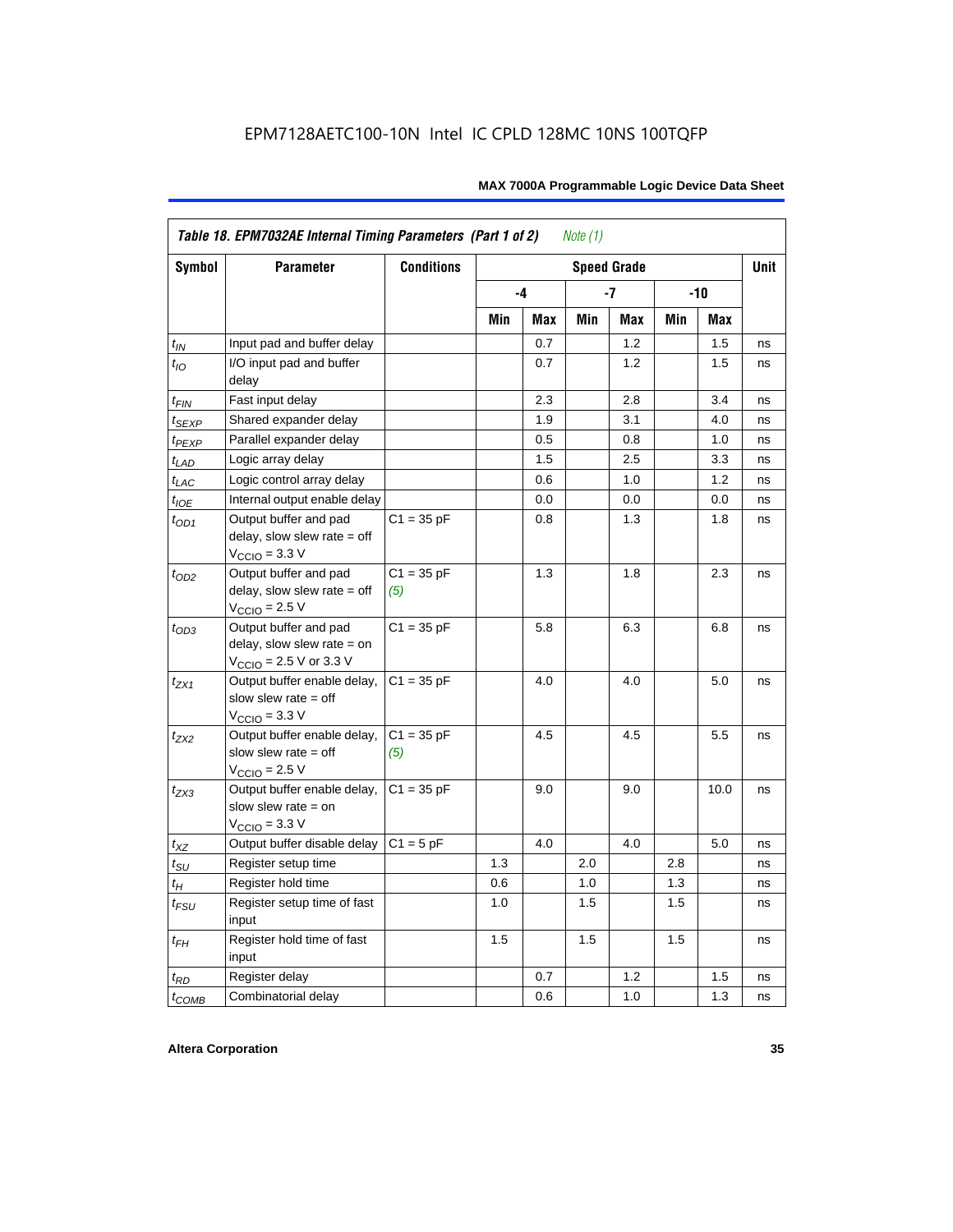| Note (1)<br>Table 18. EPM7032AE Internal Timing Parameters (Part 2 of 2) |                      |                   |                    |            |     |            |       |     |             |
|--------------------------------------------------------------------------|----------------------|-------------------|--------------------|------------|-----|------------|-------|-----|-------------|
| Symbol                                                                   | <b>Parameter</b>     | <b>Conditions</b> | <b>Speed Grade</b> |            |     |            |       |     | <b>Unit</b> |
|                                                                          |                      |                   |                    | -4         |     | -7         | $-10$ |     |             |
|                                                                          |                      |                   | Min                | <b>Max</b> | Min | <b>Max</b> | Min   | Max |             |
| $t_{IC}$                                                                 | Array clock delay    |                   |                    | 1.2        |     | 2.0        |       | 2.5 | ns          |
| $t_{EN}$                                                                 | Register enable time |                   |                    | 0.6        |     | 1.0        |       | 1.2 | ns          |
| $t_{GLOB}$                                                               | Global control delay |                   |                    | 0.8        |     | 1.3        |       | 1.9 | ns          |
| $t_{PRE}$                                                                | Register preset time |                   |                    | 1.2        |     | 1.9        |       | 2.6 | ns          |
| $t_{CLR}$                                                                | Register clear time  |                   |                    | 1.2        |     | 1.9        |       | 2.6 | ns          |
| $t_{PIA}$                                                                | PIA delay            | (2)               |                    | 0.9        |     | 1.5        |       | 2.1 | ns          |
| $t_{LPA}$                                                                | Low-power adder      | (6)               |                    | 2.5        |     | 4.0        |       | 5.0 | ns          |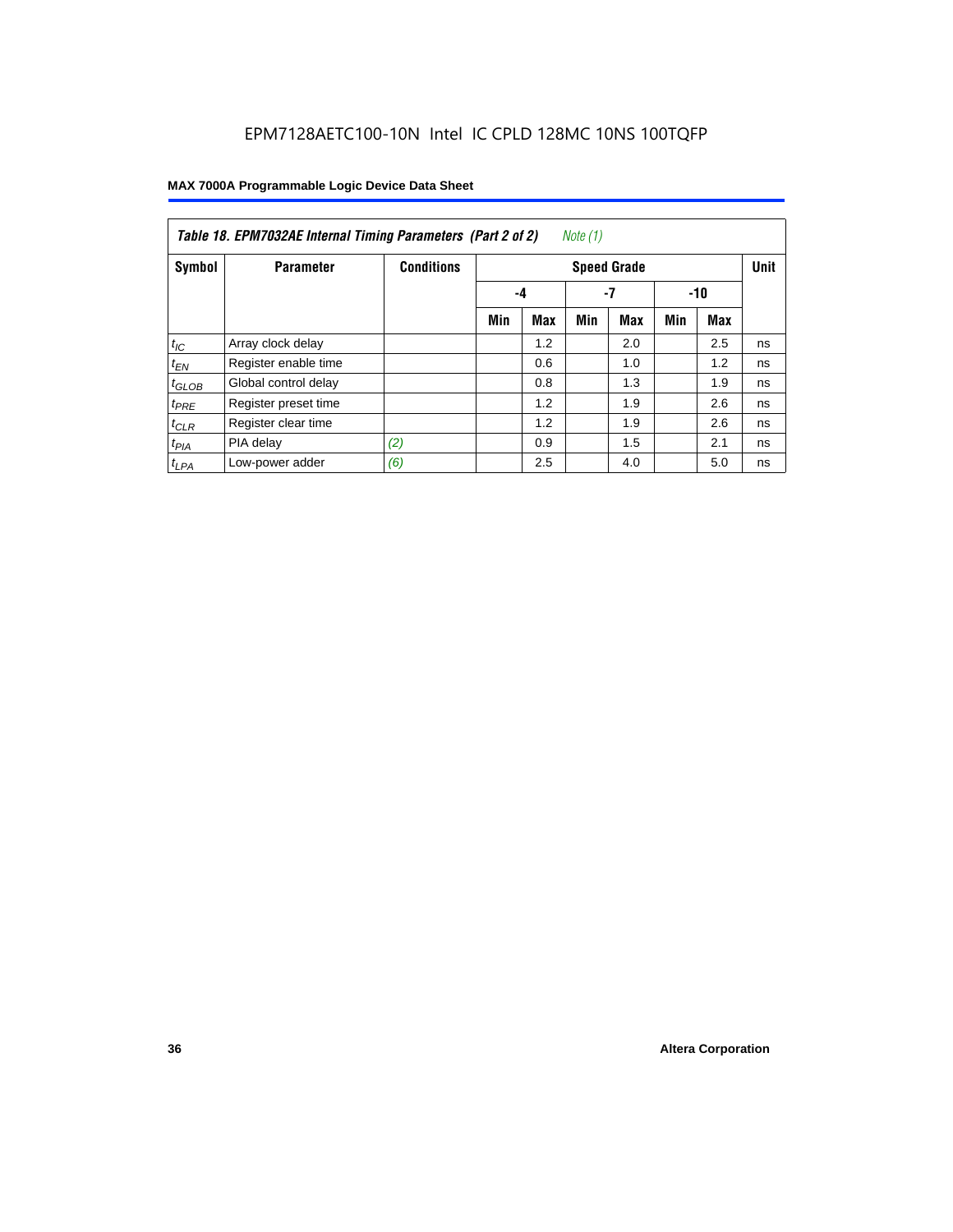| Symbol            | <b>Parameter</b>                            | <b>Conditions</b>   | <b>Speed Grade</b> |     |       |            |       |       |            |
|-------------------|---------------------------------------------|---------------------|--------------------|-----|-------|------------|-------|-------|------------|
|                   |                                             |                     | -4                 |     |       | $-7$       |       | $-10$ |            |
|                   |                                             |                     | Min                | Max | Min   | <b>Max</b> | Min   | Max   |            |
| t <sub>PD1</sub>  | Input to non-<br>registered output          | $C1 = 35 pF$<br>(2) |                    | 4.5 |       | 7.5        |       | 10.0  | ns         |
| t <sub>PD2</sub>  | I/O input to non-<br>registered output      | $C1 = 35 pF$<br>(2) |                    | 4.5 |       | 7.5        |       | 10.0  | ns         |
| $t_{\text{SU}}$   | Global clock setup<br>time                  | (2)                 | 2.8                |     | 4.7   |            | 6.2   |       | ns         |
| tμ                | Global clock hold time                      | (2)                 | 0.0                |     | 0.0   |            | 0.0   |       | ns         |
| $t_{FSU}$         | Global clock setup<br>time of fast input    |                     | 2.5                |     | 3.0   |            | 3.0   |       | ns         |
| $t_{FH}$          | Global clock hold time<br>of fast input     |                     | 0.0                |     | 0.0   |            | 0.0   |       | ns         |
| $t_{CO1}$         | Global clock to output<br>delay             | $C1 = 35 pF$        | 1.0                | 3.1 | 1.0   | 5.1        | 1.0   | 7.0   | ns         |
| $t_{CH}$          | Global clock high time                      |                     | 2.0                |     | 3.0   |            | 4.0   |       | ns         |
| $t_{CL}$          | Global clock low time                       |                     | 2.0                |     | 3.0   |            | 4.0   |       | ns         |
| t <sub>ASU</sub>  | Array clock setup time                      | (2)                 | 1.6                |     | 2.6   |            | 3.6   |       | ns         |
| $t_{AH}$          | Array clock hold time                       | (2)                 | 0.3                |     | 0.4   |            | 0.6   |       | ns         |
| t <sub>ACO1</sub> | Array clock to output<br>delay              | $C1 = 35 pF$<br>(2) | 1.0                | 4.3 | 1.0   | 7.2        | 1.0   | 9.6   | ns         |
| $t_{ACH}$         | Array clock high time                       |                     | 2.0                |     | 3.0   |            | 4.0   |       | ns         |
| t <sub>ACL</sub>  | Array clock low time                        |                     | 2.0                |     | 3.0   |            | 4.0   |       | ns         |
| t <sub>CPPW</sub> | Minimum pulse width<br>for clear and preset | (3)                 | 2.0                |     | 3.0   |            | 4.0   |       | ns         |
| $t_{\text{CNT}}$  | Minimum global clock<br>period              | (2)                 |                    | 4.5 |       | 7.4        |       | 10.0  | ns         |
| $f_{CNT}$         | Maximum internal<br>global clock frequency  | (2), (4)            | 222.2              |     | 135.1 |            | 100.0 |       | <b>MHz</b> |
| $t_{ACNT}$        | Minimum array clock<br>period               | (2)                 |                    | 4.5 |       | 7.4        |       | 10.0  | ns         |
| <b>fACNT</b>      | Maximum internal<br>array clock frequency   | (2), (4)            | 222.2              |     | 135.1 |            | 100.0 |       | MHz        |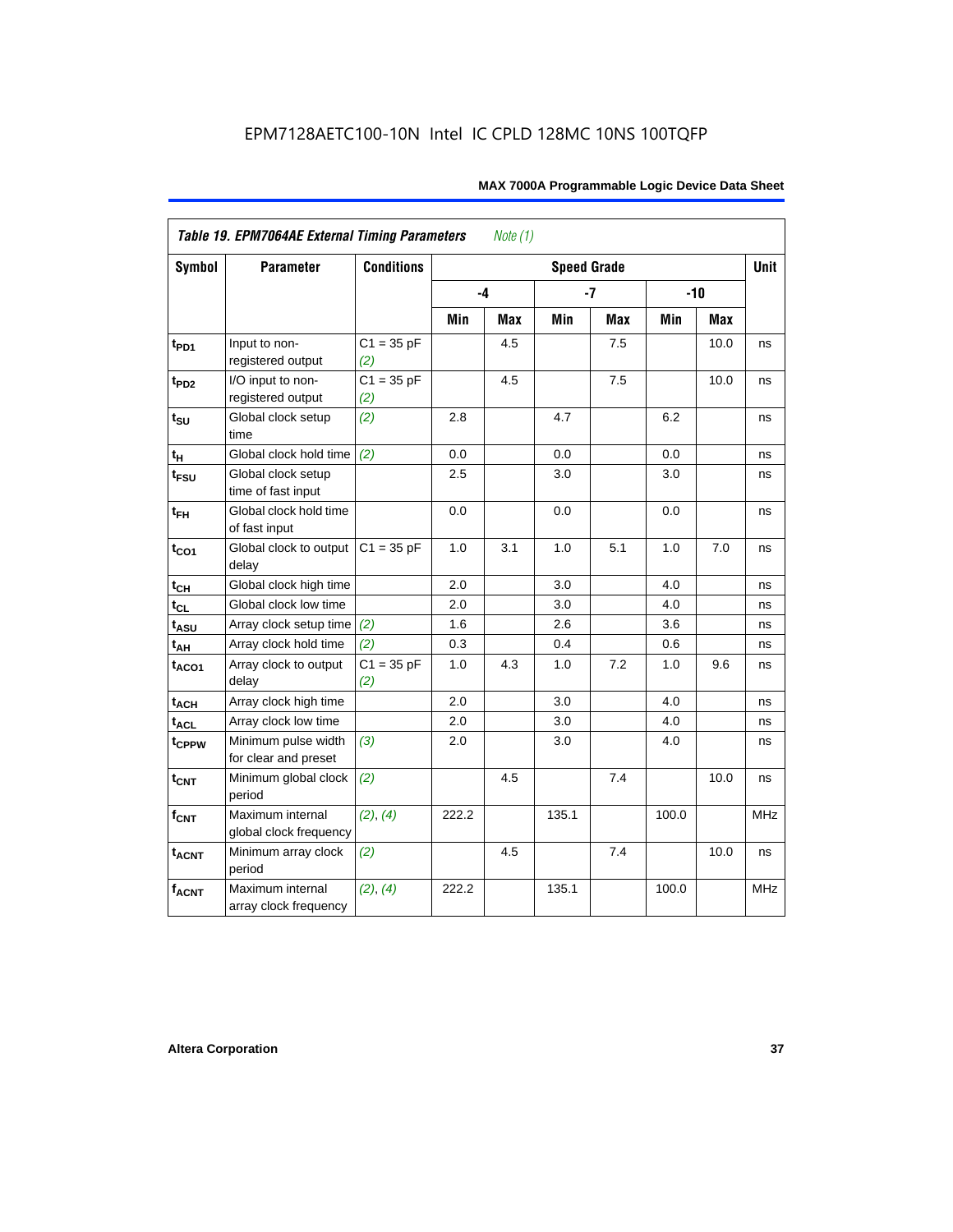| Table 20. EPM7064AE Internal Timing Parameters (Part 1 of 2)<br>Note $(1)$ |                                                                                                              |                     |     |      |     |                    |     |       |             |  |  |
|----------------------------------------------------------------------------|--------------------------------------------------------------------------------------------------------------|---------------------|-----|------|-----|--------------------|-----|-------|-------------|--|--|
| <b>Symbol</b>                                                              | <b>Parameter</b>                                                                                             | <b>Conditions</b>   |     |      |     | <b>Speed Grade</b> |     |       | <b>Unit</b> |  |  |
|                                                                            |                                                                                                              |                     |     | $-4$ |     | -7                 |     | $-10$ |             |  |  |
|                                                                            |                                                                                                              |                     | Min | Max  | Min | Max                | Min | Max   |             |  |  |
| $t_{IN}$                                                                   | Input pad and buffer delay                                                                                   |                     |     | 0.6  |     | 1.1                |     | 1.4   | ns          |  |  |
| $t_{IO}$                                                                   | I/O input pad and buffer<br>delay                                                                            |                     |     | 0.6  |     | 1.1                |     | 1.4   | ns          |  |  |
| $t_{FIN}$                                                                  | Fast input delay                                                                                             |                     |     | 2.5  |     | 3.0                |     | 3.7   | ns          |  |  |
| t <sub>SEXP</sub>                                                          | Shared expander delay                                                                                        |                     |     | 1.8  |     | 3.0                |     | 3.9   | ns          |  |  |
| t <sub>PEXP</sub>                                                          | Parallel expander delay                                                                                      |                     |     | 0.4  |     | 0.7                |     | 0.9   | ns          |  |  |
| $t_{LAD}$                                                                  | Logic array delay                                                                                            |                     |     | 1.5  |     | 2.5                |     | 3.2   | ns          |  |  |
| $t_{LAC}$                                                                  | Logic control array delay                                                                                    |                     |     | 0.6  |     | 1.0                |     | 1.2   | ns          |  |  |
| $t_{IOE}$                                                                  | Internal output enable delay                                                                                 |                     |     | 0.0  |     | 0.0                |     | 0.0   | ns          |  |  |
| $t_{OD1}$                                                                  | Output buffer and pad<br>delay, slow slew rate $=$ off<br>$V_{\text{CCIO}} = 3.3 \text{ V}$                  | $C1 = 35 pF$        |     | 0.8  |     | 1.3                |     | 1.8   | ns          |  |  |
| $t_{OD2}$                                                                  | Output buffer and pad<br>delay, slow slew rate $=$ off<br>$V_{\text{CCIO}}$ = 2.5 V                          | $C1 = 35 pF$<br>(5) |     | 1.3  |     | 1.8                |     | 2.3   | ns          |  |  |
| $t_{OD3}$                                                                  | Output buffer and pad<br>delay, slow slew rate $=$ on<br>$V_{\text{CCIO}} = 2.5 \text{ V or } 3.3 \text{ V}$ | $C1 = 35 pF$        |     | 5.8  |     | 6.3                |     | 6.8   | ns          |  |  |
| $t_{ZX1}$                                                                  | Output buffer enable delay,<br>slow slew rate $=$ off<br>$V_{\text{CCIO}} = 3.3 \text{ V}$                   | $C1 = 35 pF$        |     | 4.0  |     | 4.0                |     | 5.0   | ns          |  |  |
| $t_{ZX2}$                                                                  | Output buffer enable delay,<br>slow slew rate $=$ off<br>$V_{\text{CCIO}} = 2.5 V$                           | $C1 = 35 pF$<br>(5) |     | 4.5  |     | 4.5                |     | 5.5   | ns          |  |  |
| $t_{ZX3}$                                                                  | Output buffer enable delay,<br>slow slew rate $=$ on<br>$V_{\text{CCIO}} = 3.3 \text{ V}$                    | $C1 = 35 pF$        |     | 9.0  |     | 9.0                |     | 10.0  | ns          |  |  |
| $t_{XZ}$                                                                   | Output buffer disable delay                                                                                  | $C1 = 5pF$          |     | 4.0  |     | 4.0                |     | 5.0   | ns          |  |  |
| $t_{\text{SU}}$                                                            | Register setup time                                                                                          |                     | 1.3 |      | 2.0 |                    | 2.9 |       | ns          |  |  |
| $t_H$                                                                      | Register hold time                                                                                           |                     | 0.6 |      | 1.0 |                    | 1.3 |       | ns          |  |  |
| $t_{FSU}$                                                                  | Register setup time of fast<br>input                                                                         |                     | 1.0 |      | 1.5 |                    | 1.5 |       | ns          |  |  |
| $t_{FH}$                                                                   | Register hold time of fast<br>input                                                                          |                     | 1.5 |      | 1.5 |                    | 1.5 |       | ns          |  |  |
| $t_{RD}$                                                                   | Register delay                                                                                               |                     |     | 0.7  |     | 1.2                |     | 1.6   | ns          |  |  |
| $t_{COMB}$                                                                 | Combinatorial delay                                                                                          |                     |     | 0.6  |     | 0.9                |     | 1.3   | ns          |  |  |
| $t_{IC}$                                                                   | Array clock delay                                                                                            |                     |     | 1.2  |     | 1.9                |     | 2.5   | ns          |  |  |

**38 Altera Corporation**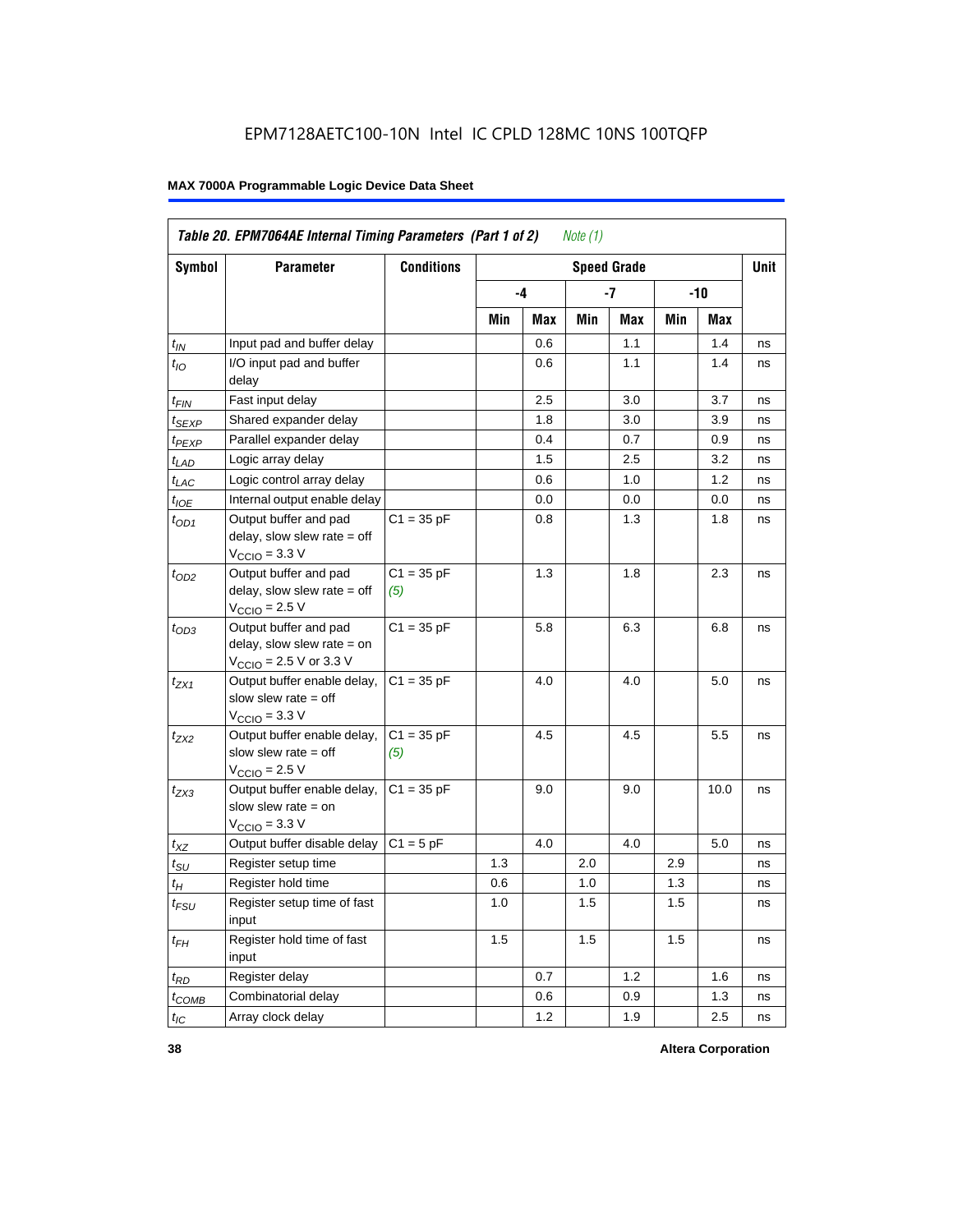| Note $(1)$<br>Table 20. EPM7064AE Internal Timing Parameters (Part 2 of 2) |                      |                   |     |            |     |                    |     |     |             |  |  |
|----------------------------------------------------------------------------|----------------------|-------------------|-----|------------|-----|--------------------|-----|-----|-------------|--|--|
| Symbol                                                                     | <b>Parameter</b>     | <b>Conditions</b> |     |            |     | <b>Speed Grade</b> |     |     | <b>Unit</b> |  |  |
|                                                                            |                      |                   | -4  | -10        |     |                    |     |     |             |  |  |
|                                                                            |                      |                   | Min | <b>Max</b> | Min | <b>Max</b>         | Min | Max |             |  |  |
| $t_{EN}$                                                                   | Register enable time |                   |     | 0.6        |     | 1.0                |     | 1.2 | ns          |  |  |
| $t_{\text{GLOB}}$                                                          | Global control delay |                   |     | 1.0        |     | 1.5                |     | 2.2 | ns          |  |  |
| $t_{PRE}$                                                                  | Register preset time |                   |     | 1.3        |     | 2.1                |     | 2.9 | ns          |  |  |
| $t_{CLR}$                                                                  | Register clear time  |                   |     | 1.3        |     | 2.1                |     | 2.9 | ns          |  |  |
| $t_{PIA}$                                                                  | PIA delay            | (2)               |     | 1.0        |     | 1.7                |     | 2.3 | ns          |  |  |
| $t_{LPA}$                                                                  | Low-power adder      | (6)               |     | 3.5        |     | 4.0                |     | 5.0 | ns          |  |  |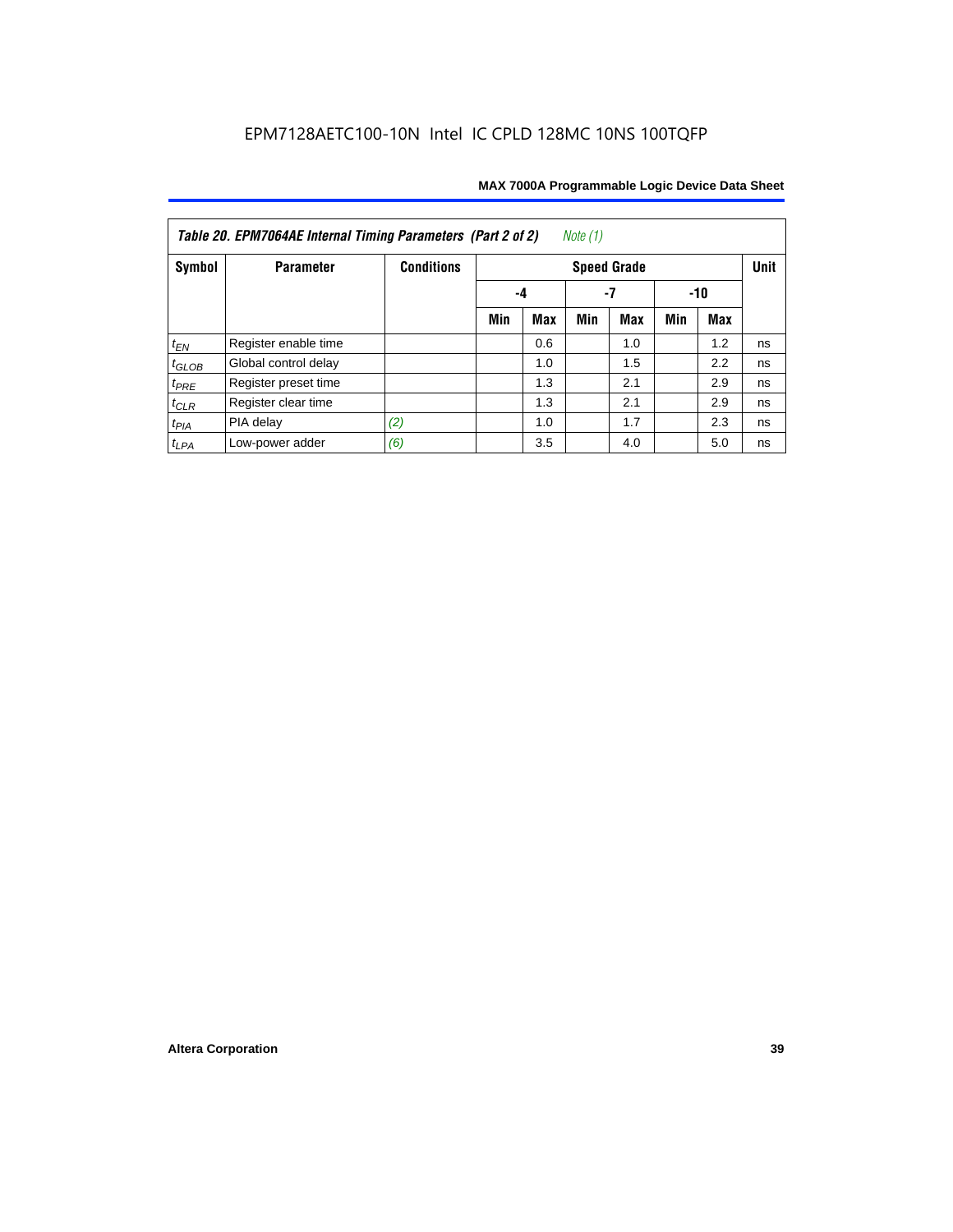| Table 21. EPM7128AE External Timing Parameters<br>Note $(1)$ |                                             |                     |       |            |                    |            |      |            |             |  |
|--------------------------------------------------------------|---------------------------------------------|---------------------|-------|------------|--------------------|------------|------|------------|-------------|--|
| Symbol                                                       | <b>Parameter</b>                            | <b>Conditions</b>   |       |            | <b>Speed Grade</b> |            |      |            | <b>Unit</b> |  |
|                                                              |                                             |                     | -5    |            |                    | $-7$       |      | $-10$      |             |  |
|                                                              |                                             |                     | Min   | <b>Max</b> | Min                | <b>Max</b> | Min  | <b>Max</b> |             |  |
| t <sub>PD1</sub>                                             | Input to non-<br>registered output          | $C1 = 35 pF$<br>(2) |       | 5.0        |                    | 7.5        |      | 10         | ns          |  |
| t <sub>PD2</sub>                                             | I/O input to non-<br>registered output      | $C1 = 35 pF$<br>(2) |       | 5.0        |                    | 7.5        |      | 10         | ns          |  |
| $t_{\text{SU}}$                                              | Global clock setup<br>time                  | (2)                 | 3.3   |            | 4.9                |            | 6.6  |            | ns          |  |
| $t_H$                                                        | Global clock hold time                      | (2)                 | 0.0   |            | 0.0                |            | 0.0  |            | ns          |  |
| t <sub>FSU</sub>                                             | Global clock setup<br>time of fast input    |                     | 2.5   |            | 3.0                |            | 3.0  |            | ns          |  |
| $t_{FH}$                                                     | Global clock hold time<br>of fast input     |                     | 0.0   |            | 0.0                |            | 0.0  |            | ns          |  |
| $t_{CO1}$                                                    | Global clock to output<br>delay             | $C1 = 35 pF$        | 1.0   | 3.4        | 1.0                | 5.0        | 1.0  | 6.6        | ns          |  |
| $t_{CH}$                                                     | Global clock high time                      |                     | 2.0   |            | 3.0                |            | 4.0  |            | ns          |  |
| $t_{CL}$                                                     | Global clock low time                       |                     | 2.0   |            | 3.0                |            | 4.0  |            | ns          |  |
| t <sub>ASU</sub>                                             | Array clock setup time                      | (2)                 | 1.8   |            | 2.8                |            | 3.8  |            | ns          |  |
| $t_{AH}$                                                     | Array clock hold time                       | (2)                 | 0.2   |            | 0.3                |            | 0.4  |            | ns          |  |
| $t_{ACO1}$                                                   | Array clock to output<br>delay              | $C1 = 35 pF$<br>(2) | 1.0   | 4.9        | 1.0                | 7.1        | 1.0  | 9.4        | ns          |  |
| $t_{ACH}$                                                    | Array clock high time                       |                     | 2.0   |            | 3.0                |            | 4.0  |            | ns          |  |
| t <sub>ACL</sub>                                             | Array clock low time                        |                     | 2.0   |            | 3.0                |            | 4.0  |            | ns          |  |
| t <sub>CPPW</sub>                                            | Minimum pulse width<br>for clear and preset | (3)                 | 2.0   |            | 3.0                |            | 4.0  |            | ns          |  |
| $t_{\text{CNT}}$                                             | Minimum global clock<br>period              | (2)                 |       | 5.2        |                    | 7.7        |      | 10.2       | ns          |  |
| $f_{CNT}$                                                    | Maximum internal<br>global clock frequency  | (2), (4)            | 192.3 |            | 129.9              |            | 98.0 |            | <b>MHz</b>  |  |
| $t_{ACNT}$                                                   | Minimum array clock<br>period               | (2)                 |       | 5.2        |                    | 7.7        |      | 10.2       | ns          |  |
| <b>fACNT</b>                                                 | Maximum internal<br>array clock frequency   | (2), (4)            | 192.3 |            | 129.9              |            | 98.0 |            | MHz         |  |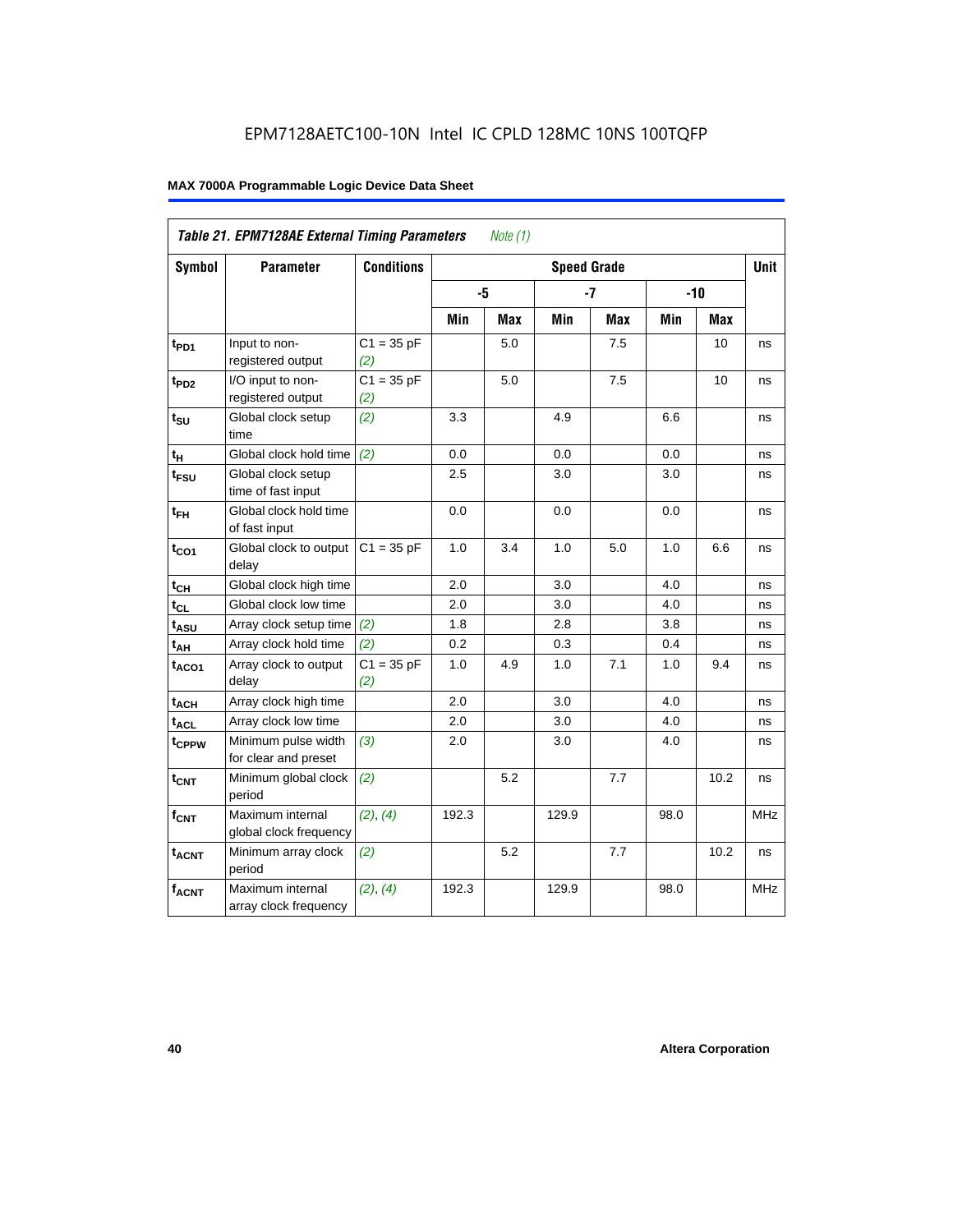|                    | Table 22. EPM7128AE Internal Timing Parameters (Part 1 of 2)<br>Note $(1)$                  |                     |     |     |     |                    |     |       |             |  |  |  |
|--------------------|---------------------------------------------------------------------------------------------|---------------------|-----|-----|-----|--------------------|-----|-------|-------------|--|--|--|
| Symbol             | <b>Parameter</b>                                                                            | <b>Conditions</b>   |     |     |     | <b>Speed Grade</b> |     |       | <b>Unit</b> |  |  |  |
|                    |                                                                                             |                     |     | -5  |     | $-7$               |     | $-10$ |             |  |  |  |
|                    |                                                                                             |                     | Min | Max | Min | Max                | Min | Max   |             |  |  |  |
| $t_{IN}$           | Input pad and buffer delay                                                                  |                     |     | 0.7 |     | 1.0                |     | 1.4   | ns          |  |  |  |
| $t_{IO}$           | I/O input pad and buffer<br>delay                                                           |                     |     | 0.7 |     | $1.0\,$            |     | 1.4   | ns          |  |  |  |
| $t_{\mathsf{FIN}}$ | Fast input delay                                                                            |                     |     | 2.5 |     | 3.0                |     | 3.4   | ns          |  |  |  |
| $t_{SEXP}$         | Shared expander delay                                                                       |                     |     | 2.0 |     | 2.9                |     | 3.8   | ns          |  |  |  |
| $t_{PEXP}$         | Parallel expander delay                                                                     |                     |     | 0.4 |     | 0.7                |     | 0.9   | ns          |  |  |  |
| $t_{LAD}$          | Logic array delay                                                                           |                     |     | 1.6 |     | 2.4                |     | 3.1   | ns          |  |  |  |
| $t_{LAC}$          | Logic control array delay                                                                   |                     |     | 0.7 |     | 1.0                |     | 1.3   | ns          |  |  |  |
| $t_{IOE}$          | Internal output enable delay                                                                |                     |     | 0.0 |     | 0.0                |     | 0.0   | ns          |  |  |  |
| $t_{OD1}$          | Output buffer and pad<br>delay, slow slew rate $=$ off<br>$V_{\text{CCIO}} = 3.3 \text{ V}$ | $C1 = 35 pF$        |     | 0.8 |     | 1.2                |     | 1.6   | ns          |  |  |  |
| $t_{OD2}$          | Output buffer and pad<br>delay, slow slew rate $=$ off<br>$V_{\text{CCIO}}$ = 2.5 V         | $C1 = 35 pF$<br>(5) |     | 1.3 |     | 1.7                |     | 2.1   | ns          |  |  |  |
| $t_{OD3}$          | Output buffer and pad<br>delay, slow slew rate $=$ on<br>$V_{\text{CCIO}}$ = 2.5 V or 3.3 V | $C1 = 35 pF$        |     | 5.8 |     | 6.2                |     | 6.6   | ns          |  |  |  |
| $t_{ZX1}$          | Output buffer enable delay,<br>slow slew rate $=$ off<br>$V_{\text{CCIO}} = 3.3 \text{ V}$  | $C1 = 35 pF$        |     | 4.0 |     | 4.0                |     | 5.0   | ns          |  |  |  |
| $t_{7X2}$          | Output buffer enable delay,<br>slow slew rate $=$ off<br>$V_{\text{CCIO}} = 2.5 V$          | $C1 = 35 pF$<br>(5) |     | 4.5 |     | 4.5                |     | 5.5   | ns          |  |  |  |
| $t_{ZX3}$          | Output buffer enable delay,<br>slow slew rate $=$ on<br>$V_{\text{CCIO}} = 3.3 \text{ V}$   | $C1 = 35 pF$        |     | 9.0 |     | 9.0                |     | 10.0  | ns          |  |  |  |
| $t_{XZ}$           | Output buffer disable delay                                                                 | $C1 = 5pF$          |     | 4.0 |     | 4.0                |     | 5.0   | ns          |  |  |  |
| $t_{\text{SU}}$    | Register setup time                                                                         |                     | 1.4 |     | 2.1 |                    | 2.9 |       | ns          |  |  |  |
| $t_H$              | Register hold time                                                                          |                     | 0.6 |     | 1.0 |                    | 1.3 |       | ns          |  |  |  |
| $t_{FSU}$          | Register setup time of fast<br>input                                                        |                     | 1.1 |     | 1.6 |                    | 1.6 |       | ns          |  |  |  |
| $t_{FH}$           | Register hold time of fast<br>input                                                         |                     | 1.4 |     | 1.4 |                    | 1.4 |       | ns          |  |  |  |
| $t_{RD}$           | Register delay                                                                              |                     |     | 0.8 |     | 1.2                |     | 1.6   | ns          |  |  |  |
| $t_{COMB}$         | Combinatorial delay                                                                         |                     |     | 0.5 |     | 0.9                |     | 1.3   | ns          |  |  |  |
| $t_{IC}$           | Array clock delay                                                                           |                     |     | 1.2 |     | 1.7                |     | 2.2   | ns          |  |  |  |

**Altera Corporation 41**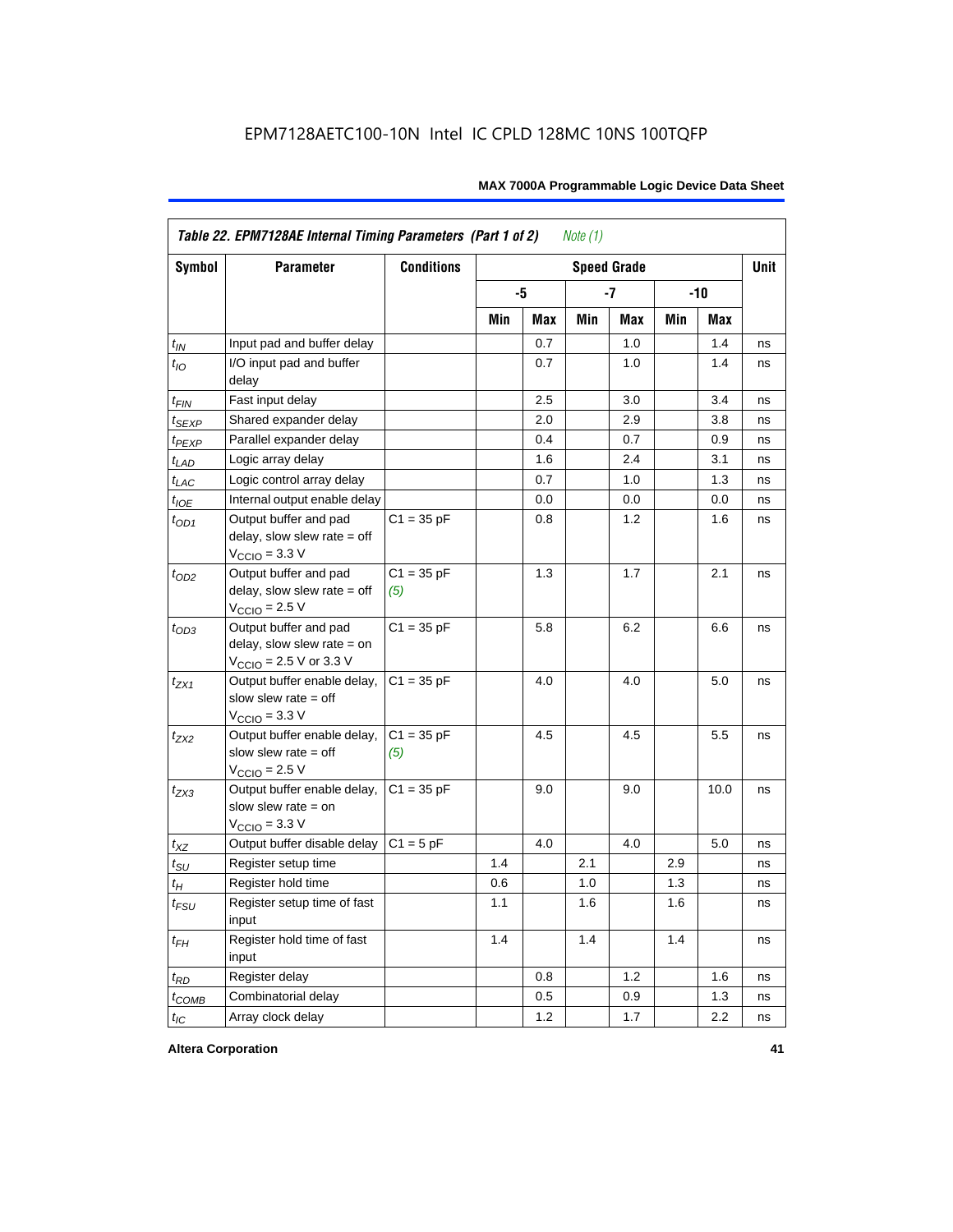| Note (1)<br>Table 22. EPM7128AE Internal Timing Parameters (Part 2 of 2) |                      |                   |     |                 |     |                    |     |            |             |  |  |
|--------------------------------------------------------------------------|----------------------|-------------------|-----|-----------------|-----|--------------------|-----|------------|-------------|--|--|
| Symbol                                                                   | <b>Parameter</b>     | <b>Conditions</b> |     |                 |     | <b>Speed Grade</b> |     |            | <b>Unit</b> |  |  |
|                                                                          |                      |                   |     | -5<br>-7<br>-10 |     |                    |     |            |             |  |  |
|                                                                          |                      |                   | Min | <b>Max</b>      | Min | <b>Max</b>         | Min | <b>Max</b> |             |  |  |
| $t_{EN}$                                                                 | Register enable time |                   |     | 0.7             |     | 1.0                |     | 1.3        | ns          |  |  |
| $t_{GLOB}$                                                               | Global control delay |                   |     | 1.1             |     | 1.6                |     | 2.0        | ns          |  |  |
| $t_{PRE}$                                                                | Register preset time |                   |     | 1.4             |     | 2.0                |     | 2.7        | ns          |  |  |
| $t_{CLR}$                                                                | Register clear time  |                   |     | 1.4             |     | 2.0                |     | 2.7        | ns          |  |  |
| $t_{PIA}$                                                                | PIA delay            | (2)               |     | 1.4             |     | 2.0                |     | 2.6        | ns          |  |  |
| $t_{LPA}$                                                                | Low-power adder      | (6)               |     | 4.0             |     | 4.0                |     | 5.0        | ns          |  |  |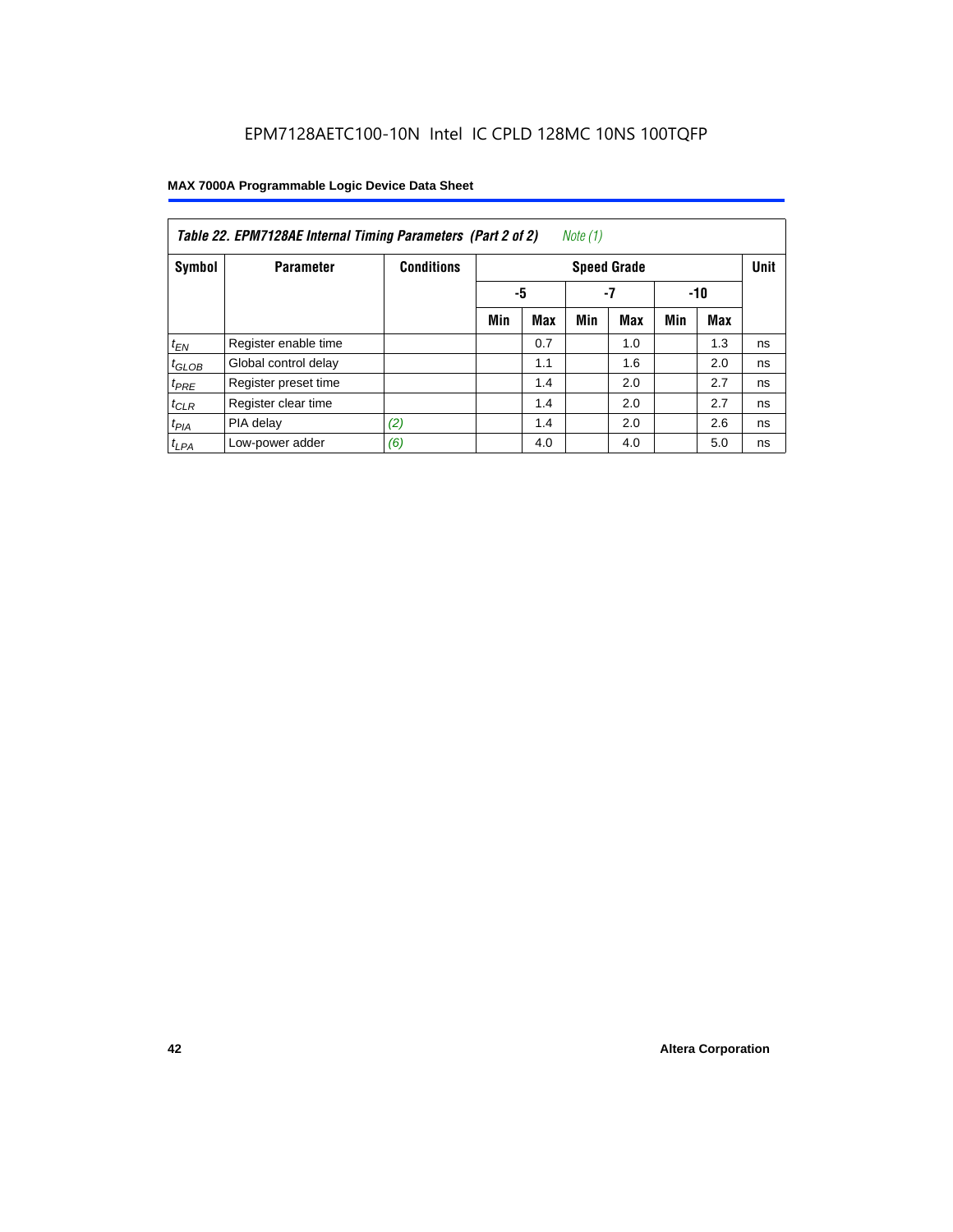| Symbol                      | <b>Parameter</b>                            | <b>Conditions</b>   |       |            | <b>Speed Grade</b> |            |      |       | <b>Unit</b> |
|-----------------------------|---------------------------------------------|---------------------|-------|------------|--------------------|------------|------|-------|-------------|
|                             |                                             |                     | -5    |            |                    | $-7$       |      | $-10$ |             |
|                             |                                             |                     | Min   | <b>Max</b> | Min                | <b>Max</b> | Min  | Max   |             |
| $t_{PD1}$                   | Input to non-<br>registered output          | $C1 = 35 pF$<br>(2) |       | 5.5        |                    | 7.5        |      | 10    | ns          |
| t <sub>PD2</sub>            | I/O input to non-<br>registered output      | $C1 = 35 pF$<br>(2) |       | 5.5        |                    | 7.5        |      | 10    | ns          |
| $t_{\scriptstyle\text{SU}}$ | Global clock setup<br>time                  | (2)                 | 3.9   |            | 5.2                |            | 6.9  |       | ns          |
| $t_H$                       | Global clock hold time                      | (2)                 | 0.0   |            | 0.0                |            | 0.0  |       | ns          |
| t <sub>FSU</sub>            | Global clock setup<br>time of fast input    |                     | 2.5   |            | 3.0                |            | 3.0  |       | ns          |
| $t_{FH}$                    | Global clock hold time<br>of fast input     |                     | 0.0   |            | $0.0\,$            |            | 0.0  |       | ns          |
| $t_{CO1}$                   | Global clock to output<br>delay             | $C1 = 35 pF$        | 1.0   | 3.5        | 1.0                | 4.8        | 1.0  | 6.4   | ns          |
| $t_{C\underline{H}}$        | Global clock high time                      |                     | 2.0   |            | 3.0                |            | 4.0  |       | ns          |
| $t_{CL}$                    | Global clock low time                       |                     | 2.0   |            | 3.0                |            | 4.0  |       | ns          |
| $t_{ASU}$                   | Array clock setup time                      | (2)                 | 2.0   |            | 2.7                |            | 3.6  |       | ns          |
| $t_{AH}$                    | Array clock hold time                       | (2)                 | 0.2   |            | 0.3                |            | 0.5  |       | ns          |
| t <sub>ACO1</sub>           | Array clock to output<br>delay              | $C1 = 35 pF$<br>(2) | 1.0   | 5.4        | 1.0                | 7.3        | 1.0  | 9.7   | ns          |
| $t_{ACH}$                   | Array clock high time                       |                     | 2.0   |            | 3.0                |            | 4.0  |       | ns          |
| <b>t<sub>ACL</sub></b>      | Array clock low time                        |                     | 2.0   |            | 3.0                |            | 4.0  |       | ns          |
| t <sub>CPPW</sub>           | Minimum pulse width<br>for clear and preset | (3)                 | 2.0   |            | 3.0                |            | 4.0  |       | ns          |
| $t_{\text{CNT}}$            | Minimum global clock<br>period              | (2)                 |       | 5.8        |                    | 7.9        |      | 10.5  | ns          |
| $f_{CNT}$                   | Maximum internal<br>global clock frequency  | (2), (4)            | 172.4 |            | 126.6              |            | 95.2 |       | <b>MHz</b>  |
| $t_{ACNT}$                  | Minimum array clock<br>period               | (2)                 |       | 5.8        |                    | 7.9        |      | 10.5  | ns          |
| <b>fACNT</b>                | Maximum internal<br>array clock frequency   | (2), (4)            | 172.4 |            | 126.6              |            | 95.2 |       | <b>MHz</b>  |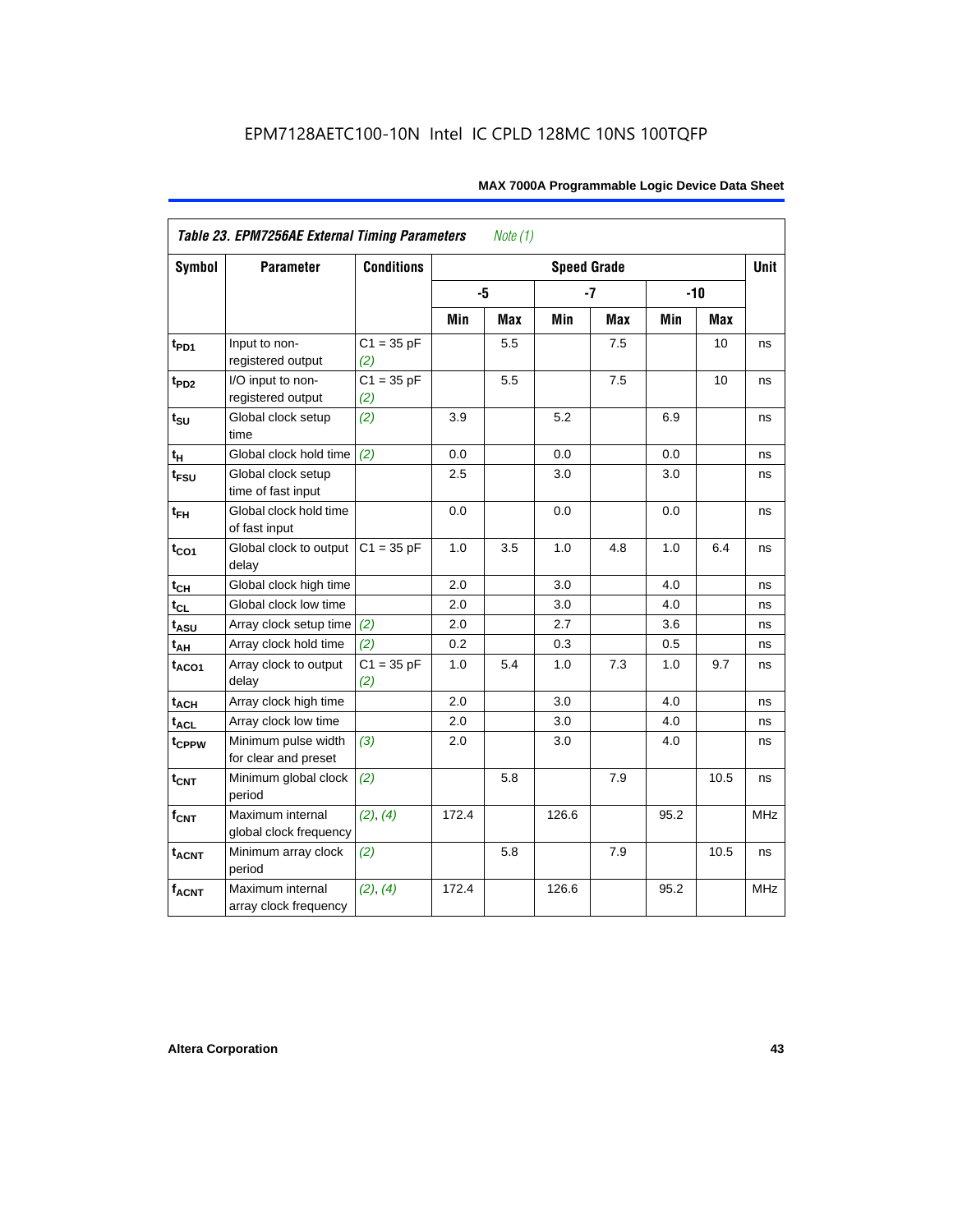| Symbol                      | <b>Parameter</b>                                                                                             | <b>Conditions</b>   |     |     |     | <b>Speed Grade</b> |     |      | <b>Unit</b> |
|-----------------------------|--------------------------------------------------------------------------------------------------------------|---------------------|-----|-----|-----|--------------------|-----|------|-------------|
|                             |                                                                                                              |                     |     | -5  |     | -7                 |     | -10  |             |
|                             |                                                                                                              |                     | Min | Max | Min | Max                | Min | Max  |             |
| $t_{IN}$                    | Input pad and buffer delay                                                                                   |                     |     | 0.7 |     | 0.9                |     | 1.2  | ns          |
| $t_{IO}$                    | I/O input pad and buffer<br>delay                                                                            |                     |     | 0.7 |     | 0.9                |     | 1.2  | ns          |
| t <sub>FIN</sub>            | Fast input delay                                                                                             |                     |     | 2.4 |     | 2.9                |     | 3.4  | ns          |
| $t_{SEXP}$                  | Shared expander delay                                                                                        |                     |     | 2.1 |     | 2.8                |     | 3.7  | ns          |
| t <sub>PEXP</sub>           | Parallel expander delay                                                                                      |                     |     | 0.3 |     | 0.5                |     | 0.6  | ns          |
| $t_{LAD}$                   | Logic array delay                                                                                            |                     |     | 1.7 |     | 2.2                |     | 2.8  | ns          |
| $t_{LAC}$                   | Logic control array delay                                                                                    |                     |     | 0.8 |     | 1.0                |     | 1.3  | ns          |
| $t_{IOE}$                   | Internal output enable delay                                                                                 |                     |     | 0.0 |     | 0.0                |     | 0.0  | ns          |
| $t_{OD1}$                   | Output buffer and pad<br>delay, slow slew rate $=$ off<br>$VCClO = 3.3 V$                                    | $C1 = 35 pF$        |     | 0.9 |     | 1.2                |     | 1.6  | ns          |
| $t_{OD2}$                   | Output buffer and pad<br>delay, slow slew rate $=$ off<br>$V_{\rm CClO}$ = 2.5 V                             | $C1 = 35 pF$<br>(5) |     | 1.4 |     | 1.7                |     | 2.1  | ns          |
| $t_{OD3}$                   | Output buffer and pad<br>delay, slow slew rate $=$ on<br>$V_{\text{CCIO}} = 2.5 \text{ V or } 3.3 \text{ V}$ | $C1 = 35 pF$        |     | 5.9 |     | 6.2                |     | 6.6  | ns          |
| t <sub>ZX1</sub>            | Output buffer enable delay,<br>slow slew rate $=$ off<br>$VCCIO = 3.3 V$                                     | $C1 = 35 pF$        |     | 4.0 |     | 4.0                |     | 5.0  | ns          |
| t <sub>ZX2</sub>            | Output buffer enable delay,<br>slow slew rate $=$ off<br>$V_{\rm CClO}$ = 2.5 V                              | $C1 = 35 pF$<br>(5) |     | 4.5 |     | 4.5                |     | 5.5  | ns          |
| $t_{ZX3}$                   | Output buffer enable delay,<br>slow slew rate $=$ on<br>$VCCIO = 3.3 V$                                      | $C1 = 35 pF$        |     | 9.0 |     | 9.0                |     | 10.0 | ns          |
| $t_{XZ}$                    | Output buffer disable delay                                                                                  | $C1 = 5pF$          |     | 4.0 |     | 4.0                |     | 5.0  | ns          |
| $t_{\scriptstyle\text{SU}}$ | Register setup time                                                                                          |                     | 1.5 |     | 2.1 |                    | 2.9 |      | ns          |
| $t_H$                       | Register hold time                                                                                           |                     | 0.7 |     | 0.9 |                    | 1.2 |      | ns          |
| $t_{\it FSU}$               | Register setup time of fast<br>input                                                                         |                     | 1.1 |     | 1.6 |                    | 1.6 |      | ns          |
| $t_{FH}$                    | Register hold time of fast<br>input                                                                          |                     | 1.4 |     | 1.4 |                    | 1.4 |      | ns          |
| $t_{RD}$                    | Register delay                                                                                               |                     |     | 0.9 |     | 1.2                |     | 1.6  | ns          |
| $t_{\text{COMB}}$           | Combinatorial delay                                                                                          |                     |     | 0.5 |     | 0.8                |     | 1.2  | ns          |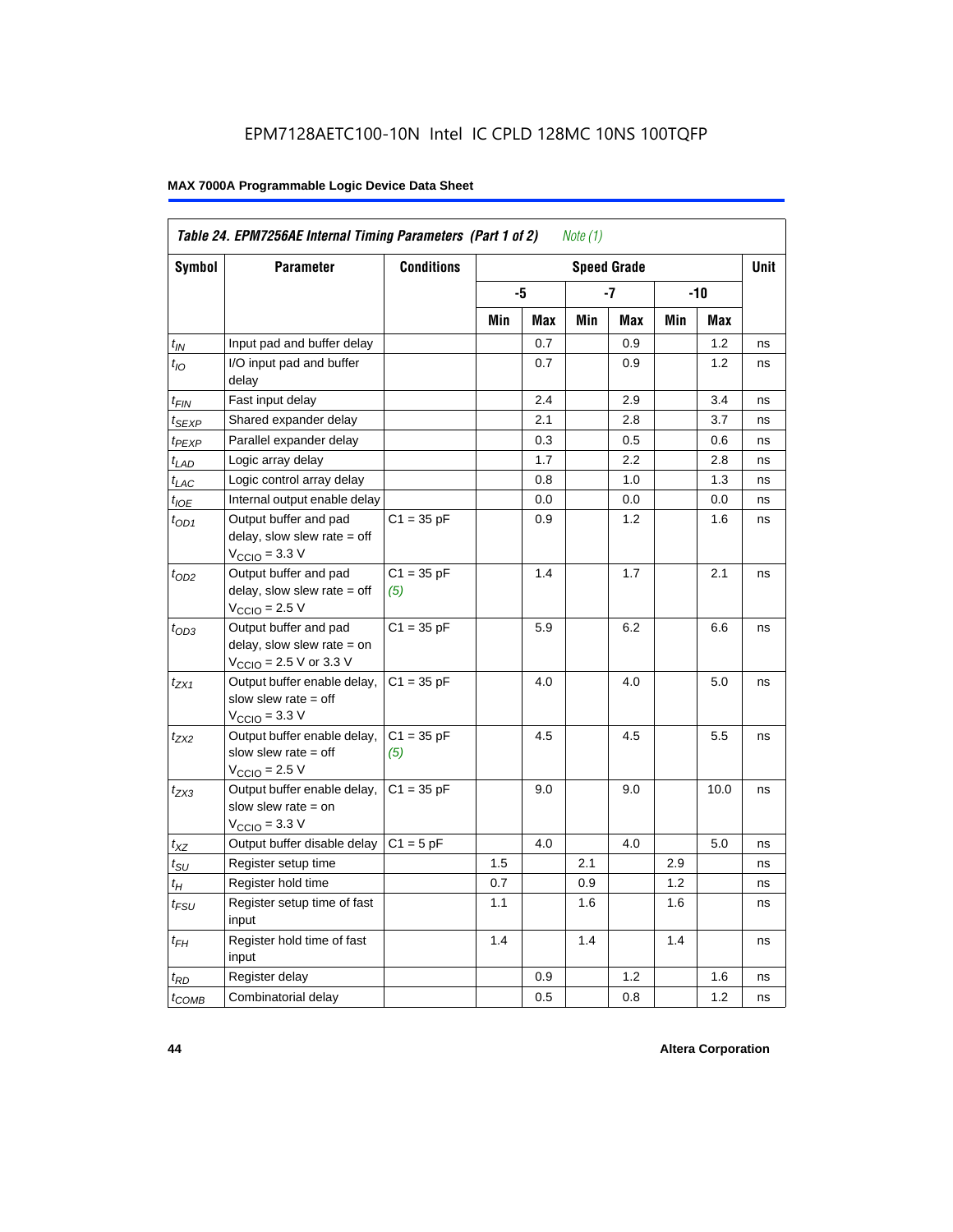| Table 24. EPM7256AE Internal Timing Parameters (Part 2 of 2)<br>Note (1) |                      |                   |                   |     |     |                    |     |     |             |  |
|--------------------------------------------------------------------------|----------------------|-------------------|-------------------|-----|-----|--------------------|-----|-----|-------------|--|
| Symbol                                                                   | <b>Parameter</b>     | <b>Conditions</b> |                   |     |     | <b>Speed Grade</b> |     |     | <b>Unit</b> |  |
|                                                                          |                      |                   | -5<br>-7<br>$-10$ |     |     |                    |     |     |             |  |
|                                                                          |                      |                   | Min               | Max | Min | Max                | Min | Max |             |  |
| $t_{\mathit{IC}}$                                                        | Array clock delay    |                   |                   | 1.2 |     | 1.6                |     | 2.1 | ns          |  |
| $t_{EN}$                                                                 | Register enable time |                   |                   | 0.8 |     | 1.0                |     | 1.3 | ns          |  |
| $t_{GLOB}$                                                               | Global control delay |                   |                   | 1.0 |     | 1.5                |     | 2.0 | ns          |  |
| $t_{PRE}$                                                                | Register preset time |                   |                   | 1.6 |     | 2.3                |     | 3.0 | ns          |  |
| $t_{CLR}$                                                                | Register clear time  |                   |                   | 1.6 |     | 2.3                |     | 3.0 | ns          |  |
| $t_{PIA}$                                                                | PIA delay            | (2)               |                   | 1.7 |     | 2.4                |     | 3.2 | ns          |  |
| $t_{LPA}$                                                                | Low-power adder      | (6)               |                   | 4.0 |     | 4.0                |     | 5.0 | ns          |  |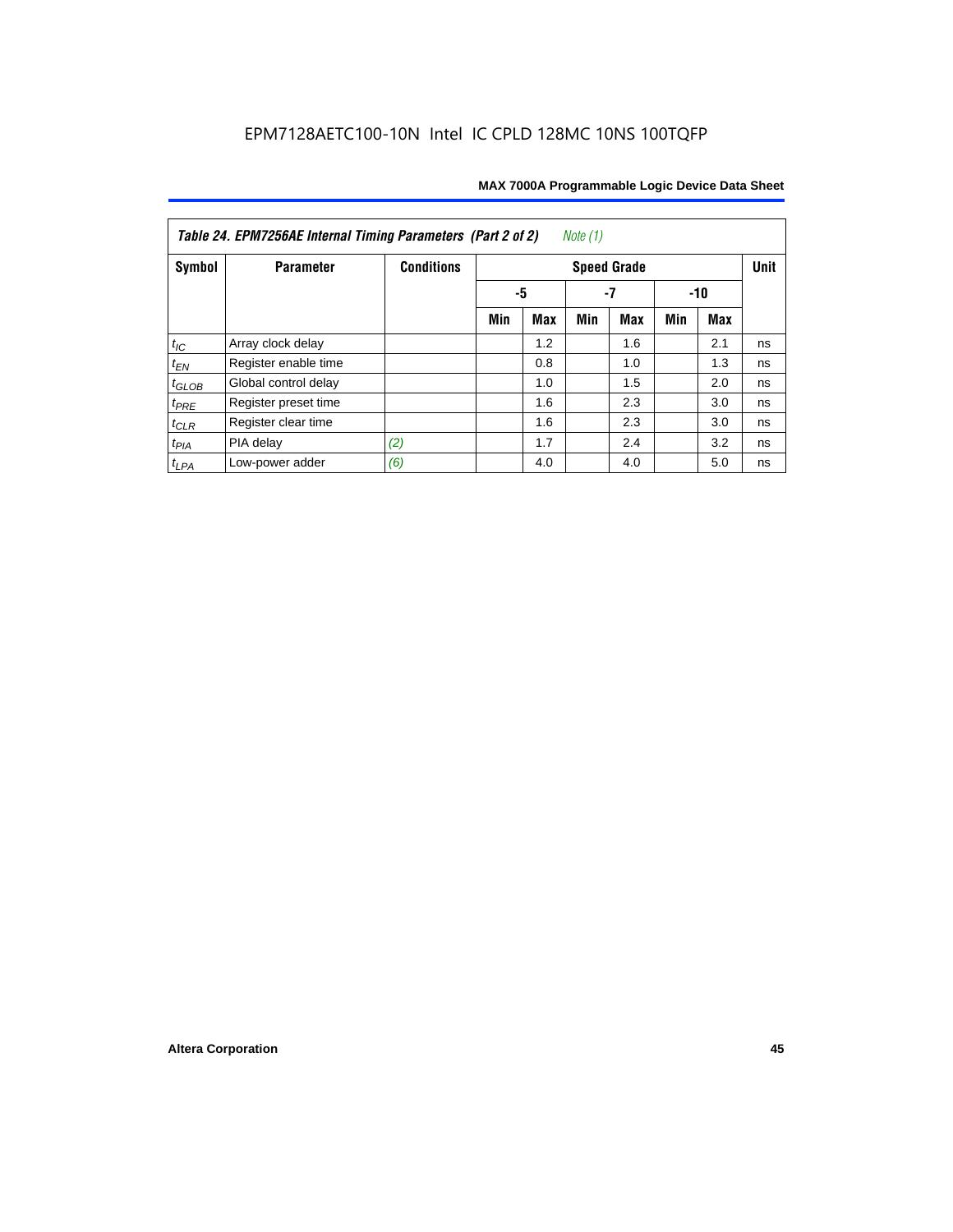|                   | Table 25. EPM7512AE External Timing Parameters<br>Note (1) |                     |       |     |                    |       |      |            |             |  |  |
|-------------------|------------------------------------------------------------|---------------------|-------|-----|--------------------|-------|------|------------|-------------|--|--|
| Symbol            | <b>Parameter</b>                                           | <b>Conditions</b>   |       |     | <b>Speed Grade</b> |       |      |            | <b>Unit</b> |  |  |
|                   |                                                            |                     | $-7$  |     |                    | $-10$ |      | $-12$      |             |  |  |
|                   |                                                            |                     | Min   | Max | Min                | Max   | Min  | <b>Max</b> |             |  |  |
| t <sub>PD1</sub>  | Input to non-<br>registered output                         | $C1 = 35 pF$<br>(2) |       | 7.5 |                    | 10.0  |      | 12.0       | ns          |  |  |
| $t_{PD2}$         | I/O input to non-<br>registered output                     | $C1 = 35 pF$<br>(2) |       | 7.5 |                    | 10.0  |      | 12.0       | ns          |  |  |
| $t_{\text{SU}}$   | Global clock setup<br>time                                 | (2)                 | 5.6   |     | 7.6                |       | 9.1  |            | ns          |  |  |
| $t_H$             | Global clock hold time                                     | (2)                 | 0.0   |     | 0.0                |       | 0.0  |            | ns          |  |  |
| t <sub>FSU</sub>  | Global clock setup<br>time of fast input                   |                     | 3.0   |     | 3.0                |       | 3.0  |            | ns          |  |  |
| $t_{FH}$          | Global clock hold time<br>of fast input                    |                     | 0.0   |     | 0.0                |       | 0.0  |            | ns          |  |  |
| $t_{CO1}$         | Global clock to output<br>delay                            | $C1 = 35 pF$        | 1.0   | 4.7 | 1.0                | 6.3   | 1.0  | 7.5        | ns          |  |  |
| $t_{CH}$          | Global clock high time                                     |                     | 3.0   |     | 4.0                |       | 5.0  |            | ns          |  |  |
| $t_{CL}$          | Global clock low time                                      |                     | 3.0   |     | 4.0                |       | 5.0  |            | ns          |  |  |
| $t_{ASU}$         | Array clock setup time                                     | (2)                 | 2.5   |     | 3.5                |       | 4.1  |            | ns          |  |  |
| $t_{AH}$          | Array clock hold time                                      | (2)                 | 0.2   |     | 0.3                |       | 0.4  |            | ns          |  |  |
| $t_{ACO1}$        | Array clock to output<br>delay                             | $C1 = 35 pF$<br>(2) | 1.0   | 7.8 | 1.0                | 10.4  | 1.0  | 12.5       | ns          |  |  |
| $t_{ACH}$         | Array clock high time                                      |                     | 3.0   |     | 4.0                |       | 5.0  |            | ns          |  |  |
| $t_{\text{ACL}}$  | Array clock low time                                       |                     | 3.0   |     | 4.0                |       | 5.0  |            | ns          |  |  |
| t <sub>CPPW</sub> | Minimum pulse width<br>for clear and preset                | (3)                 | 3.0   |     | 4.0                |       | 5.0  |            | ns          |  |  |
| t <sub>CNT</sub>  | Minimum global clock<br>period                             | (2)                 |       | 8.6 |                    | 11.5  |      | 13.9       | ns          |  |  |
| $f_{CNT}$         | Maximum internal<br>global clock frequency                 | (2), (4)            | 116.3 |     | 87.0               |       | 71.9 |            | <b>MHz</b>  |  |  |
| $t_{ACNT}$        | Minimum array clock<br>period                              | (2)                 |       | 8.6 |                    | 11.5  |      | 13.9       | ns          |  |  |
| $f_{ACNT}$        | Maximum internal<br>array clock frequency                  | (2), (4)            | 116.3 |     | 87.0               |       | 71.9 |            | <b>MHz</b>  |  |  |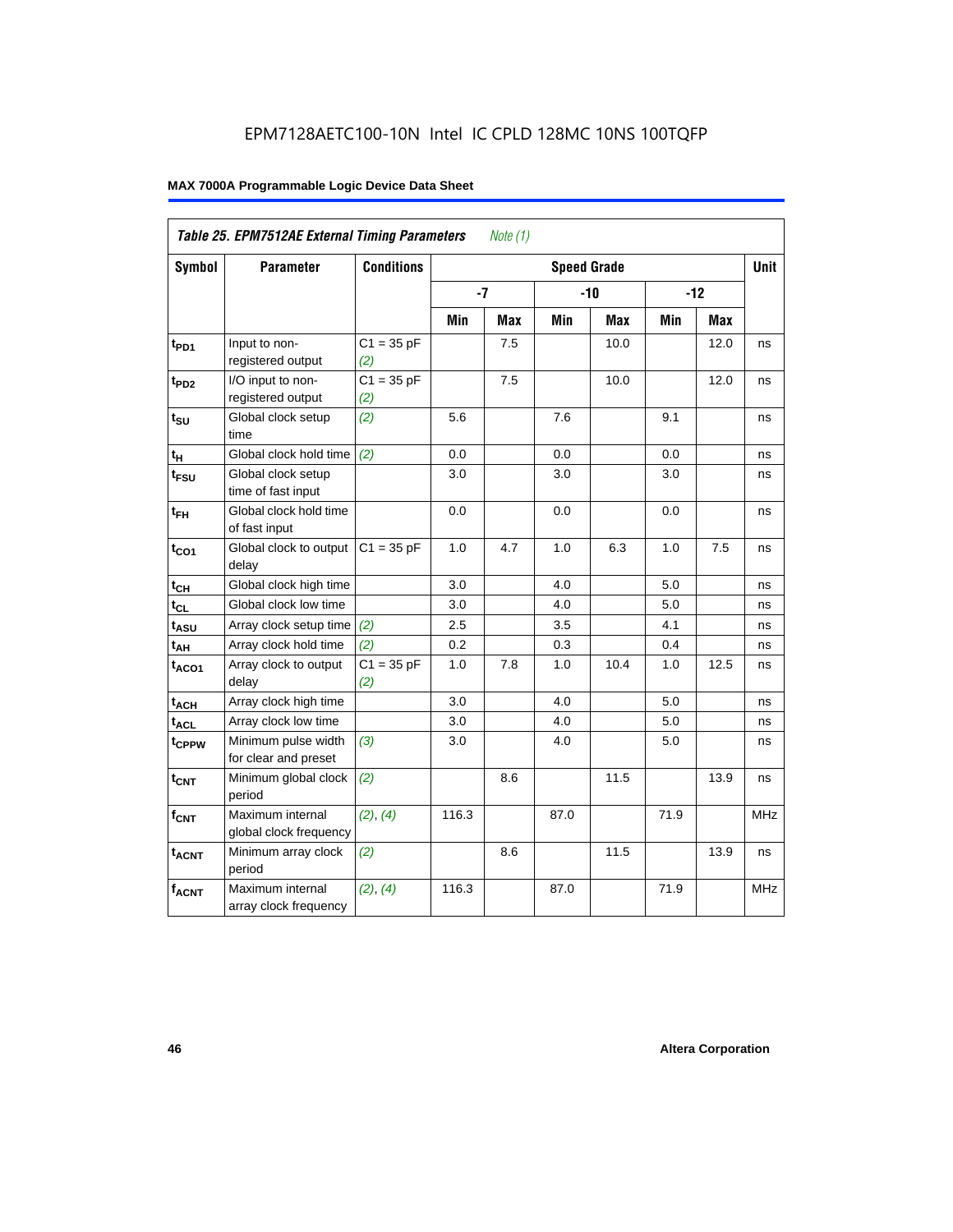|                    | Table 26. EPM7512AE Internal Timing Parameters (Part 1 of 2)<br>Note (1)                                     |                     |     |         |     |                    |     |       |      |  |  |  |
|--------------------|--------------------------------------------------------------------------------------------------------------|---------------------|-----|---------|-----|--------------------|-----|-------|------|--|--|--|
| Symbol             | <b>Parameter</b>                                                                                             | <b>Conditions</b>   |     |         |     | <b>Speed Grade</b> |     |       | Unit |  |  |  |
|                    |                                                                                                              |                     |     | -7      |     | -10                |     | $-12$ |      |  |  |  |
|                    |                                                                                                              |                     | Min | Max     | Min | Max                | Min | Max   |      |  |  |  |
| $t_{IN}$           | Input pad and buffer delay                                                                                   |                     |     | 0.7     |     | 0.9                |     | 1.0   | ns   |  |  |  |
| $t_{IO}$           | I/O input pad and buffer<br>delay                                                                            |                     |     | 0.7     |     | 0.9                |     | 1.0   | ns   |  |  |  |
| $t_{\sf FIN}$      | Fast input delay                                                                                             |                     |     | 3.1     |     | 3.6                |     | 4.1   | ns   |  |  |  |
| $t_{SEXP}$         | Shared expander delay                                                                                        |                     |     | 2.7     |     | 3.5                |     | 4.4   | ns   |  |  |  |
| t <sub>PEXP</sub>  | Parallel expander delay                                                                                      |                     |     | 0.4     |     | 0.5                |     | 0.6   | ns   |  |  |  |
| $t_{LAD}$          | Logic array delay                                                                                            |                     |     | 2.2     |     | 2.8                |     | 3.5   | ns   |  |  |  |
| $t_{LAC}$          | Logic control array delay                                                                                    |                     |     | $1.0\,$ |     | 1.3                |     | 1.7   | ns   |  |  |  |
| $t_{IOE}$          | Internal output enable delay                                                                                 |                     |     | 0.0     |     | 0.0                |     | 0.0   | ns   |  |  |  |
| $t_{OD1}$          | Output buffer and pad<br>delay, slow slew rate $=$ off<br>$V_{\text{CCIO}} = 3.3 \text{ V}$                  | $C1 = 35 pF$        |     | 1.0     |     | 1.5                |     | 1.7   | ns   |  |  |  |
| $t_{OD2}$          | Output buffer and pad<br>delay, slow slew rate $=$ off<br>$V_{\text{CCIO}} = 2.5 V$                          | $C1 = 35 pF$<br>(5) |     | 1.5     |     | 2.0                |     | 2.2   | ns   |  |  |  |
| $t_{OD3}$          | Output buffer and pad<br>delay, slow slew rate $=$ on<br>$V_{\text{CCIO}} = 2.5 \text{ V or } 3.3 \text{ V}$ | $C1 = 35 pF$        |     | 6.0     |     | 6.5                |     | 6.7   | ns   |  |  |  |
| $t_{ZX1}$          | Output buffer enable delay,<br>slow slew rate $=$ off<br>$V_{\text{CCIO}} = 3.3 \text{ V}$                   | $C1 = 35 pF$        |     | 4.0     |     | 5.0                |     | 5.0   | ns   |  |  |  |
| $t_{ZX2}$          | Output buffer enable delay,<br>slow slew rate $=$ off<br>$V_{\text{CCIO}}$ = 2.5 V                           | $C1 = 35 pF$<br>(5) |     | 4.5     |     | 5.5                |     | 5.5   | ns   |  |  |  |
| $t_{ZX3}$          | Output buffer enable delay,<br>slow slew rate $=$ on<br>$V_{\text{CCIO}} = 3.3 \text{ V}$                    | $C1 = 35 pF$        |     | 9.0     |     | 10.0               |     | 10.0  | ns   |  |  |  |
| $t_{XZ}$           | Output buffer disable delay                                                                                  | $C1 = 5pF$          |     | 4.0     |     | 5.0                |     | 5.0   | ns   |  |  |  |
| $t_{\text{SU}}$    | Register setup time                                                                                          |                     | 2.1 |         | 3.0 |                    | 3.5 |       | ns   |  |  |  |
| $t_H$              | Register hold time                                                                                           |                     | 0.6 |         | 0.8 |                    | 1.0 |       | ns   |  |  |  |
| $t_{\mathit{FSU}}$ | Register setup time of fast<br>input                                                                         |                     | 1.6 |         | 1.6 |                    | 1.6 |       | ns   |  |  |  |
| $t_{FH}$           | Register hold time of fast<br>input                                                                          |                     | 1.4 |         | 1.4 |                    | 1.4 |       | ns   |  |  |  |
| $t_{RD}$           | Register delay                                                                                               |                     |     | 1.3     |     | 1.7                |     | 2.1   | ns   |  |  |  |
| $t_{COMB}$         | Combinatorial delay                                                                                          |                     |     | 0.6     |     | 0.8                |     | 1.0   | ns   |  |  |  |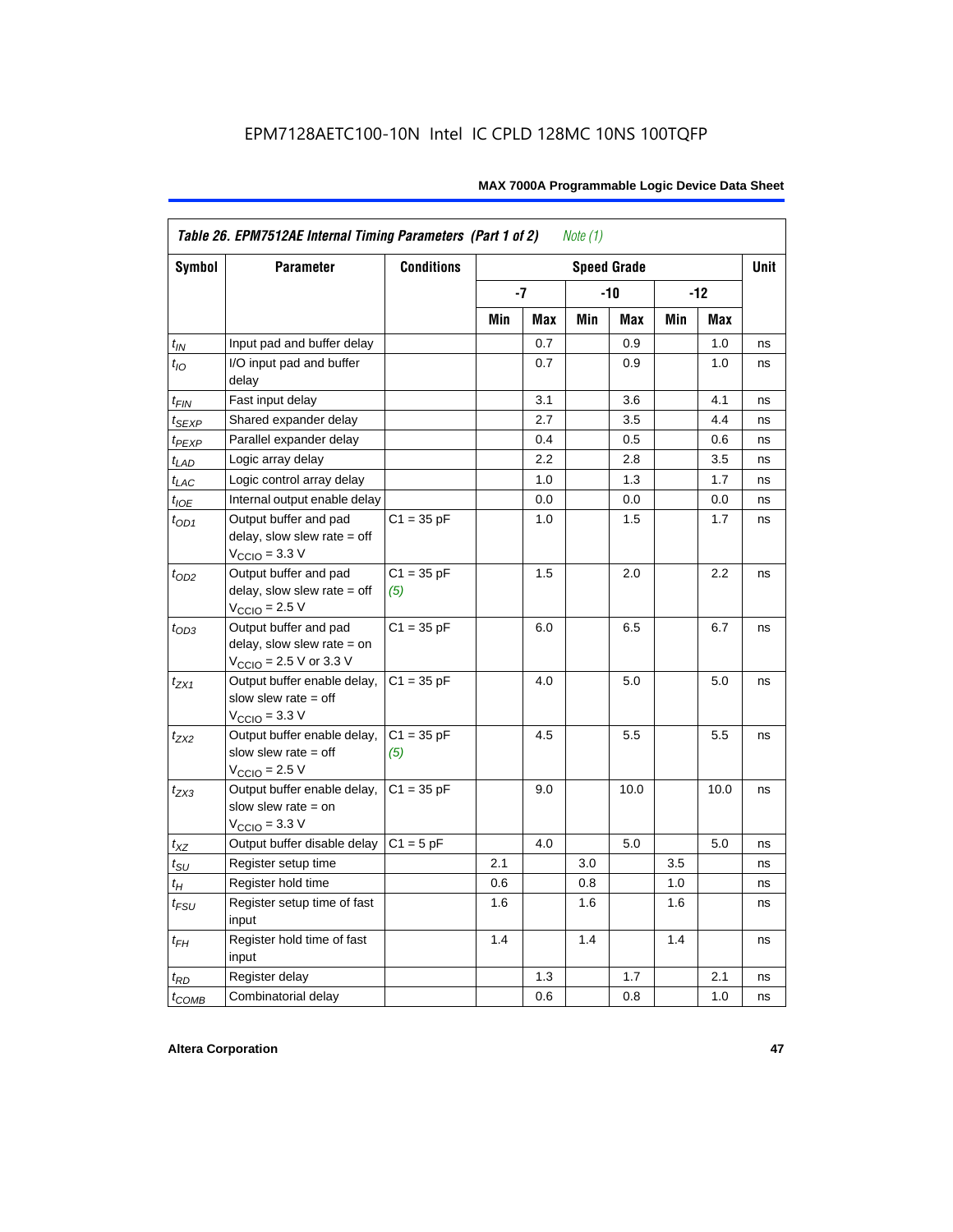| Table 26. EPM7512AE Internal Timing Parameters (Part 2 of 2)<br>Note (1) |                      |                   |     |                      |     |                    |     |     |             |  |  |
|--------------------------------------------------------------------------|----------------------|-------------------|-----|----------------------|-----|--------------------|-----|-----|-------------|--|--|
| Symbol                                                                   | <b>Parameter</b>     | <b>Conditions</b> |     |                      |     | <b>Speed Grade</b> |     |     | <b>Unit</b> |  |  |
|                                                                          |                      |                   |     | -7<br>$-10$<br>$-12$ |     |                    |     |     |             |  |  |
|                                                                          |                      |                   | Min | <b>Max</b>           | Min | Max                | Min | Max |             |  |  |
| $t_{IC}$                                                                 | Array clock delay    |                   |     | 1.8                  |     | 2.3                |     | 2.9 | ns          |  |  |
| $t_{EN}$                                                                 | Register enable time |                   |     | 1.0                  |     | 1.3                |     | 1.7 | ns          |  |  |
| $t_{GLOB}$                                                               | Global control delay |                   |     | 1.7                  |     | 2.2                |     | 2.7 | ns          |  |  |
| $t_{PRE}$                                                                | Register preset time |                   |     | 1.0                  |     | 1.4                |     | 1.7 | ns          |  |  |
| $t_{CLR}$                                                                | Register clear time  |                   |     | 1.0                  |     | 1.4                |     | 1.7 | ns          |  |  |
| t <sub>PIA</sub>                                                         | PIA delay            | (2)               |     | 3.0                  |     | 4.0                |     | 4.8 | ns          |  |  |
| $t_{LPA}$                                                                | Low-power adder      | (6)               |     | 4.5                  |     | 5.0                |     | 5.0 | ns          |  |  |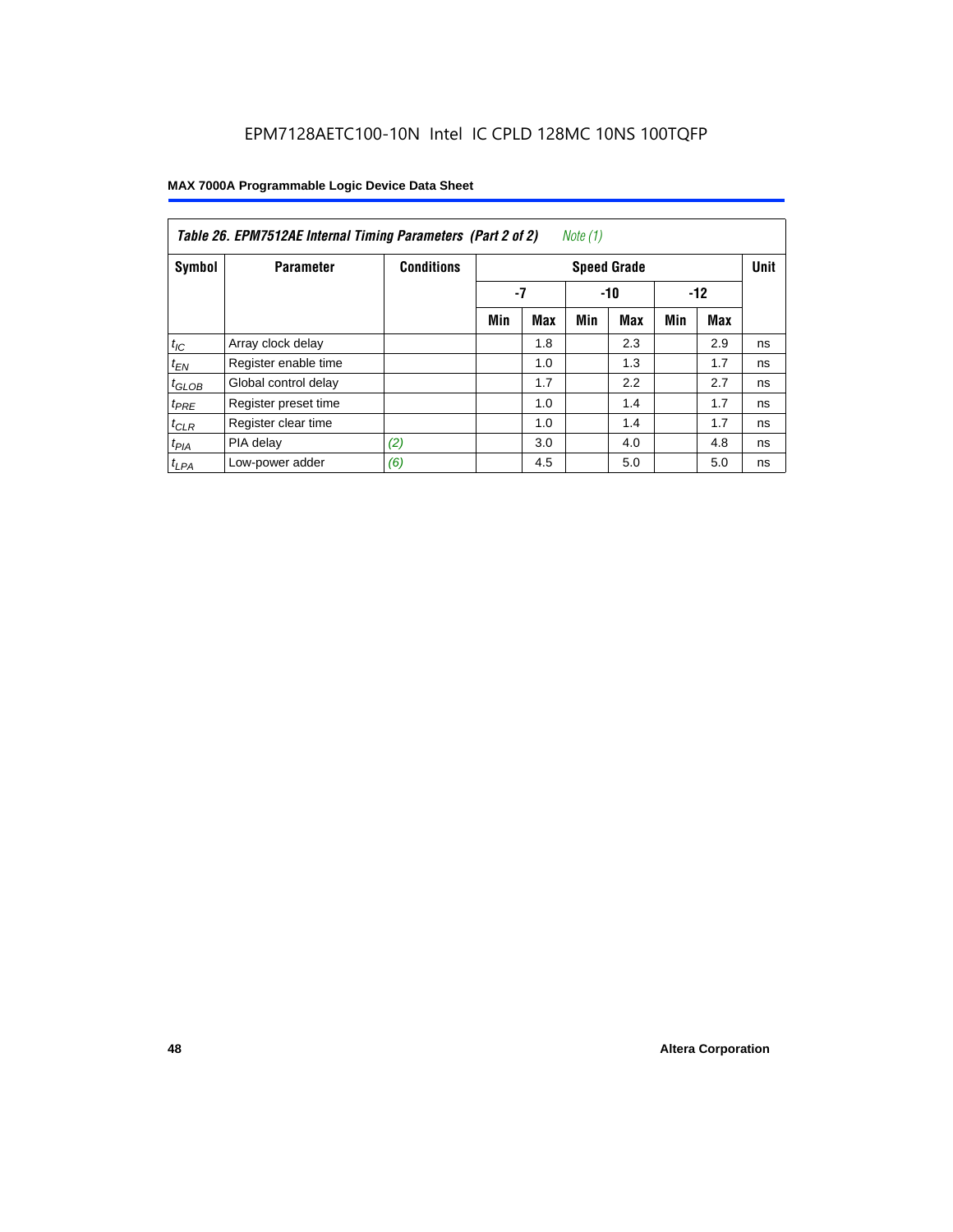| <b>Table 27. EPM7128A External Timing Parameters</b><br>Note (1) |                                             |                     |       |            |       |            |                    |            |      |            |             |
|------------------------------------------------------------------|---------------------------------------------|---------------------|-------|------------|-------|------------|--------------------|------------|------|------------|-------------|
| <b>Symbol</b>                                                    | <b>Parameter</b>                            | <b>Conditions</b>   |       |            |       |            | <b>Speed Grade</b> |            |      |            | <b>Unit</b> |
|                                                                  |                                             |                     |       | -6         |       | $-7$       |                    | $-10$      |      | $-12$      |             |
|                                                                  |                                             |                     | Min   | <b>Max</b> | Min   | <b>Max</b> | Min                | <b>Max</b> | Min  | <b>Max</b> |             |
| t <sub>PD1</sub>                                                 | Input to non-registered<br>output           | $C1 = 35 pF$<br>(2) |       | 6.0        |       | 7.5        |                    | 10.0       |      | 12.0       | ns          |
| $t_{PD2}$                                                        | I/O input to non-<br>registered output      | $C1 = 35 pF$<br>(2) |       | 6.0        |       | 7.5        |                    | 10.0       |      | 12.0       | ns          |
| t <sub>SU</sub>                                                  | Global clock setup time                     | (2)                 | 4.2   |            | 5.3   |            | 7.0                |            | 8.5  |            | ns          |
| $t_H$                                                            | Global clock hold time                      | (2)                 | 0.0   |            | 0.0   |            | 0.0                |            | 0.0  |            | ns          |
| t <sub>FSU</sub>                                                 | Global clock setup time<br>of fast input    |                     | 2.5   |            | 3.0   |            | 3.0                |            | 3.0  |            | ns          |
| $t_{FH}$                                                         | Global clock hold time of<br>fast input     |                     | 0.0   |            | 0.0   |            | 0.0                |            | 0.0  |            | ns          |
| $t_{CO1}$                                                        | Global clock to output<br>delay             | $C1 = 35 pF$        | 1.0   | 3.7        | 1.0   | 4.6        | 1.0                | 6.1        | 1.0  | 7.3        | ns          |
| $t_{CH}$                                                         | Global clock high time                      |                     | 3.0   |            | 3.0   |            | 4.0                |            | 5.0  |            | ns          |
| $t_{CL}$                                                         | Global clock low time                       |                     | 3.0   |            | 3.0   |            | 4.0                |            | 5.0  |            | ns          |
| t <sub>ASU</sub>                                                 | Array clock setup time                      | (2)                 | 1.9   |            | 2.4   |            | 3.1                |            | 3.8  |            | ns          |
| $t_{AH}$                                                         | Array clock hold time                       | (2)                 | 1.5   |            | 2.2   |            | 3.3                |            | 4.3  |            | ns          |
| $t_{ACO1}$                                                       | Array clock to output<br>delay              | $C1 = 35 pF$<br>(2) | 1.0   | 6.0        | 1.0   | 7.5        | 1.0                | 10.0       | 1.0  | 12.0       | ns          |
| $t_{ACH}$                                                        | Array clock high time                       |                     | 3.0   |            | 3.0   |            | 4.0                |            | 5.0  |            | ns          |
| $t_{\text{ACL}}$                                                 | Array clock low time                        |                     | 3.0   |            | 3.0   |            | 4.0                |            | 5.0  |            | ns          |
| tcppw                                                            | Minimum pulse width for<br>clear and preset | (3)                 | 3.0   |            | 3.0   |            | 4.0                |            | 5.0  |            | ns          |
| $t_{\text{CNT}}$                                                 | Minimum global clock<br>period              | (2)                 |       | 6.9        |       | 8.6        |                    | 11.5       |      | 13.8       | ns          |
| $f_{\mathsf{CNT}}$                                               | Maximum internal global<br>clock frequency  | (2), (4)            | 144.9 |            | 116.3 |            | 87.0               |            | 72.5 |            | <b>MHz</b>  |
| <b>t<sub>ACNT</sub></b>                                          | Minimum array clock<br>period               | (2)                 |       | 6.9        |       | 8.6        |                    | 11.5       |      | 13.8       | ns          |
| <b>fACNT</b>                                                     | Maximum internal array<br>clock frequency   | (2), (4)            | 144.9 |            | 116.3 |            | 87                 |            | 72.5 |            | <b>MHz</b>  |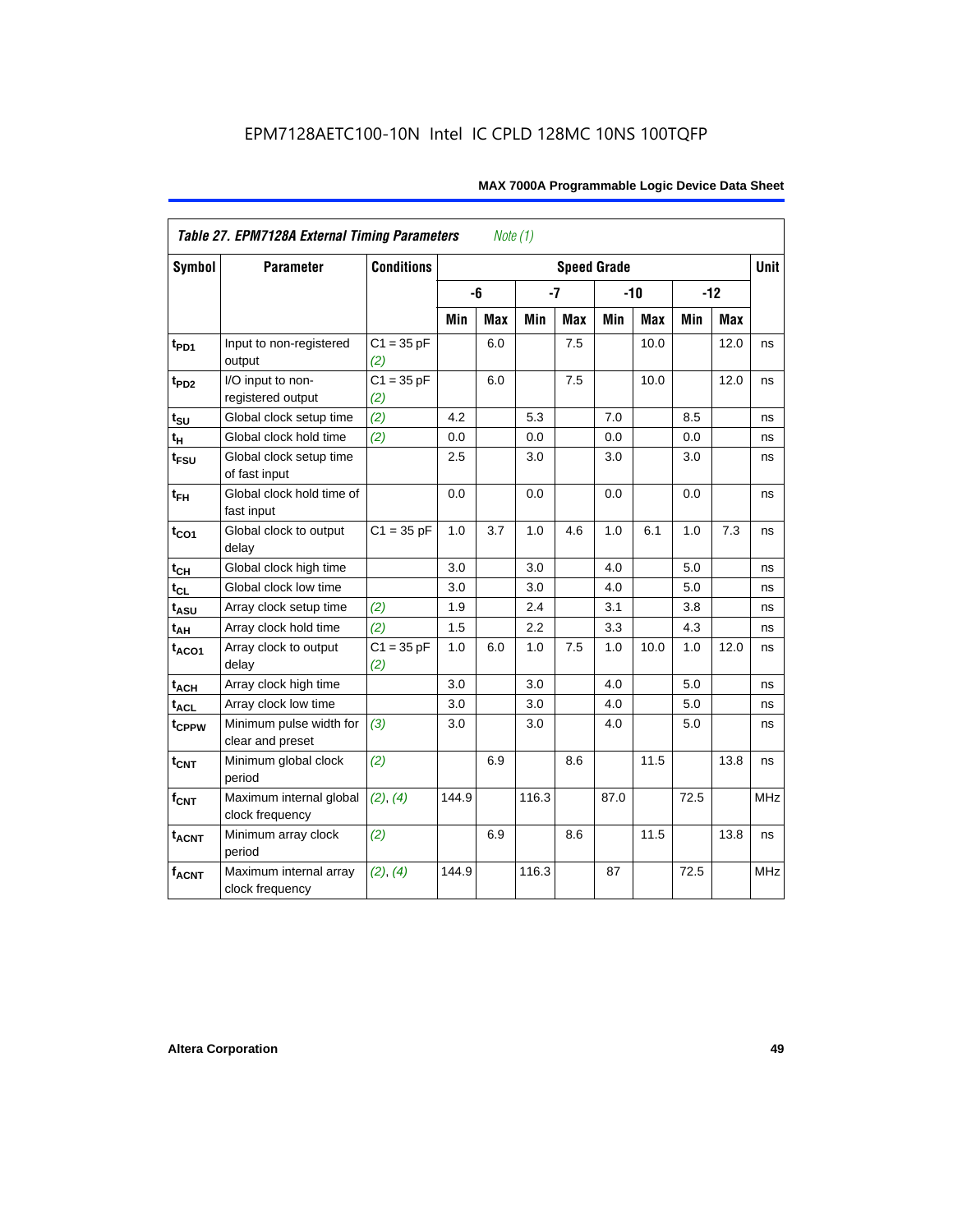| Table 28. EPM7128A Internal Timing Parameters (Part 1 of 2)<br><i>Note</i> $(1)$ |                                                                                                               |                     |                    |            |     |            |       |            |       |             |    |
|----------------------------------------------------------------------------------|---------------------------------------------------------------------------------------------------------------|---------------------|--------------------|------------|-----|------------|-------|------------|-------|-------------|----|
| <b>Symbol</b>                                                                    | <b>Parameter</b>                                                                                              | <b>Conditions</b>   | <b>Speed Grade</b> |            |     |            |       |            |       | <b>Unit</b> |    |
|                                                                                  |                                                                                                               |                     |                    | -6         |     | -7         | $-10$ |            | $-12$ |             |    |
|                                                                                  |                                                                                                               |                     | Min                | <b>Max</b> | Min | <b>Max</b> | Min   | <b>Max</b> | Min   | <b>Max</b>  |    |
| $t_{IN}$                                                                         | Input pad and buffer delay                                                                                    |                     |                    | 0.6        |     | 0.7        |       | 0.9        |       | 1.1         | ns |
| $t_{IO}$                                                                         | I/O input pad and buffer<br>delay                                                                             |                     |                    | 0.6        |     | 0.7        |       | 0.9        |       | 1.1         | ns |
| $t_{\sf FIN}$                                                                    | Fast input delay                                                                                              |                     |                    | 2.7        |     | 3.1        |       | 3.6        |       | 3.9         | ns |
| t <sub>SEXP</sub>                                                                | Shared expander delay                                                                                         |                     |                    | 2.5        |     | 3.2        |       | 4.3        |       | 5.1         | ns |
| t <sub>PEXP</sub>                                                                | Parallel expander delay                                                                                       |                     |                    | 0.7        |     | 0.8        |       | 1.1        |       | 1.3         | ns |
| $t_{LAD}$                                                                        | Logic array delay                                                                                             |                     |                    | 2.4        |     | 3.0        |       | 4.1        |       | 4.9         | ns |
| t <sub>LAC</sub>                                                                 | Logic control array delay                                                                                     |                     |                    | 2.4        |     | 3.0        |       | 4.1        |       | 4.9         | ns |
| $t_{IOE}$                                                                        | Internal output enable<br>delay                                                                               |                     |                    | 0.0        |     | 0.0        |       | 0.0        |       | 0.0         | ns |
| $t_{OD1}$                                                                        | Output buffer and pad<br>delay, slow slew rate $=$ off<br>$V_{\text{CCIO}} = 3.3 \text{ V}$                   | $C1 = 35 pF$        |                    | 0.4        |     | 0.6        |       | 0.7        |       | 0.9         | ns |
| $t_{OD2}$                                                                        | Output buffer and pad<br>$delay$ , slow slew rate = off<br>$VCCIO = 2.5 V$                                    | $C1 = 35 pF$<br>(5) |                    | 0.9        |     | 1.1        |       | 1.2        |       | 1.4         | ns |
| $t_{OD3}$                                                                        | Output buffer and pad<br>$delay$ , slow slew rate = on<br>$V_{\text{CCIO}} = 2.5 \text{ V or } 3.3 \text{ V}$ | $C1 = 35 pF$        |                    | 5.4        |     | 5.6        |       | 5.7        |       | 5.9         | ns |
| $t_{ZX1}$                                                                        | Output buffer enable<br>$delay$ , slow slew rate = off<br>$VCCIO = 3.3 V$                                     | $C1 = 35 pF$        |                    | 4.0        |     | 4.0        |       | 5.0        |       | 5.0         | ns |
| $t_{ZX2}$                                                                        | Output buffer enable<br>delay, slow slew rate $=$ off<br>$VCCIO = 2.5 V$                                      | $C1 = 35 pF$<br>(5) |                    | 4.5        |     | 4.5        |       | 5.5        |       | 5.5         | ns |
| t <sub>ZX3</sub>                                                                 | Output buffer enable<br>delay, slow slew rate $=$ on<br>$V_{\text{CCIO}} = 3.3 \text{ V}$                     | $C1 = 35 pF$        |                    | 9.0        |     | 9.0        |       | 10.0       |       | 10.0        | ns |
| $t_{XZ}$                                                                         | Output buffer disable<br>delay                                                                                | $C1 = 5pF$          |                    | 4.0        |     | 4.0        |       | 5.0        |       | 5.0         | ns |
| $t_{\scriptstyle\text{SU}}$                                                      | Register setup time                                                                                           |                     | 1.9                |            | 2.4 |            | 3.1   |            | 3.8   |             | ns |
| $t_H$                                                                            | Register hold time                                                                                            |                     | 1.5                |            | 2.2 |            | 3.3   |            | 4.3   |             | ns |
| t <sub>FSU</sub>                                                                 | Register setup time of fast<br>input                                                                          |                     | 0.8                |            | 1.1 |            | 1.1   |            | 1.1   |             | ns |
| $t_{FH}$                                                                         | Register hold time of fast<br>input                                                                           |                     | 1.7                |            | 1.9 |            | 1.9   |            | 1.9   |             | ns |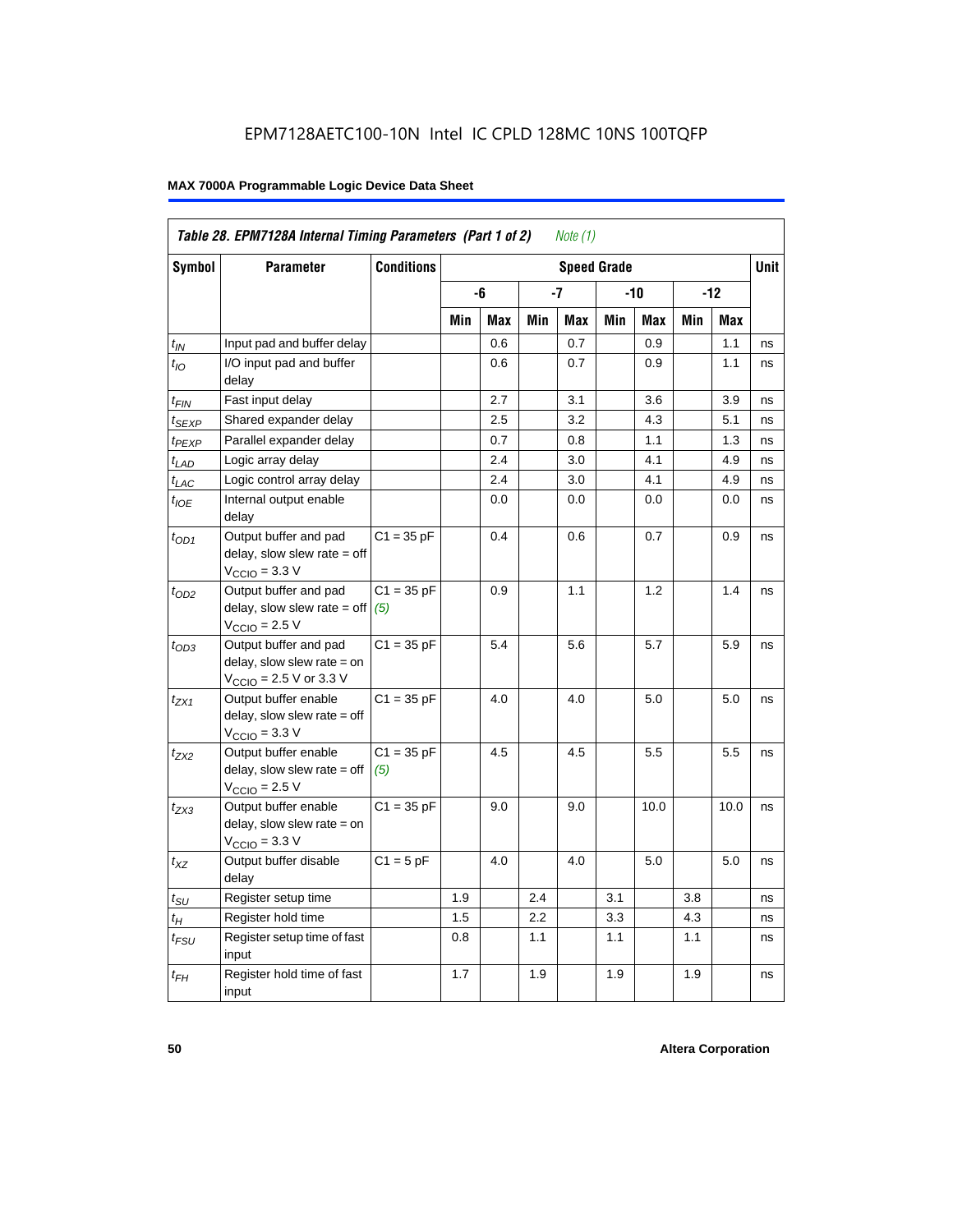| Table 28. EPM7128A Internal Timing Parameters (Part 2 of 2)<br>Note (1) |                      |                   |                    |      |     |            |       |      |       |      |    |
|-------------------------------------------------------------------------|----------------------|-------------------|--------------------|------|-----|------------|-------|------|-------|------|----|
| Symbol                                                                  | <b>Parameter</b>     | <b>Conditions</b> | <b>Speed Grade</b> |      |     |            |       |      |       |      |    |
|                                                                         |                      |                   |                    | -6   | -7  |            | $-10$ |      | $-12$ |      |    |
|                                                                         |                      |                   | Min                | Max  | Min | <b>Max</b> | Min   | Max  | Min   | Max  |    |
| $t_{RD}$                                                                | Register delay       |                   |                    | 1.7  |     | 2.1        |       | 2.8  |       | 3.3  | ns |
| $t_{COMB}$                                                              | Combinatorial delay  |                   |                    | 1.7  |     | 2.1        |       | 2.8  |       | 3.3  | ns |
| $t_{IC}$                                                                | Array clock delay    |                   |                    | 2.4  |     | 3.0        |       | 4.1  |       | 4.9  | ns |
| $t_{EN}$                                                                | Register enable time |                   |                    | 2.4  |     | 3.0        |       | 4.1  |       | 4.9  | ns |
| $t_{\text{GLOB}}$                                                       | Global control delay |                   |                    | 1.0  |     | 1.2        |       | 1.7  |       | 2.0  | ns |
| $t_{PRE}$                                                               | Register preset time |                   |                    | 3.1  |     | 3.9        |       | 5.2  |       | 6.2  | ns |
| $t_{CLR}$                                                               | Register clear time  |                   |                    | 3.1  |     | 3.9        |       | 5.2  |       | 6.2  | ns |
| $t_{PIA}$                                                               | PIA delay            | (2)               |                    | 0.9  |     | 1.1        |       | 1.5  |       | 1.8  | ns |
| $t_{LPA}$                                                               | Low-power adder      | (6)               |                    | 11.0 |     | 10.0       |       | 10.0 |       | 10.0 | ns |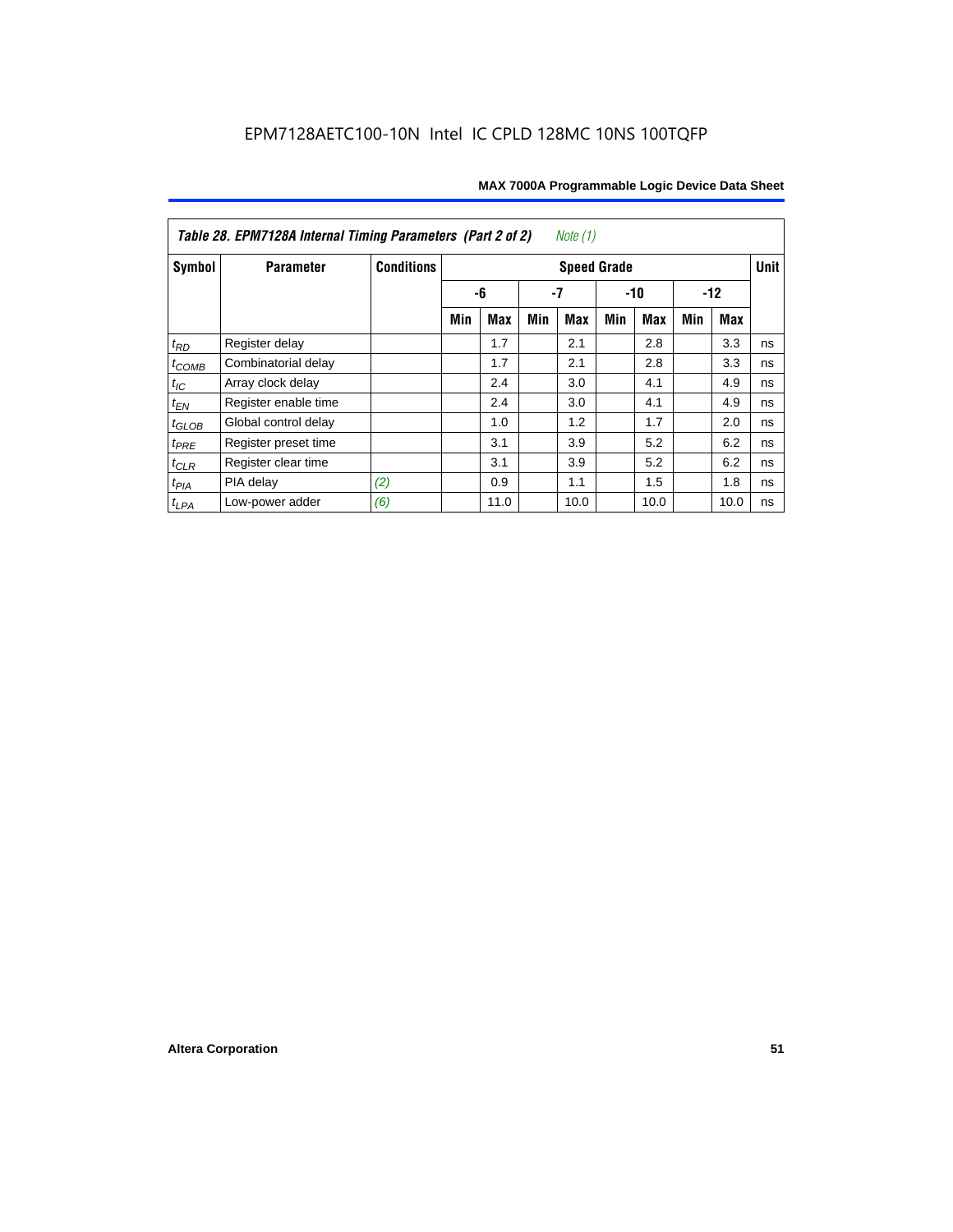| Table 29. EPM7256A External Timing Parameters<br>Note (1) |                                             |                     |                    |     |       |            |       |      |       |             |            |
|-----------------------------------------------------------|---------------------------------------------|---------------------|--------------------|-----|-------|------------|-------|------|-------|-------------|------------|
| Symbol                                                    | <b>Parameter</b>                            | <b>Conditions</b>   | <b>Speed Grade</b> |     |       |            |       |      |       | <b>Unit</b> |            |
|                                                           |                                             |                     |                    | -6  | $-7$  |            | $-10$ |      | $-12$ |             |            |
|                                                           |                                             |                     | Min                | Max | Min   | <b>Max</b> | Min   | Max  | Min   | <b>Max</b>  |            |
| t <sub>PD1</sub>                                          | Input to non-registered<br>output           | $C1 = 35 pF$<br>(2) |                    | 6.0 |       | 7.5        |       | 10.0 |       | 12.0        | ns         |
| t <sub>PD2</sub>                                          | I/O input to non-<br>registered output      | $C1 = 35 pF$<br>(2) |                    | 6.0 |       | 7.5        |       | 10.0 |       | 12.0        | ns         |
| $t_{\text{SU}}$                                           | Global clock setup time                     | (2)                 | 3.7                |     | 4.6   |            | 6.2   |      | 7.4   |             | ns         |
| $t_H$                                                     | Global clock hold time                      | (2)                 | 0.0                |     | 0.0   |            | 0.0   |      | 0.0   |             | ns         |
| $t_{\text{FSU}}$                                          | Global clock setup time<br>of fast input    |                     | 2.5                |     | 3.0   |            | 3.0   |      | 3.0   |             | ns         |
| $t_{FH}$                                                  | Global clock hold time of<br>fast input     |                     | 0.0                |     | 0.0   |            | 0.0   |      | 0.0   |             | ns         |
| $t_{CO1}$                                                 | Global clock to output<br>delay             | $C1 = 35 pF$        | 1.0                | 3.3 | 1.0   | 4.2        | 1.0   | 5.5  | 1.0   | 6.6         | ns         |
| $t_{CH}$                                                  | Global clock high time                      |                     | 3.0                |     | 3.0   |            | 4.0   |      | 4.0   |             | ns         |
| $t_{CL}$                                                  | Global clock low time                       |                     | 3.0                |     | 3.0   |            | 4.0   |      | 4.0   |             | ns         |
| t <sub>ASU</sub>                                          | Array clock setup time                      | (2)                 | 0.8                |     | 1.0   |            | 1.4   |      | 1.6   |             | ns         |
| $t_{AH}$                                                  | Array clock hold time                       | (2)                 | 1.9                |     | 2.7   |            | 4.0   |      | 5.1   |             | ns         |
| $t_{ACO1}$                                                | Array clock to output<br>delay              | $C1 = 35 pF$<br>(2) | 1.0                | 6.2 | 1.0   | 7.8        | 1.0   | 10.3 | 1.0   | 12.4        | ns         |
| $t_{ACH}$                                                 | Array clock high time                       |                     | 3.0                |     | 3.0   |            | 4.0   |      | 4.0   |             | ns         |
| $t_{\text{ACL}}$                                          | Array clock low time                        |                     | 3.0                |     | 3.0   |            | 4.0   |      | 4.0   |             | ns         |
| t <sub>CPPW</sub>                                         | Minimum pulse width for<br>clear and preset | (3)                 | 3.0                |     | 3.0   |            | 4.0   |      | 4.0   |             | ns         |
| $t_{\text{CNT}}$                                          | Minimum global clock<br>period              | (2)                 |                    | 6.4 |       | 8.0        |       | 10.7 |       | 12.8        | ns         |
| $f_{CNT}$                                                 | Maximum internal global<br>clock frequency  | (2), (4)            | 156.3              |     | 125.0 |            | 93.5  |      | 78.1  |             | <b>MHz</b> |
| t <sub>ACNT</sub>                                         | Minimum array clock<br>period               | (2)                 |                    | 6.4 |       | 8.0        |       | 10.7 |       | 12.8        | ns         |
| <b>fACNT</b>                                              | Maximum internal array<br>clock frequency   | (2), (4)            | 156.3              |     | 125.0 |            | 93.5  |      | 78.1  |             | <b>MHz</b> |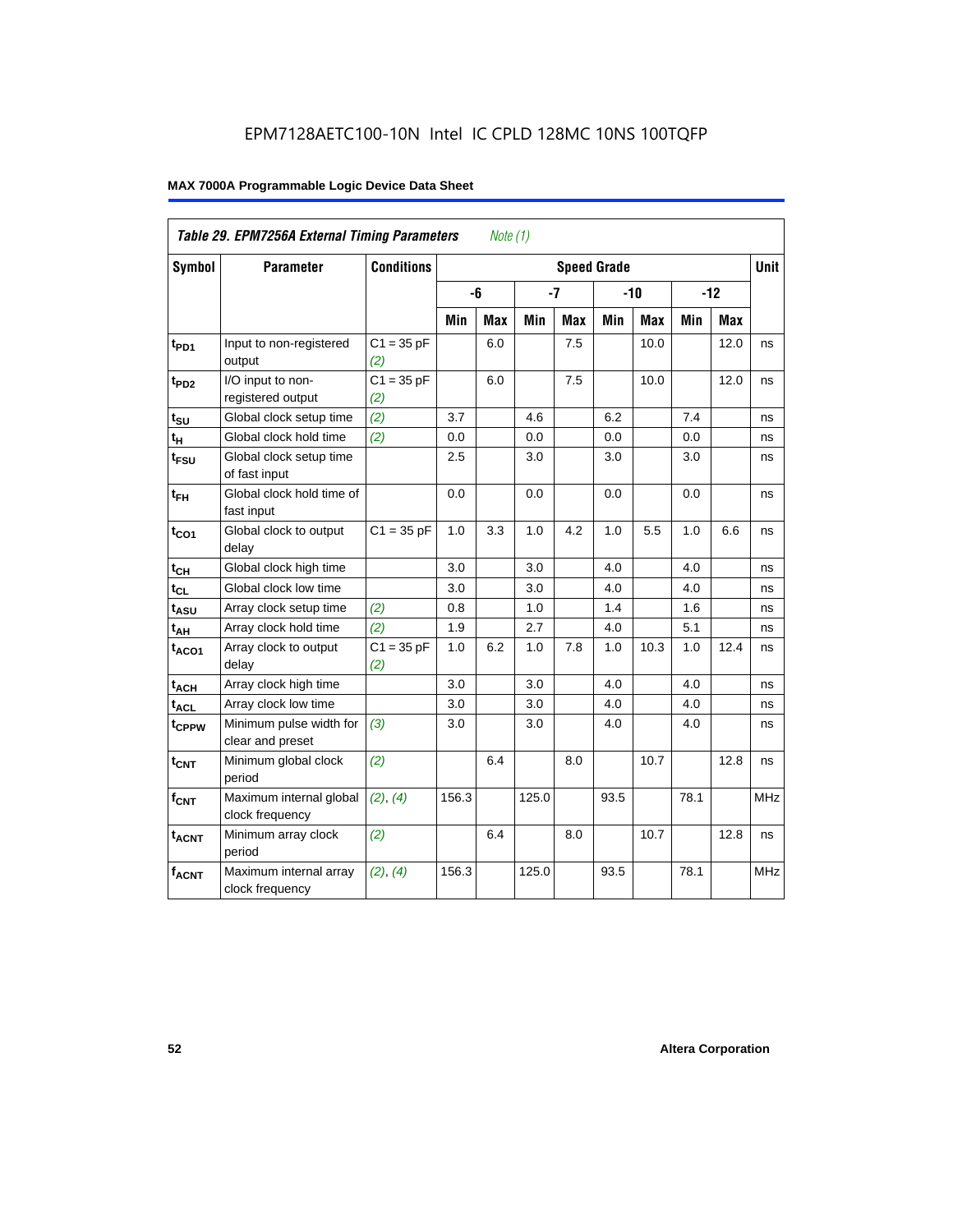| Table 30. EPM7256A Internal Timing Parameters (Part 1 of 2)<br>Note $(1)$ |                                                                                                             |                     |     |     |     |      |     |      |       |            |    |
|---------------------------------------------------------------------------|-------------------------------------------------------------------------------------------------------------|---------------------|-----|-----|-----|------|-----|------|-------|------------|----|
| <b>Symbol</b>                                                             | <b>Conditions</b><br><b>Parameter</b><br><b>Speed Grade</b>                                                 |                     |     |     |     |      |     |      |       | Unit       |    |
|                                                                           |                                                                                                             |                     |     | -6  |     | $-7$ | -10 |      | $-12$ |            |    |
|                                                                           |                                                                                                             |                     | Min | Max | Min | Max  | Min | Max  | Min   | <b>Max</b> |    |
| $t_{IN}$                                                                  | Input pad and buffer delay                                                                                  |                     |     | 0.3 |     | 0.4  |     | 0.5  |       | 0.6        | ns |
| $t_{IO}$                                                                  | I/O input pad and buffer<br>delay                                                                           |                     |     | 0.3 |     | 0.4  |     | 0.5  |       | 0.6        | ns |
| t <sub>FIN</sub>                                                          | Fast input delay                                                                                            |                     |     | 2.4 |     | 3.0  |     | 3.4  |       | 3.8        | ns |
| t <sub>SEXP</sub>                                                         | Shared expander delay                                                                                       |                     |     | 2.8 |     | 3.5  |     | 4.7  |       | 5.6        | ns |
| t <sub>PEXP</sub>                                                         | Parallel expander delay                                                                                     |                     |     | 0.5 |     | 0.6  |     | 0.8  |       | 1.0        | ns |
| t <sub>LAD</sub>                                                          | Logic array delay                                                                                           |                     |     | 2.5 |     | 3.1  |     | 4.2  |       | 5.0        | ns |
| $t_{LAC}$                                                                 | Logic control array delay                                                                                   |                     |     | 2.5 |     | 3.1  |     | 4.2  |       | 5.0        | ns |
| $t_{\mathit{IOE}}$                                                        | Internal output enable<br>delay                                                                             |                     |     | 0.2 |     | 0.3  |     | 0.4  |       | 0.5        | ns |
| $t_{OD1}$                                                                 | Output buffer and pad<br>$delay$ , slow slew rate = off<br>$V_{\text{CCIO}} = 3.3 \text{ V}$                | $C1 = 35 pF$        |     | 0.3 |     | 0.4  |     | 0.5  |       | 0.6        | ns |
| $t_{OD2}$                                                                 | Output buffer and pad<br>$delay$ , slow slew rate = off<br>$VCCIO = 2.5 V$                                  | $C1 = 35 pF$<br>(5) |     | 0.8 |     | 0.9  |     | 1.0  |       | 1.1        | ns |
| $t_{OD3}$                                                                 | Output buffer and pad<br>delay slow slew rate $=$ on<br>$V_{\text{CCIO}} = 2.5 \text{ V or } 3.3 \text{ V}$ | $C1 = 35 pF$        |     | 5.3 |     | 5.4  |     | 5.5  |       | 5.6        | ns |
| $t_{ZX1}$                                                                 | Output buffer enable<br>delay slow slew rate $=$ off<br>$VCCIO = 3.3 V$                                     | $C1 = 35 pF$        |     | 4.0 |     | 4.0  |     | 5.0  |       | 5.0        | ns |
| $t_{ZX2}$                                                                 | Output buffer enable<br>delay slow slew rate $=$ off<br>$VCCIO = 2.5 V$                                     | $C1 = 35 pF$<br>(5) |     | 4.5 |     | 4.5  |     | 5.5  |       | 5.5        | ns |
| t <sub>ZX3</sub>                                                          | Output buffer enable<br>delay slow slew rate $=$ on<br>$V_{\text{CCIO}} = 2.5 \text{ V or } 3.3 \text{ V}$  | $C1 = 35 pF$        |     | 9.0 |     | 9.0  |     | 10.0 |       | 10.0       | ns |
| $t_{XZ}$                                                                  | Output buffer disable<br>delay                                                                              | $C1 = 5pF$          |     | 4.0 |     | 4.0  |     | 5.0  |       | 5.0        | ns |
| $t_{\sf SU}$                                                              | Register setup time                                                                                         |                     | 1.0 |     | 1.3 |      | 1.7 |      | 2.0   |            | ns |
| $t_{H}$                                                                   | Register hold time                                                                                          |                     | 1.7 |     | 2.4 |      | 3.7 |      | 4.7   |            | ns |
| $t_{FSU}$                                                                 | Register setup time of fast<br>input                                                                        |                     | 1.2 |     | 1.4 |      | 1.4 |      | 1.4   |            | ns |
| $t_{FH}$                                                                  | Register hold time of fast<br>input                                                                         |                     | 1.3 |     | 1.6 |      | 1.6 |      | 1.6   |            | ns |
| $t_{RD}$                                                                  | Register delay                                                                                              |                     |     | 1.6 |     | 2.0  |     | 2.7  |       | 3.2        | ns |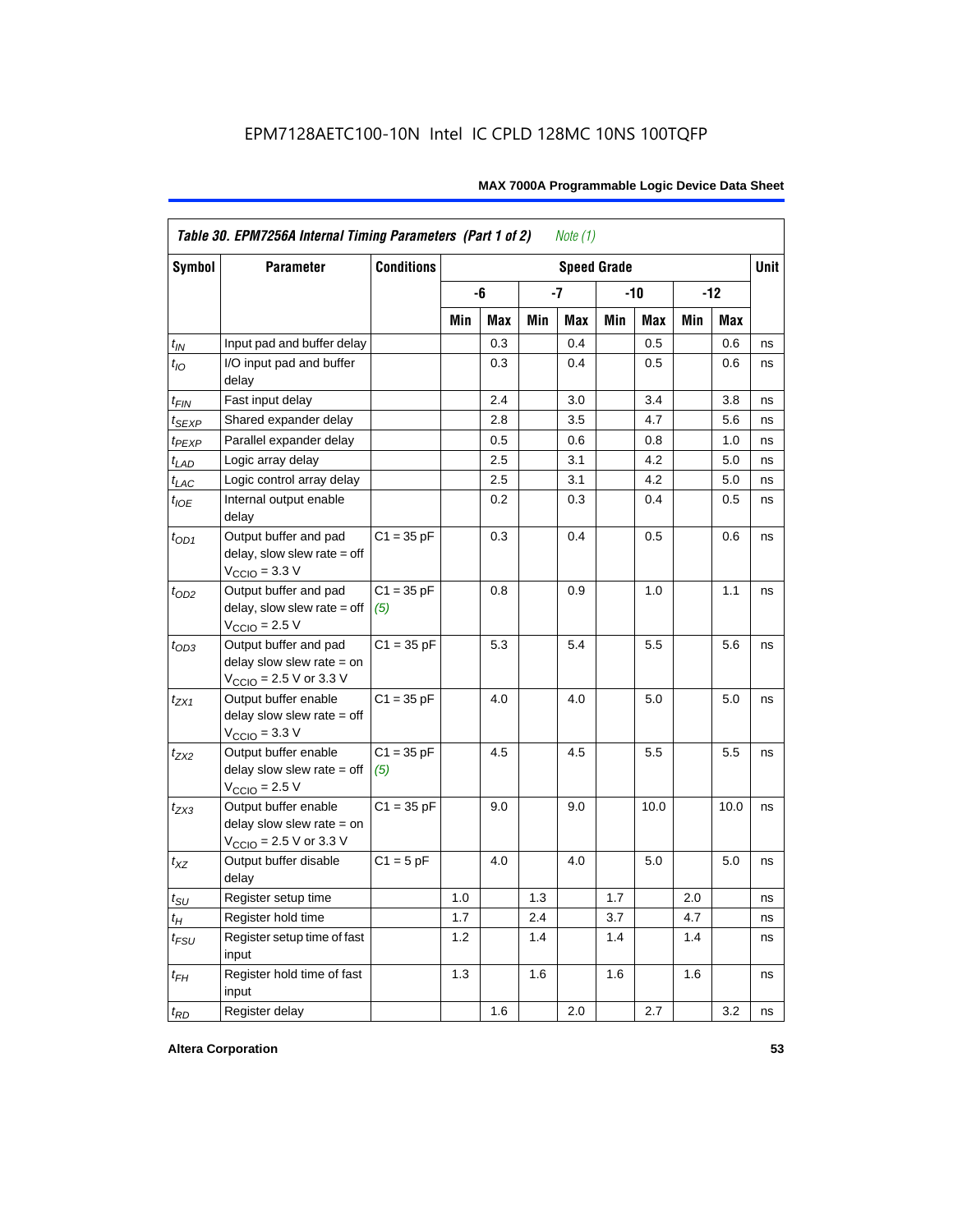| Table 30. EPM7256A Internal Timing Parameters (Part 2 of 2)<br>Note (1) |                      |                   |     |            |     |                    |       |            |       |      |             |
|-------------------------------------------------------------------------|----------------------|-------------------|-----|------------|-----|--------------------|-------|------------|-------|------|-------------|
| <b>Symbol</b>                                                           | <b>Parameter</b>     | <b>Conditions</b> |     |            |     | <b>Speed Grade</b> |       |            |       |      | <b>Unit</b> |
|                                                                         |                      |                   | -6  |            | -7  |                    | $-10$ |            | $-12$ |      |             |
|                                                                         |                      |                   | Min | <b>Max</b> | Min | Max                | Min   | <b>Max</b> | Min   | Max  |             |
| $t_{COMB}$                                                              | Combinatorial delay  |                   |     | 1.6        |     | 2.0                |       | 2.7        |       | 3.2  | ns          |
| $t_{IC}$                                                                | Array clock delay    |                   |     | 2.7        |     | 3.4                |       | 4.5        |       | 5.4  | ns          |
| $t_{EN}$                                                                | Register enable time |                   |     | 2.5        |     | 3.1                |       | 4.2        |       | 5.0  | ns          |
| $t_{\text{GLOB}}$                                                       | Global control delay |                   |     | 1.1        |     | 1.4                |       | 1.8        |       | 2.2  | ns          |
| $t_{PRE}$                                                               | Register preset time |                   |     | 2.3        |     | 2.9                |       | 3.8        |       | 4.6  | ns          |
| $t_{CLR}$                                                               | Register clear time  |                   |     | 2.3        |     | 2.9                |       | 3.8        |       | 4.6  | ns          |
| t <sub>PIA</sub>                                                        | PIA delay            | (2)               |     | 1.3        |     | 1.6                |       | 2.1        |       | 2.6  | ns          |
| $t_{LPA}$                                                               | Low-power adder      | (6)               |     | 11.0       |     | 10.0               |       | 10.0       |       | 10.0 | ns          |

#### *Notes to tables:*

(1) These values are specified under the recommended operating conditions shown in Table 14 on page 28. See Figure 12 for more information on switching waveforms.

- (2) These values are specified for a PIA fan-out of one LAB (16 macrocells). For each additional LAB fan-out in these devices, add an additional 0.1 ns to the PIA timing value.
- (3) This minimum pulse width for preset and clear applies for both global clear and array controls. The  $t_{LPA}$  parameter must be added to this minimum width if the clear or reset signal incorporates the  $t_{LAD}$  parameter into the signal path.
- (4) This parameter is measured with a 16-bit loadable, enabled, up/down counter programmed into each LAB.
- (5) Operating conditions:  $V_{\text{CCIO}} = 2.5 \pm 0.2 \text{ V}$  for commercial and industrial use.<br>(6) The  $t_{I/A}$  parameter must be added to the  $t_{I AD}$ ,  $t_{I AC}$ ,  $t_{I C}$ ,  $t_{F N}$ ,  $t_{S F Y P}$ ,  $t_{A C I}$ , and
- The  $t_{LPA}$  parameter must be added to the  $t_{LAD}$ ,  $t_{LAC}$ ,  $t_{IC}$ ,  $t_{EN}$ ,  $t_{SEXP}$ ,  $t_{ACL}$  and  $t_{CPPW}$  parameters for macrocells running in low-power mode.

# **Power Consumption**

Supply power (P) versus frequency  $(f_{MAX}$ , in MHz) for MAX 7000A devices is calculated with the following equation:

 $P = P_{INT} + P_{IO} = I_{CCINT} \times V_{CC} + P_{IO}$ 

The  $P_{IO}$  value, which depends on the device output load characteristics and switching frequency, can be calculated using the guidelines given in *Application Note 74 (Evaluating Power for Altera Devices)*.

The  $I_{\text{CUNT}}$  value depends on the switching frequency and the application logic. The  $I_{\text{CCINT}}$  value is calculated with the following equation:

 $I_{\text{CCMT}} =$ 

 $(A \times MC_{TON}) + [B \times (MC_{DEV} - MC_{TON})] + (C \times MC_{LISED} \times f_{MAX} \times tog_{LC})$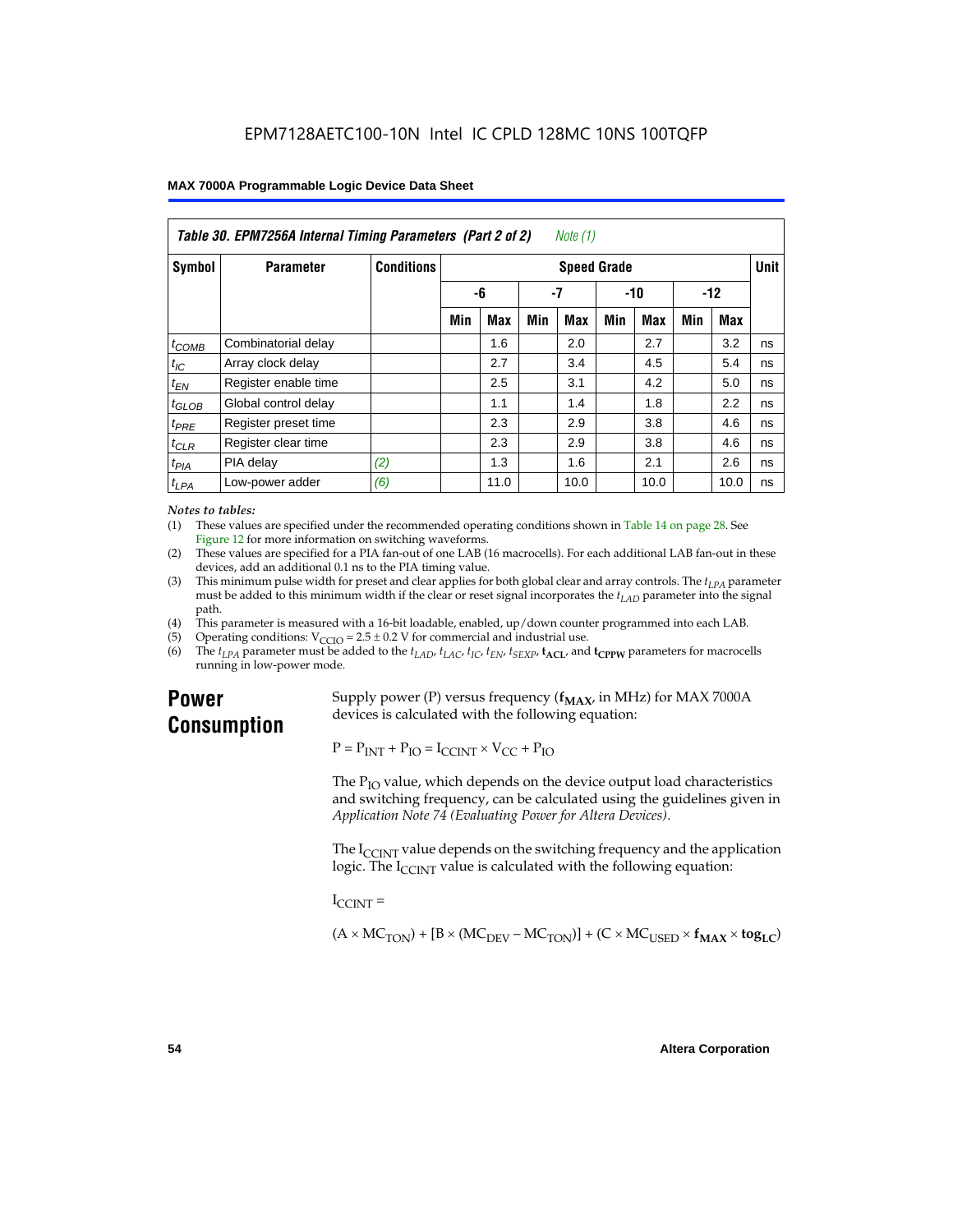The parameters in this equation are:

| MC <sub>TON</sub> | = Number of macrocells with the Turbo Bit option turned<br>on, as reported in the MAX+PLUS II Report File (.rpt) |
|-------------------|------------------------------------------------------------------------------------------------------------------|
| MC <sub>DFV</sub> | = Number of macrocells in the device                                                                             |
| $MC_{LISED}$      | = Total number of macrocells in the design, as reported in                                                       |
|                   | the Report File                                                                                                  |
| $f_{MAX}$         | = Highest clock frequency to the device                                                                          |
| $tog_{LC}$        | = Average percentage of logic cells toggling at each clock                                                       |
|                   | (typically 12.5%)                                                                                                |
| A, B, C           | = Constants, shown in Table 31                                                                                   |

| Table 31. MAX 7000A I <sub>CC</sub> Equation Constants |      |      |       |  |  |  |  |
|--------------------------------------------------------|------|------|-------|--|--|--|--|
| <b>Device</b>                                          | A    | B    | C     |  |  |  |  |
| EPM7032AE                                              | 0.71 | 0.30 | 0.014 |  |  |  |  |
| EPM7064AE                                              | 0.71 | 0.30 | 0.014 |  |  |  |  |
| <b>EPM7128A</b>                                        | 0.71 | 0.30 | 0.014 |  |  |  |  |
| EPM7128AE                                              | 0.71 | 0.30 | 0.014 |  |  |  |  |
| <b>EPM7256A</b>                                        | 0.71 | 0.30 | 0.014 |  |  |  |  |
| EPM7256AE                                              | 0.71 | 0.30 | 0.014 |  |  |  |  |
| EPM7512AE                                              | 0.71 | 0.30 | 0.014 |  |  |  |  |

This calculation provides an  $I_{CC}$  estimate based on typical conditions using a pattern of a 16-bit, loadable, enabled, up/down counter in each LAB with no output load. Actual  $I_{CC}$  should be verified during operation because this measurement is sensitive to the actual pattern in the device and the environmental operating conditions.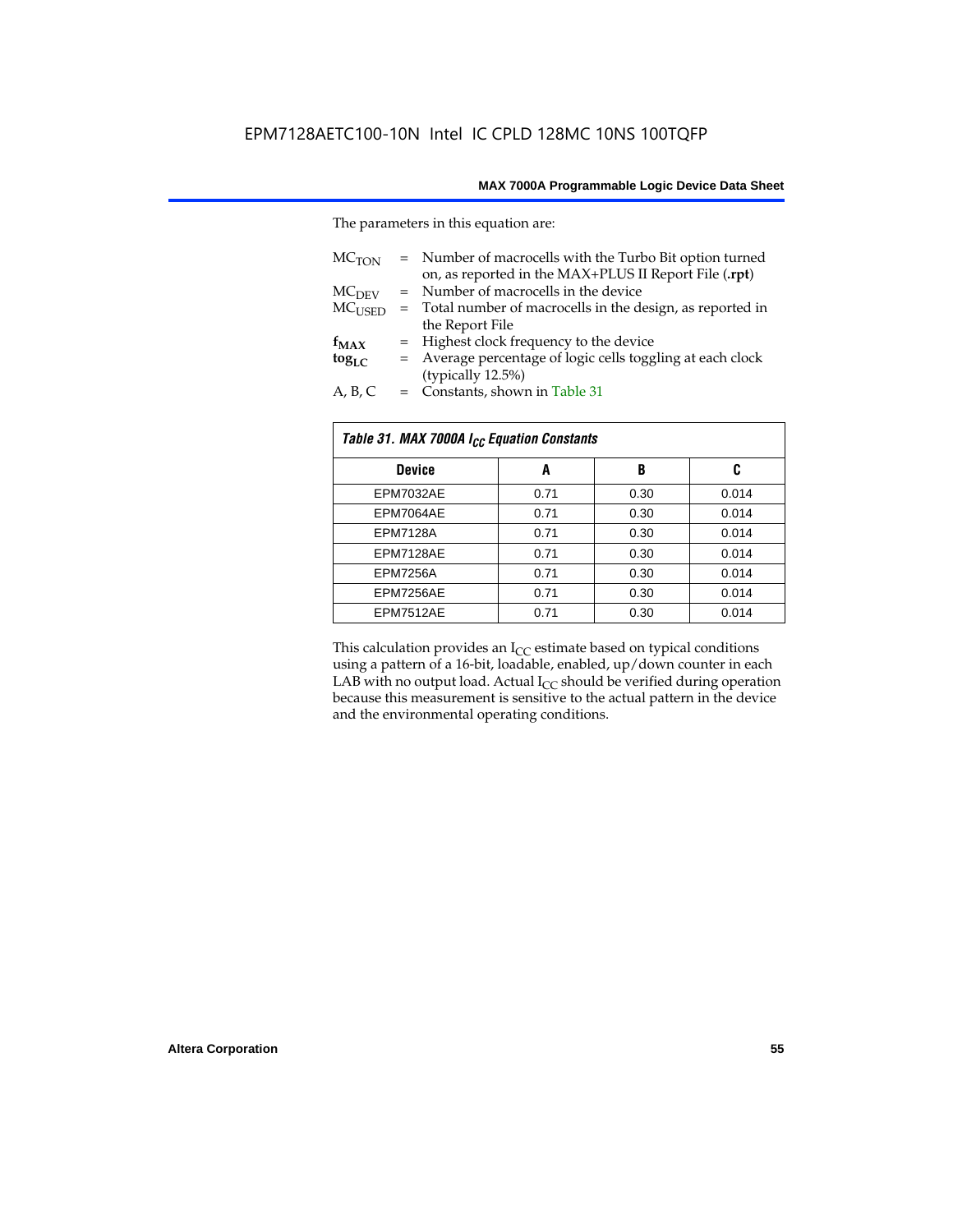Figure 13 shows the typical supply current versus frequency for MAX 7000A devices.

# *Figure 13. I<sub>CC</sub> vs. Frequency for MAX 7000A Devices (Part 1 of 2)*



#### **EPM7128A & EPM7128AE**

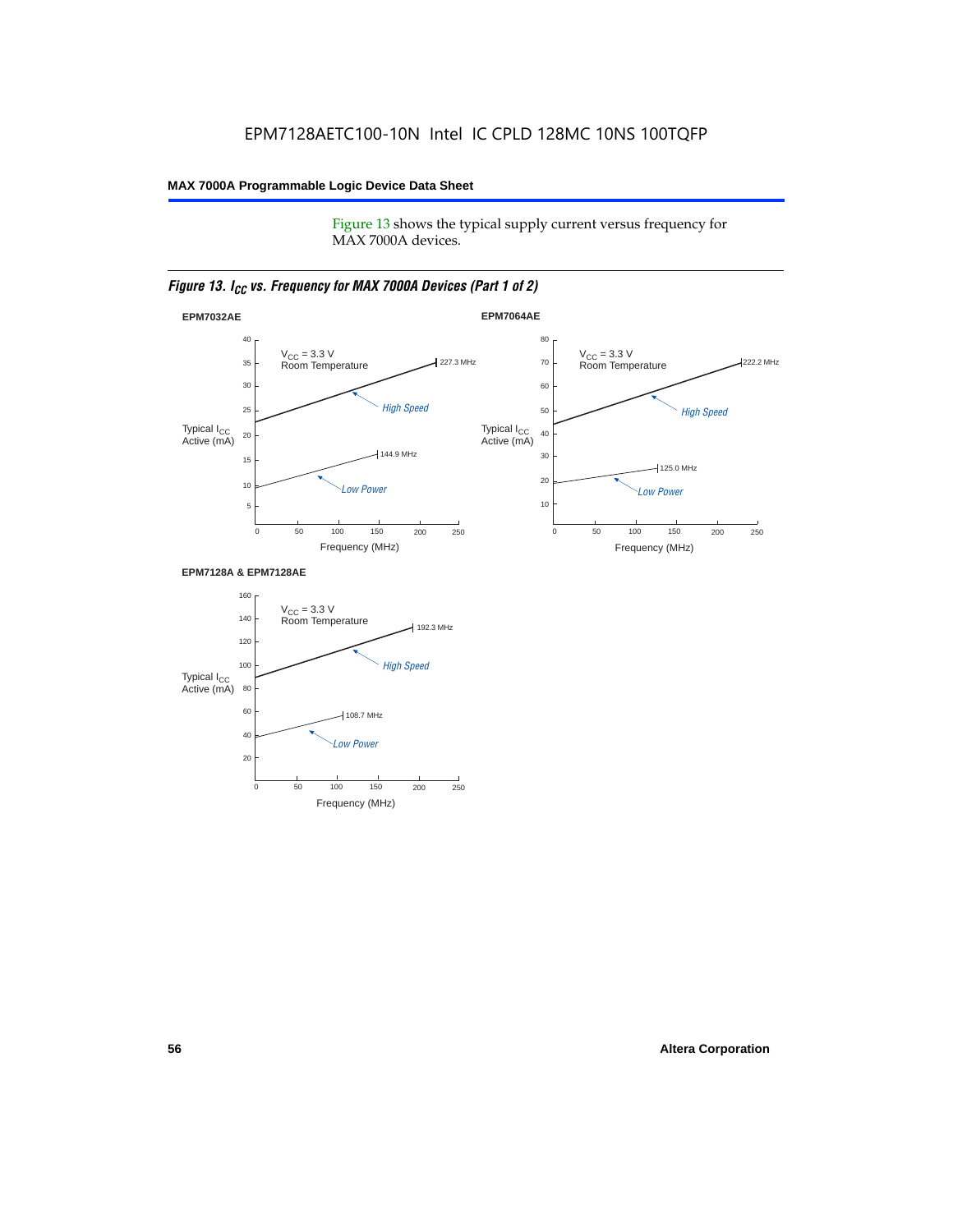



# **Device Pin-Outs**

See the Altera web site (**http://www.altera.com**) or the *Altera Digital Library* for pin-out information.

Figures 14 through 23 show the package pin-out diagrams for MAX 7000A devices.

#### *Figure 14. 44-Pin PLCC/TQFP Package Pin-Out Diagram*

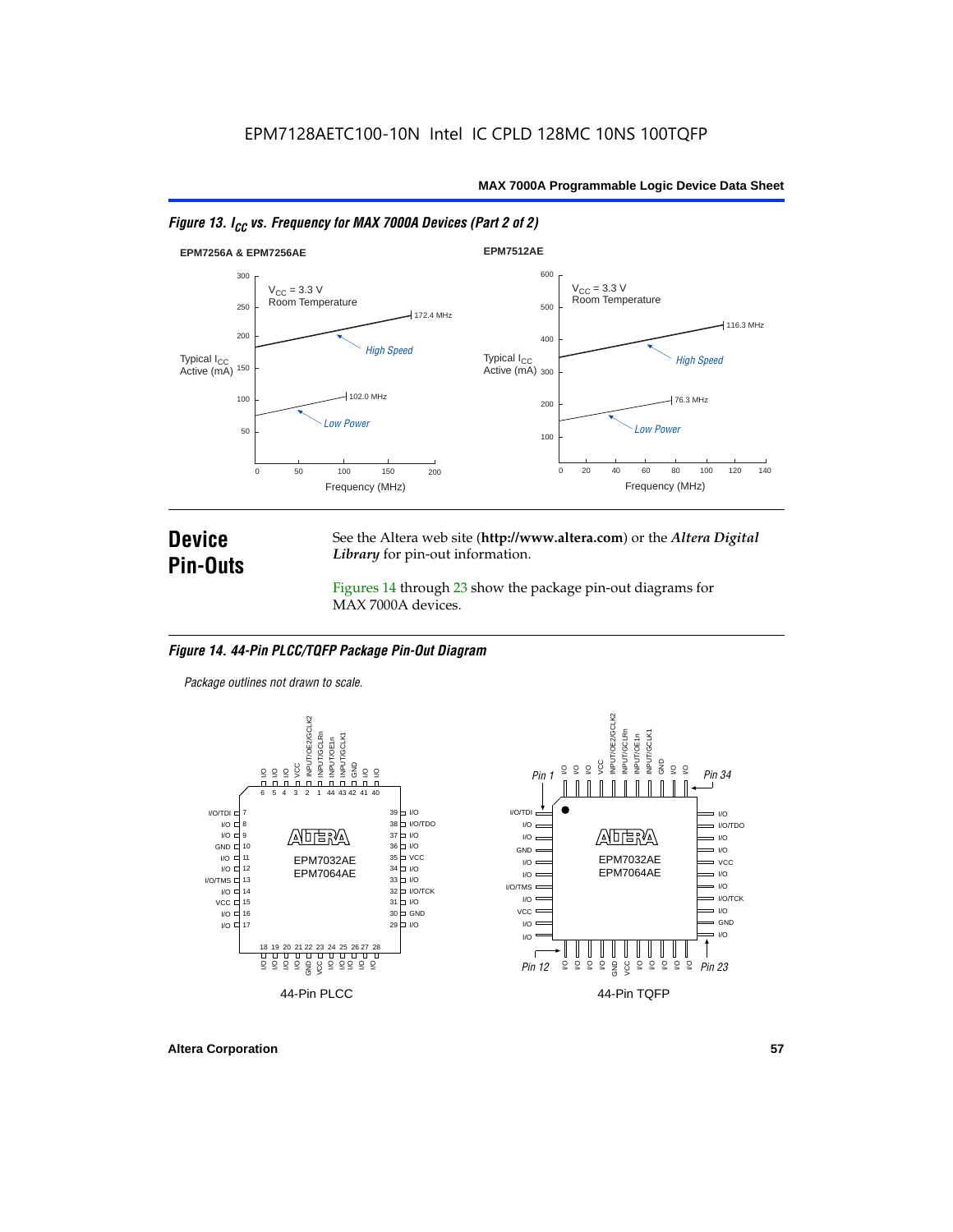# *Figure 15. 49-Pin Ultra FineLine BGA Package Pin-Out Diagram*

*Package outlines not drawn to scale.*



# *Figure 16. 84-Pin PLCC Package Pin-Out Diagram*

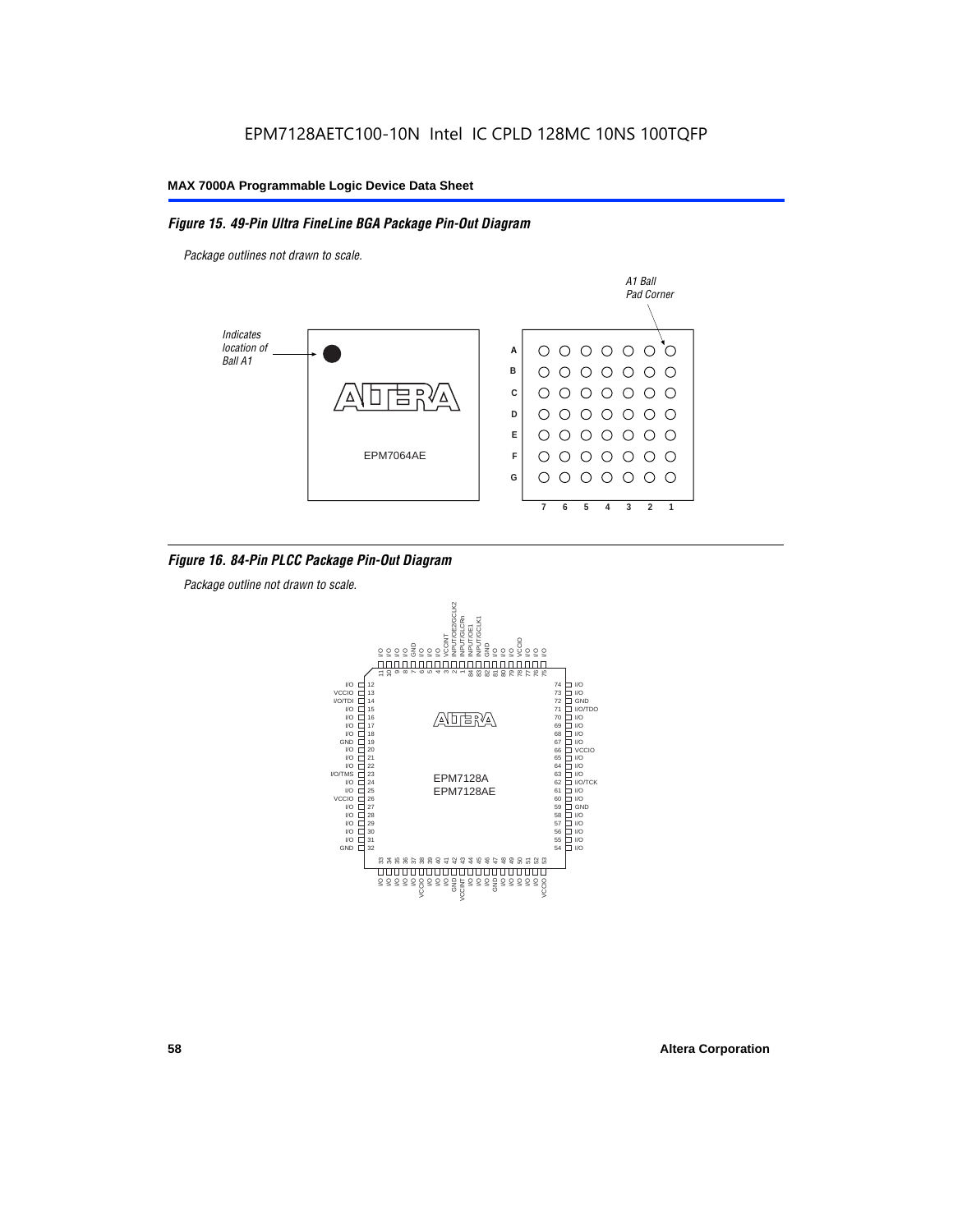### *Figure 17. 100-Pin TQFP Package Pin-Out Diagram*



*Figure 18. 100-Pin FineLine BGA Package Pin-Out Diagram*

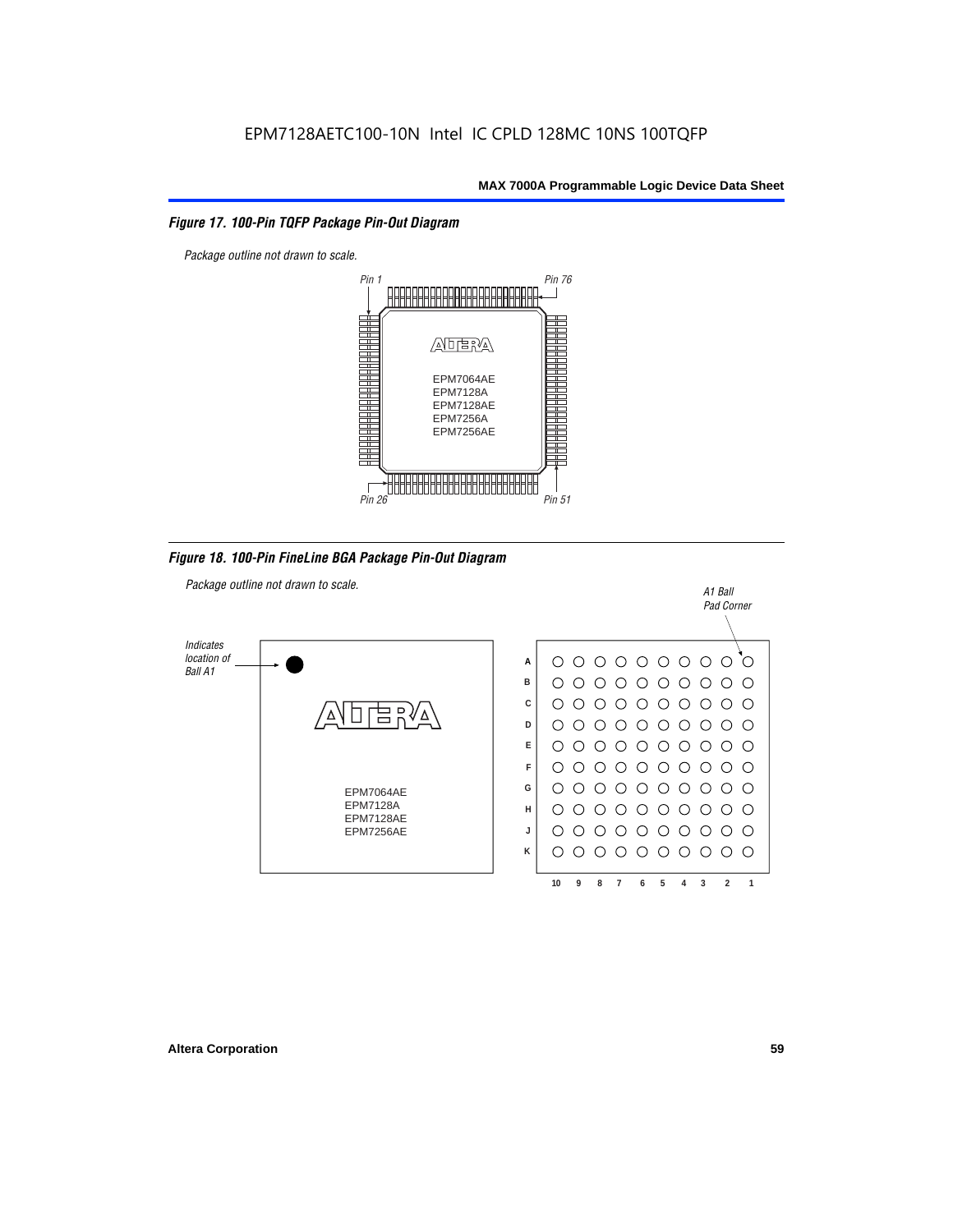# *Figure 19. 144-Pin TQFP Package Pin-Out Diagram*

*Package outline not drawn to scale*.



*Figure 20. 169-Pin Ultra FineLine BGA Package Pin-Out Diagram*

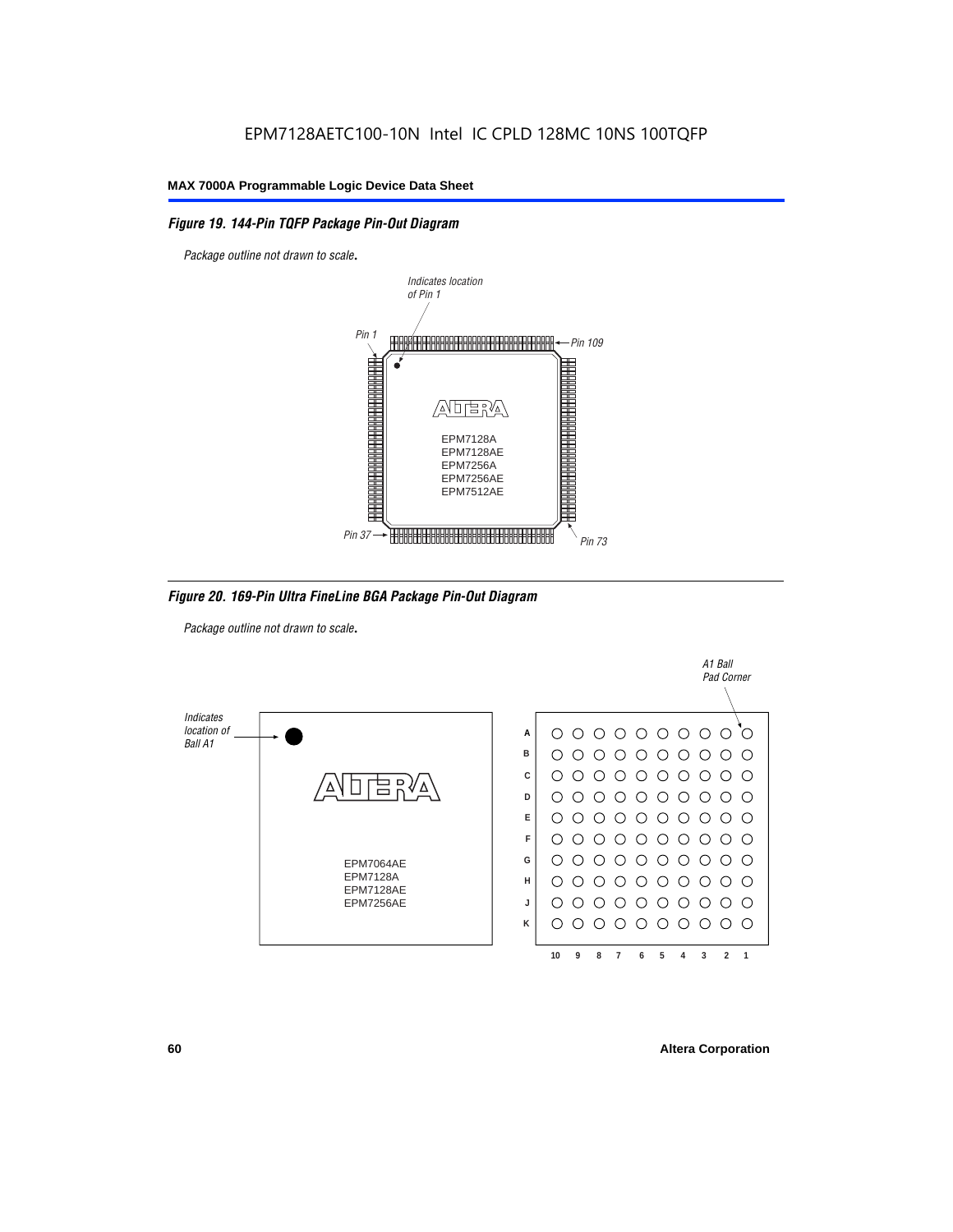# *Figure 21. 208-Pin PQFP Package Pin-Out Diagram*

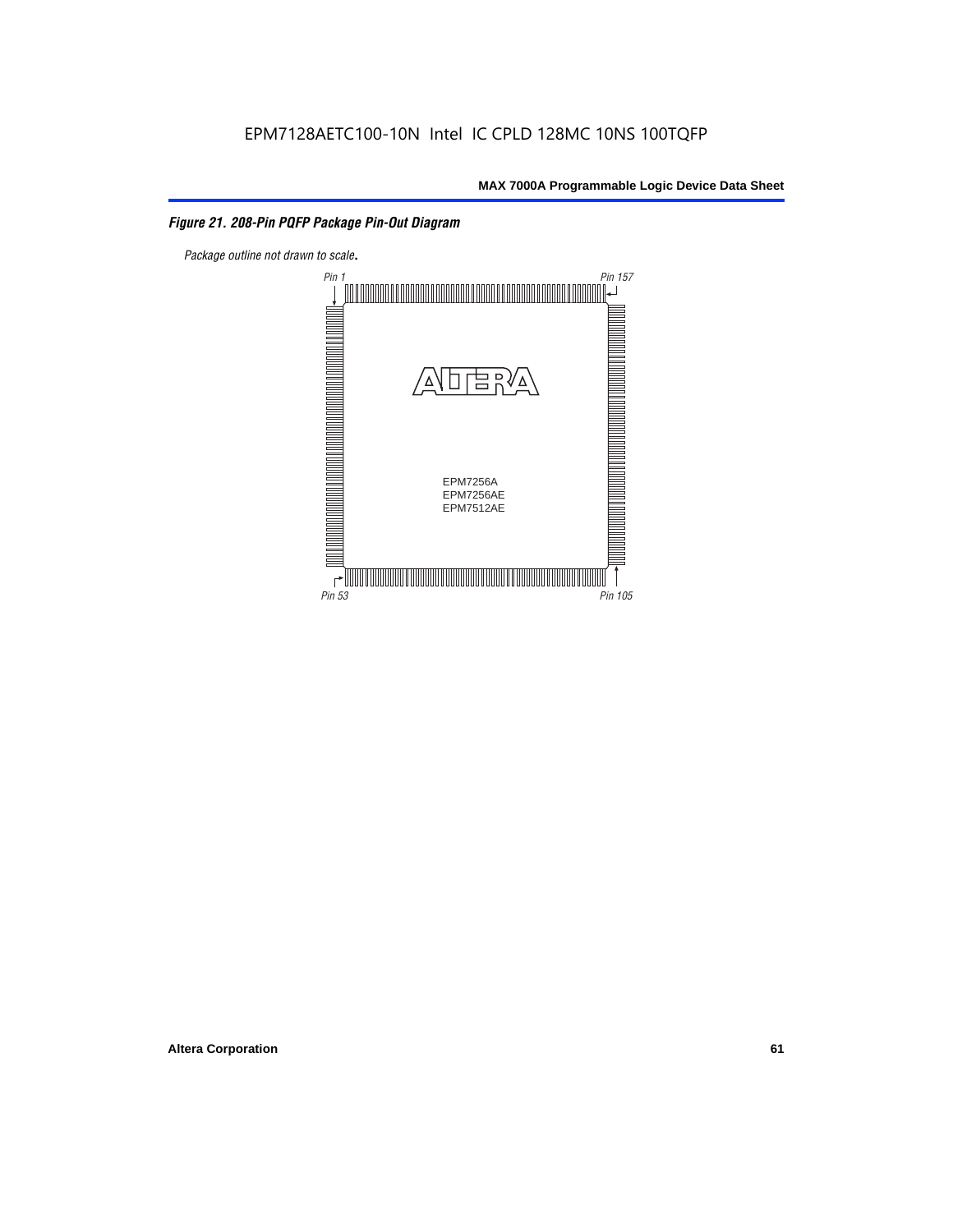### *Figure 22. 256-Pin BGA Package Pin-Out Diagram*

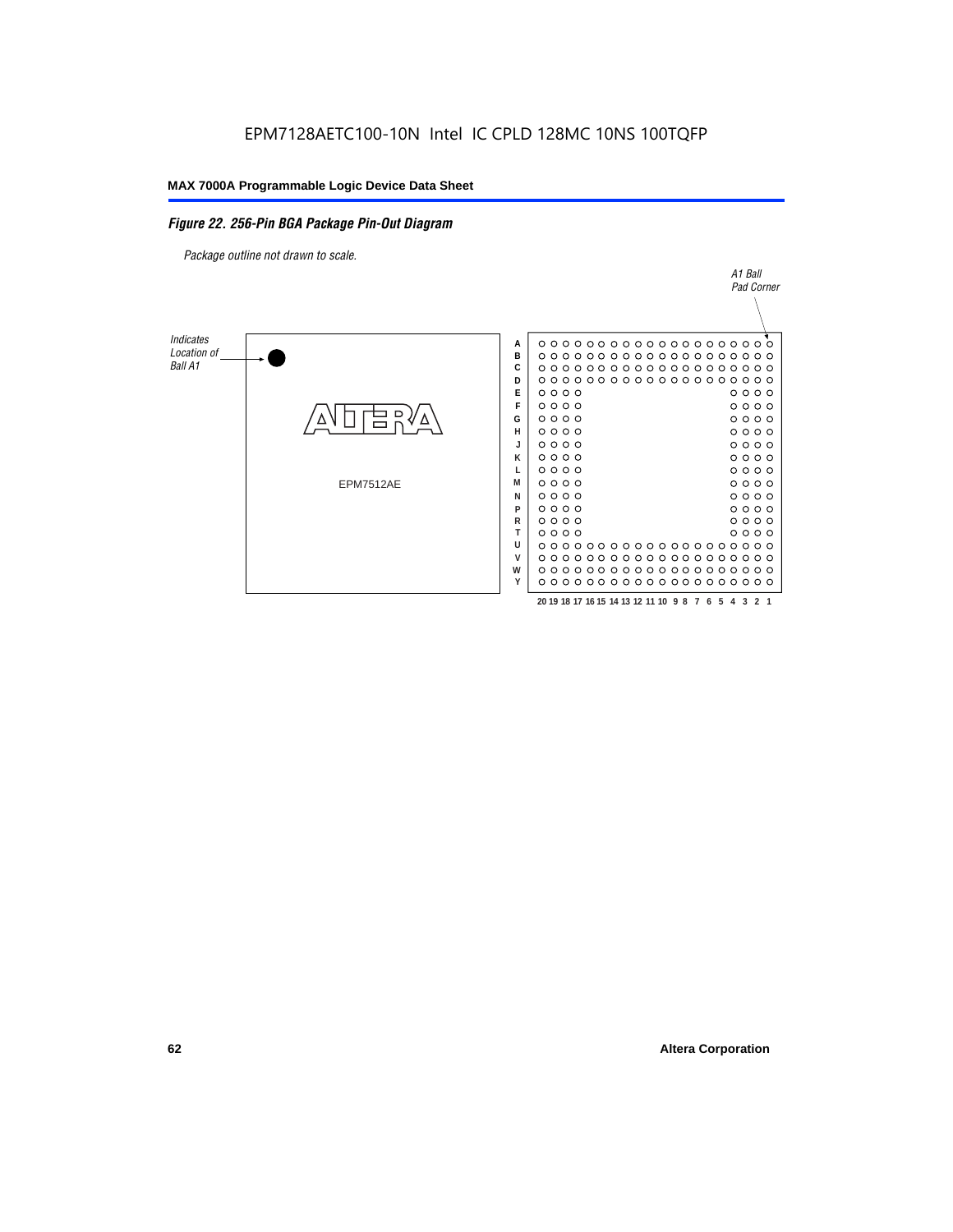#### *Figure 23. 256-Pin FineLine BGA Package Pin-Out Diagram*

*Package outline not drawn to scale*.



# **Revision History**

The information contained in the *MAX 7000A Programmable Logic Device Data Sheet* version 4.5 supersedes information published in previous versions.

# **Version 4.5**

The following changes were made in the *MAX 7000A Programmable Logic Device Data Sheet* version 4.5:

Updated text in the "Power Sequencing & Hot-Socketing" section.

# **Version 4.4**

The following changes were made in the *MAX 7000A Programmable Logic Device Data Sheet* version 4.4:

- Added Tables 5 through 7.
	- Added "Programming Sequence" on page 17 and "Programming Times" on page 18.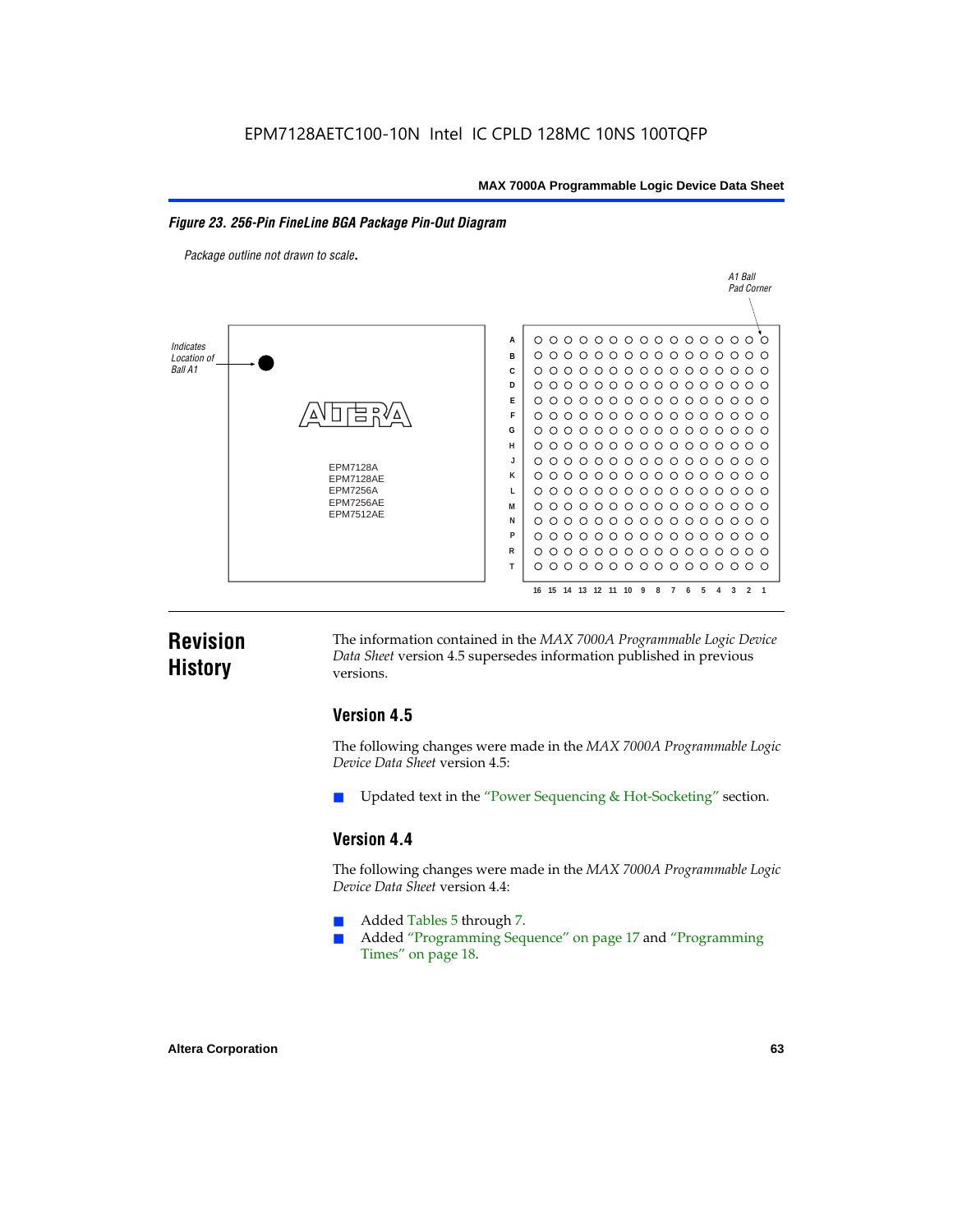# **Version 4.3**

The following changes were made in the *MAX 7000A Programmable Logic Device Data Sheet* version 4.3:

- Added extended temperature devices to document
- Updated Table 14.

# **Version 4.2**

The following changes were made in the *MAX 7000A Programmable Logic Device Data Sheet* version 4.2:

- Removed *Note (1)* from Table 2.
- Removed *Note (4)* from Tables 3 and 4.

# **Version 4.1**

The following changes were made in the *MAX 7000A Programmable Logic Device Data Sheet* version 4.1:

- Updated leakage current information in Table 15.
- Updated *Note (9)* of Table 15.
- Updated *Note* (1) of Tables 17 through 30.



101 Innovation Drive San Jose, CA 95134 (408) 544-7000 http://www.altera.com Applications Hotline: (800) 800-EPLD Literature Services: lit\_req@altera.com

Copyright © 2003 Altera Corporation. All rights reserved. Altera, The Programmable Solutions Company, the stylized Altera logo, specific device designations, and all other words and logos that are identified as trademarks and/or service marks are, unless noted otherwise, the trademarks and service marks of Altera Corporation in the U.S. and other countries. All other product or service names are the property of their respective holders. Altera products are protected under numerous U.S. and foreign patents and pending applications, maskwork rights, and copyrights. Altera warrants performance of its semiconductor products to current specifications in accordance with Altera's standard warranty, but reserves the right **TSAI** to make changes to any products and services at any time without notice. Altera assumes no responsibility or liability arising out of the application or use of any information, product, or service described herein except as expressly agreed to in writing by Altera Corporation. Altera customers are advised to obtain the latest version of device specifications before relying on any published information and before placing orders for products or services.



**64 Altera Corporation**